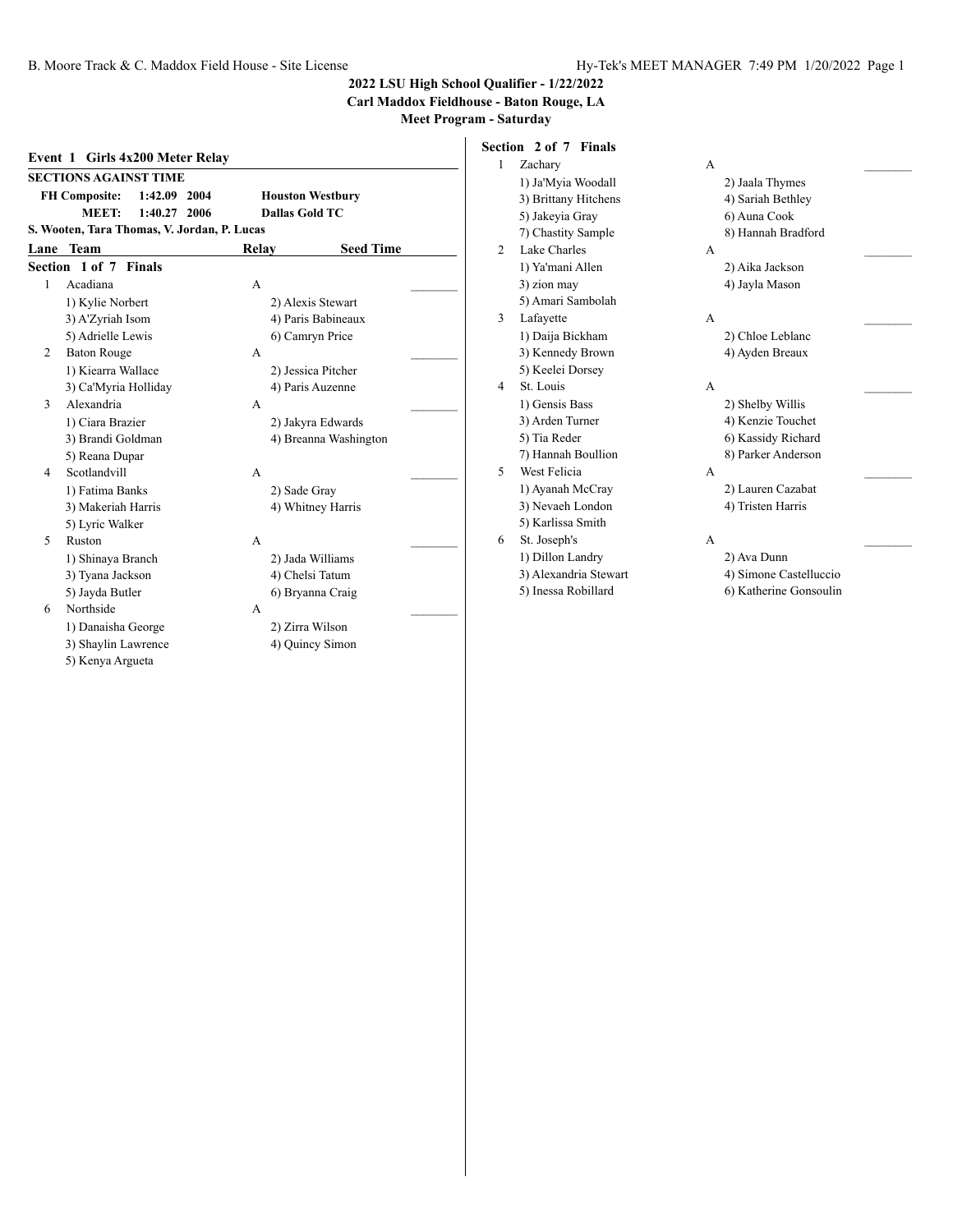#### **2022 LSU High School Qualifier - 1/22/2022 Carl Maddox Fieldhouse - Baton Rouge, LA**

**Meet Program - Saturday**

#### **Section 3 of 7 Finals...(Event 1 Girls 4x200 Meter Relay)**  $1$   $\overline{\phantom{a}}$ 2 East Ascensi A \_\_\_\_\_\_\_\_\_ 1) Andrenae Jones 2) Mackenzie Darbonne 3) Takiyah Mitchell 4) Sydney Johnson 5) Trinity Lewis 6) Katie Truett 7) Diedra Thomas 8) Amari Williams 3 St. James A \_\_\_\_\_\_\_\_\_ 1) De'Shell Lewis 2) Znyah Armant 3) Joselyn Champagne 4) Alayia Lee 4 Karr, Edna A \_\_\_\_\_\_\_\_\_ 1) Kori Dupree 2) laila Johnson 3) Mya Richardson 4) Anila Green 5) Kylie Henry 6) Jalyn mathews 5 Sophie B. Wr A 1) Cameron Lewis 2) Chastity Hunt 3) Dyan Cole 4) Jahri Price 5) Trell Robateau 6  $McDonogh \#35$  A 1) Tasiya Santa Cruz 2) Senya Aisola 3) Tyknia Nions 4) Ashanti Buckles **Section 4 of 7 Finals** 1  $\Box$ 2 Cox, Helen A 1) Isabella Williams 2) Asyia Blount 3) Jada Shearry 4) Anyla Dennison 5) Cariyan Eaglin 6) Asjah Holmes 3 Denham Sprin A \_\_\_\_\_\_\_\_\_ 1) Jordyn Taylor 2) Emma Taucer 3) Courtney Smith 4) Lauryn Lewis 5) J'Maya Scott 6) Chloe Bueche 4 Mentorship A A \_\_\_\_\_\_\_\_\_ 1) Erniria Enerson 2) Kirminee Williams 3) Cydney Mcknight 4) Samara Watson 5 Brusly  $A$ 1) Megan Williams 2) De'Andrea Johnson 3) Meagan Davis 4) De'Myria Griffen 5) Taylor Gouisha 6 Northwest A 1) Janeisha Collins 2) Asia Ferguson 3) Remi Pierre 4) Ja'liah Garrett 5) Zhaniya Cary **Section 5 of 7 Finals**  $1$   $\overline{\phantom{a}}$ 2 Cabrini A \_\_\_\_\_\_\_\_\_ 1) Shalae' Thomas 2) Beatrice Bartholomew 3) C'Ira Hulbert 4) Olivia Javery 5) Laila Washington 6) Madison Shield 3 Mandeville A 1) Emily Adams 2) Lainey Gali 3) Reese Johnson 4) Lily Voelkel 4 Parkway A 1) Jalaycia Gilliam 2) Courtney Fisher 3) Jillian Walton 4) Kyla Williams 5 Lacassine A \_\_\_\_\_\_\_\_\_ 1) Kassidi Mayo 2) Mary Johnson 3) Ali Himel 4) Ava Melville 5) Sharlette Gordon 6 North DeSoto A \_\_\_\_\_\_\_\_\_ 1) Nailah Delton 2) Makatelyn Graham 3) Madison Thornton 4) Kyriah Thomas **Section 6 of 7 Finals**  $1$   $\overline{\phantom{a}}$ 2 Sacred Heart A 1) Juliet Boyd 2) Ekua Commey 3) Aleyea Mogilles 4) Carolina Khatib 5) Olivia Boyd 6) Katherine Benton 3 Madison Prep A 1) Saniya Keller 2) Michaela Spears 3) Kodie Brown 4) Samarah Hayes 5) Dezlynn Perkins 6) Ca'Myra Dalton 7) Amaya Edmonds 8) Essence Lewis 4 Livingston C A 1) Damara Henry 2) Chelsea Mcknight 3) Daniya Sanders 4) Ka'chand Jenkins 5) Ashley Logan 5 Newman, Isid A 1) Cecile Oliver 2) Mae Mae Landry 3) Sophia Gershanik 4) Miya Castro 5) Zaria Nelson 6) GiGi Browne 6 Carver, G.W. A \_\_\_\_\_\_\_\_\_ 1) Lamaya Blunt 2) Tatiana Clay 3) Dejah Grimes 4) Tarajah Horn 5) Raniyah Gross 6) Shamari LeMay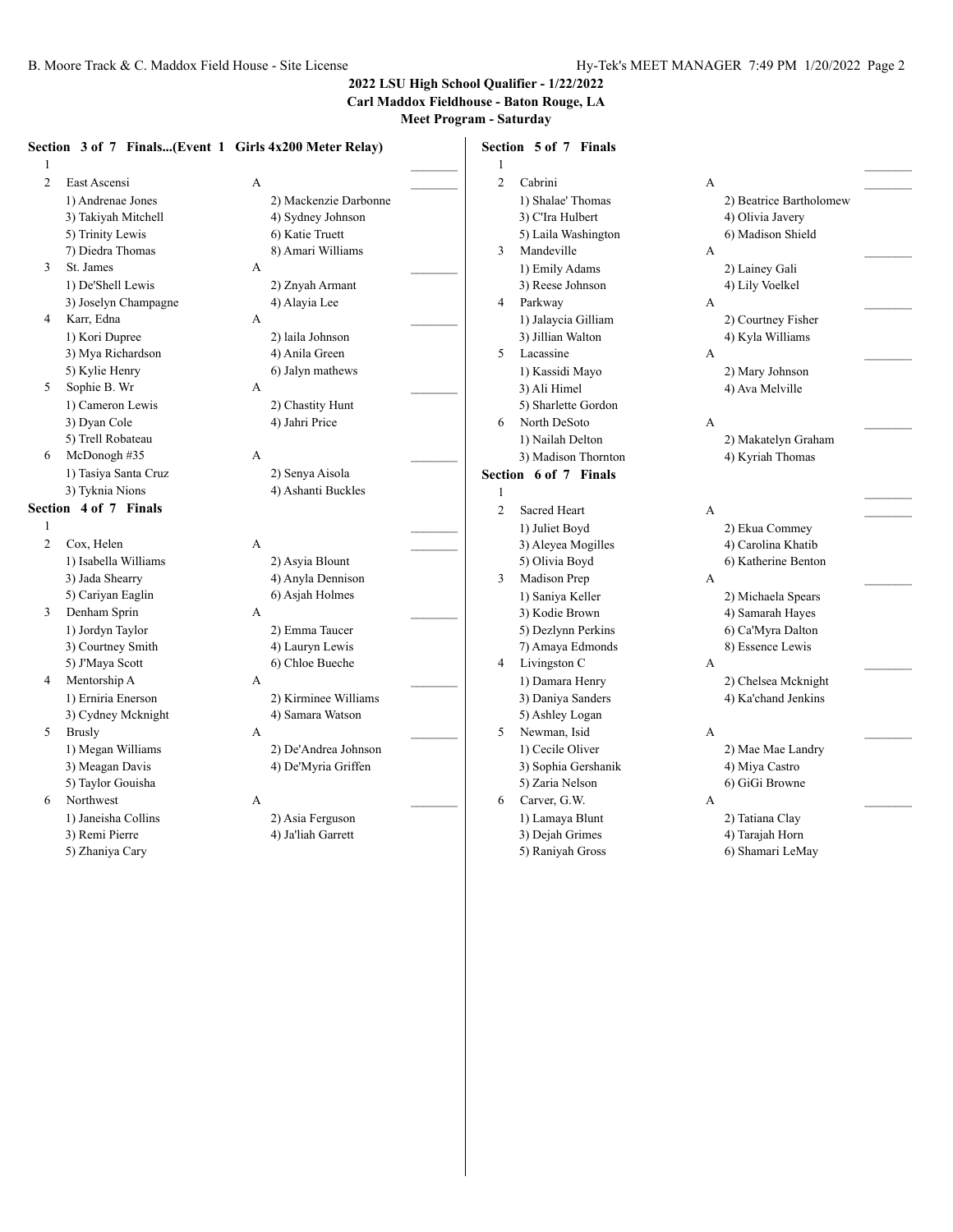3) Dedrick Latulas 4) Mekhi Boutte

1) JuJuan Johnson 2) Devin Walton 3) Jaden Winters 4) Dudley Jackson

1) Ari Baker 2) Koldon Melancon 3) Fred Dickerson 4) Ra'yion Wilkerson

5) Davian Hill

5) Dylan Kelly

5) Tajh Evens

5 Lafayette Ch A

6 Riverdale A

**2022 LSU High School Qualifier - 1/22/2022**

**Carl Maddox Fieldhouse - Baton Rouge, LA**

|                                                                                 | Section 7 of 7 Finals(Event 1 Girls 4x200 Meter Relay)                            | Event 2 Boys 4x200 Meter Relay                                                                                |                                                 |  |
|---------------------------------------------------------------------------------|-----------------------------------------------------------------------------------|---------------------------------------------------------------------------------------------------------------|-------------------------------------------------|--|
| Episcopal                                                                       | A                                                                                 | <b>SECTIONS AGAINST TIME</b><br><b>FH Composite:</b>                                                          | 1:28.87 2/8/2020<br>Westgate                    |  |
| 1) Alana Simon<br>3) Abigail Henry<br>5) Carter Claire Parker<br>7) Mia Pulliam | 2) Ramsey Claire Green<br>4) Chloe Carmouche<br>6) Daila Young<br>8) Rebekah Reid | D. Green, K. Boutte, B. Delahoussaye, J. Doucet<br><b>MEET:</b><br>R. Parson, K. Talley, D. Morris, B. Thomas | 1:28.38 1/12/2008<br><b>San Antonio Blazers</b> |  |
| Mt. Carmel                                                                      | А                                                                                 | Lane Team                                                                                                     | <b>Seed Time</b><br>Relay                       |  |
| 1) Sophie Stein                                                                 | 2) Georgia Wetzel                                                                 | Section 1 of 9 Finals                                                                                         |                                                 |  |
| 3) Peyton Marks                                                                 | 4) Alexandra Oliveri                                                              | Curtis, John                                                                                                  | A                                               |  |
| 5) Isabella Tran                                                                | 6) Virginia Bordelon                                                              | 1) Justin Horne                                                                                               | 2) King Taylor                                  |  |
| Albany<br>4                                                                     | A                                                                                 | 3) Malik Smith                                                                                                | 4) Jermal Callio                                |  |
| 1) Isabella Berlier                                                             | 2) Sidney Wright                                                                  | 5) Paul Facione                                                                                               | 6) Jack Corcoran                                |  |
| 3) Bella Matherne                                                               | 4) Aubrey Hoyt                                                                    | $\mathfrak{D}$<br>East Ascensi                                                                                | A                                               |  |
| 5) Emma Fuller                                                                  | 6) Stormy Williams                                                                | 1) Zhavier Jupiter                                                                                            | 2) Mathews Collins                              |  |
| St. Thomas A                                                                    | A                                                                                 | 3) Bre'dyn Robinson                                                                                           | 4) Bryce Harkless                               |  |
| 1) Shannen Alack                                                                | 2) Breanna Becerra                                                                | 5) Kendrick Broussard                                                                                         |                                                 |  |
| 3) Alexis Pitts                                                                 | 4) Layla Williams                                                                 | Scotlandvill                                                                                                  | А                                               |  |
| 5) Kaitlyn Potrament                                                            | 6) Ashley Graziano                                                                | 1) Damion Terrell                                                                                             | 2) Darryl George                                |  |
| West Jeffers<br>6                                                               | А                                                                                 | 3) Kyree Langley                                                                                              | 4) Marlon Gunn                                  |  |
| 1) Tyriell Shenall                                                              | 2) Elise Garrison                                                                 | 5) Broderick Davis                                                                                            |                                                 |  |
| 3) M' Kaylee Gillenwater                                                        | 4) Alise Revader                                                                  | Westgate<br>4                                                                                                 | А                                               |  |
|                                                                                 |                                                                                   | 1) Jordan Doucet                                                                                              | 2) Camron Spencer                               |  |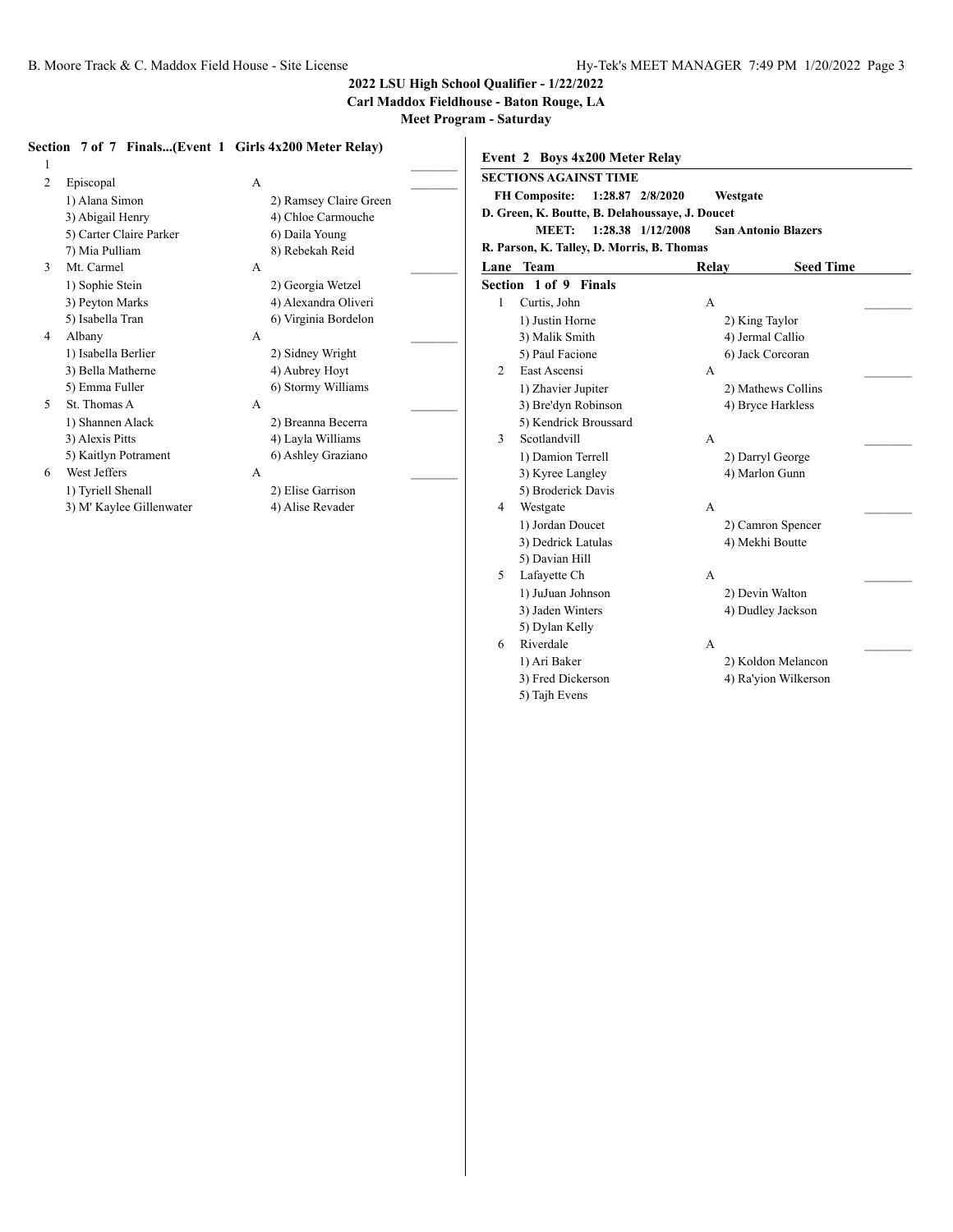**Carl Maddox Fieldhouse - Baton Rouge, LA**

**Meet Program - Saturday**

|   |                     | Section 2 of 9 Finals(Event 2 Boys 4x200 Meter Relay) | Section 3 of 9 Finals          |                    |
|---|---------------------|-------------------------------------------------------|--------------------------------|--------------------|
|   | Berwick             | А                                                     | Ville Platte                   | А                  |
|   | 1) Nisaiah Bennett  | 2) Brett Bearb                                        | 1) Tavon Anderson              | 2) Quez Calvin     |
|   | 3) Namon Bennett    | 4) Kaden Thomas                                       | 3) Micheal Berry               | 4) Omarion Frank   |
|   | 5) Luke Tarver      | 6) Drake Macaluso                                     | 5) Adonis Thomas               |                    |
| 2 | Sophie B. Wr        | А                                                     | Catholic, Ba<br>$\overline{2}$ | А                  |
|   | 1) Terry Simmons    | 2) Jordan Winder                                      | 1) Gunnar Tatum                | 2) Lucas Gawarecki |
|   | 3) Dallas Hughes    | 4) Dale Albert                                        | 3) Micah Dunn                  | 4) Bradley Wright  |
|   | 5) Levar Humble     | 6) Christoff Williams                                 | 5) Adler Rice                  | 6) Bennett LeJeune |
| 3 | Ruston              | A                                                     | Lake Charles<br>3              | A                  |
|   | 1) Andrew Mcclinton | 2) Brady Beason                                       | 1) Braylen Walker              | 2) Kevin Thomas    |
|   | 3) Carsen McPherson | 4) Jayden Osborne                                     | 3) Trevonte Citizen            | 4) Jarell Joseph   |
|   | 5) Jalen Paige      | 6) Logan Malone                                       | 5) Joe Ward                    | 6) Eric Belony     |
|   | 7) Joshua Anding    |                                                       | Livingston C<br>4              | A                  |
| 4 | Leesville           | A                                                     | 1) Gerard Linsdey              | 2) Leroy Moon      |
|   | 1) Parker Maks      | 2) Derrick Bebe                                       | 3) Tahj Tyler                  | 4) Royal Williams  |
|   | 3) Kemari Pruitt    | 4) Frank Ford                                         | 5) Antonio Alexis              | 6) Rodney Wallis   |
| 5 | St. James           | A                                                     | <b>Holy Cross</b><br>5         | А                  |
|   | 1) Jaden Aubert     | 2) Cyler Christmas                                    | 1) Xavier Glaude               | 2) Koby Young      |
|   | 3) Jarrell Williams | 4) Daniel Jupiter                                     | 3) Finn Martin                 | 4) Krosse Johnson  |
|   | 5) Dandre Dumas     | 6) Rayshawn Charles                                   | 5) Darian Blount               |                    |
|   | 7) Chase Jasmin     |                                                       | Walker<br>6                    | A                  |
| 6 | Ouachita Par        | A                                                     | 1) Andra Porter                | 2) Zion Russ       |
|   | 1) Austin Willis    | 2) Jeremy Nelson                                      | 3) Deaunoray Levy              | 4) Robert Jackson  |

5) Marek Hall

3) Jaylen Kincaid 4) Chaunky Lewis 5) Jai'briel Sheppard 6) Matais Willis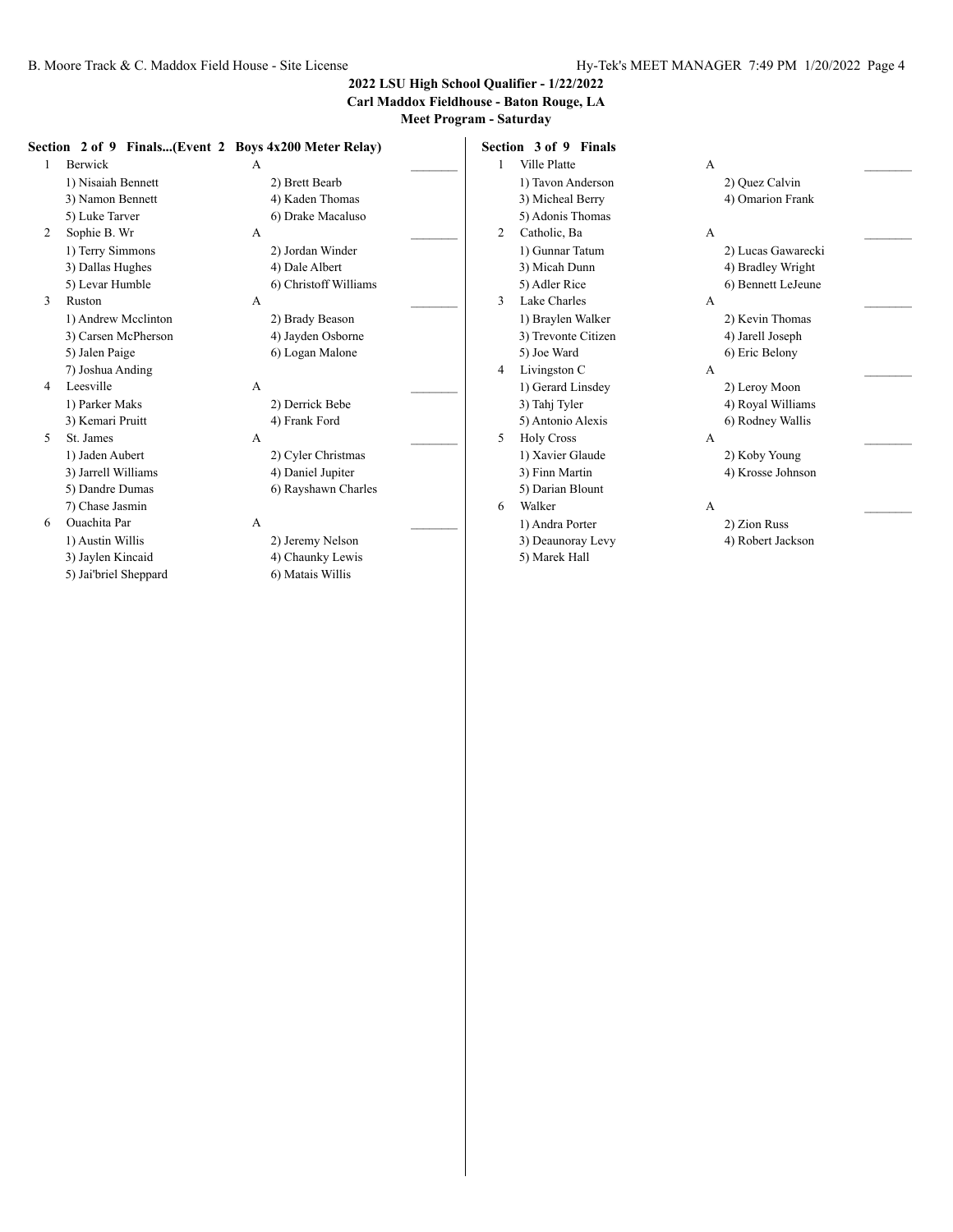#### **Carl Maddox Fieldhouse - Baton Rouge, LA**

**Meet Program - Saturday**

#### **Section 4 of 9 Finals...(Event 2 Boys 4x200 Meter Relay)**

| 1 | McMain, Elea         | A |                        |  |
|---|----------------------|---|------------------------|--|
|   | 1) Kendall Carter    |   | 2) Darrell Demesme     |  |
|   | 3) Lance Richardson  |   | 4) Wilton Southall     |  |
|   | 5) Thomas Gross      |   |                        |  |
| 2 | Mansfield            | A |                        |  |
|   | 1) Travion Short     |   | 2) Nick Davis          |  |
|   | 3) Jaden Youngblood  |   | 4) Carneil Maxie       |  |
|   | 5) Kedarious Terrell |   | 6) Jamarius Washington |  |
| 3 | Northshore           | A |                        |  |
|   | 1) Darrin Albert     |   | 2) Kai Lavingne        |  |
|   | 3) Thomas Baker      |   | 4) Dylan Smith         |  |
| 4 | Zachary              | A |                        |  |
|   | 1) Kameran Senegal   |   | 2) Tylon Williams      |  |
|   | 3) Jayden Wright     |   | 4) Matthew Perkins     |  |
|   | 5) Vederek Matthews  |   | 6) Jerome Robinson     |  |
|   | 7) Carlton Johnson   |   | 8) Jonathan Williams   |  |
| 5 | Parkway              | A |                        |  |
|   | 1) Will Achee        |   | 2) Greg Chitman        |  |
|   | 3) Ashtin Jackson    |   | 4) Edward Moses        |  |
|   | 5) Jayson Williams   |   |                        |  |
| 6 | Carver, G.W.         | А |                        |  |

1) Terrold Jerome 2) Jamar King 3) Shamar LeMay 4) Gregory Emery

5) Tory Pinkney 6) Jaylon Bundage

2) Darrell Demesme 4) Wilton Southall 2) Nick Davis 4) Carneil Maxie 6) Jamarius Washington 2) Kai Lavingne 4) Dylan Smith 2) Tylon Williams 4) Matthew Perkins 6) Jerome Robinson 8) Jonathan Williams 2) Greg Chitman 4) Edward Moses 6 Carver, G.W.  $A$ 

|   | <b>Section 5 of 9 Finals</b> |              |                     |
|---|------------------------------|--------------|---------------------|
| 1 | University L                 | A            |                     |
|   | 1) Austin Ausberry           |              | 2) Jason Barnes     |
|   | 3) Jacob Phillips            |              | 4) Carsen Manuel    |
|   | 5) Jaiden Ausberry           |              |                     |
| 2 | Madison Prep                 | A            |                     |
|   | 1) David Jones               |              | 2) Semaj Pierre     |
|   | 3) Germari Wyre              |              | 4) Keilan Sherman   |
|   | 5) Hezekiah Dantlzer         |              | 6) Carlos Freeman   |
| 3 | Newman, Isid                 | $\mathsf{A}$ |                     |
|   | 1) Tee Williams              |              | 2) Seth Perrilliat  |
|   | 3) Hudson Mazzanti           |              | 4) Parker Davis     |
| 4 | Hahnville                    | $\mathsf{A}$ |                     |
|   | 1) Alavan Sam                |              | 2) Damian August    |
|   | 3) Jeremiah Lee              |              | 4) Jaylen Williams  |
| 5 | Jesuit, New                  | $\mathsf{A}$ |                     |
|   | 1) Connor LaCOur             |              | 2) Jauron Duplessis |
|   | 3) Caleb Tolbert             |              | 4) Brian Fish       |
|   | 5) Jody Barber               |              | 6) Jason Thompson   |
| 6 | McDonogh#35                  | $\mathsf{A}$ |                     |
|   | 1) Tyrus Morris              |              | 2) Dameon McCloud   |
|   | 3) Santana Price             |              | 4) Ronald Payne     |
|   |                              |              |                     |
|   |                              |              |                     |

| 1 | University L         | A |                     |  |
|---|----------------------|---|---------------------|--|
|   | 1) Austin Ausberry   |   | 2) Jason Barnes     |  |
|   | 3) Jacob Phillips    |   | 4) Carsen Manuel    |  |
|   | 5) Jaiden Ausberry   |   |                     |  |
| 2 | Madison Prep         | A |                     |  |
|   | 1) David Jones       |   | 2) Semaj Pierre     |  |
|   | 3) Germari Wyre      |   | 4) Keilan Sherman   |  |
|   | 5) Hezekiah Dantlzer |   | 6) Carlos Freeman   |  |
| 3 | Newman, Isid         | A |                     |  |
|   | 1) Tee Williams      |   | 2) Seth Perrilliat  |  |
|   | 3) Hudson Mazzanti   |   | 4) Parker Davis     |  |
| 4 | Hahnville            | A |                     |  |
|   | 1) Alavan Sam        |   | 2) Damian August    |  |
|   | 3) Jeremiah Lee      |   | 4) Jaylen Williams  |  |
| 5 | Jesuit, New          | A |                     |  |
|   | 1) Connor LaCOur     |   | 2) Jauron Duplessis |  |
|   | 3) Caleb Tolbert     |   | 4) Brian Fish       |  |
|   | 5) Jody Barber       |   | 6) Jason Thompson   |  |
| 6 | McDonogh #35         | A |                     |  |
|   | 1) Tyrus Morris      |   | 2) Dameon McCloud   |  |
|   | 3) Santana Price     |   | 4) Ronald Payne     |  |
|   |                      |   |                     |  |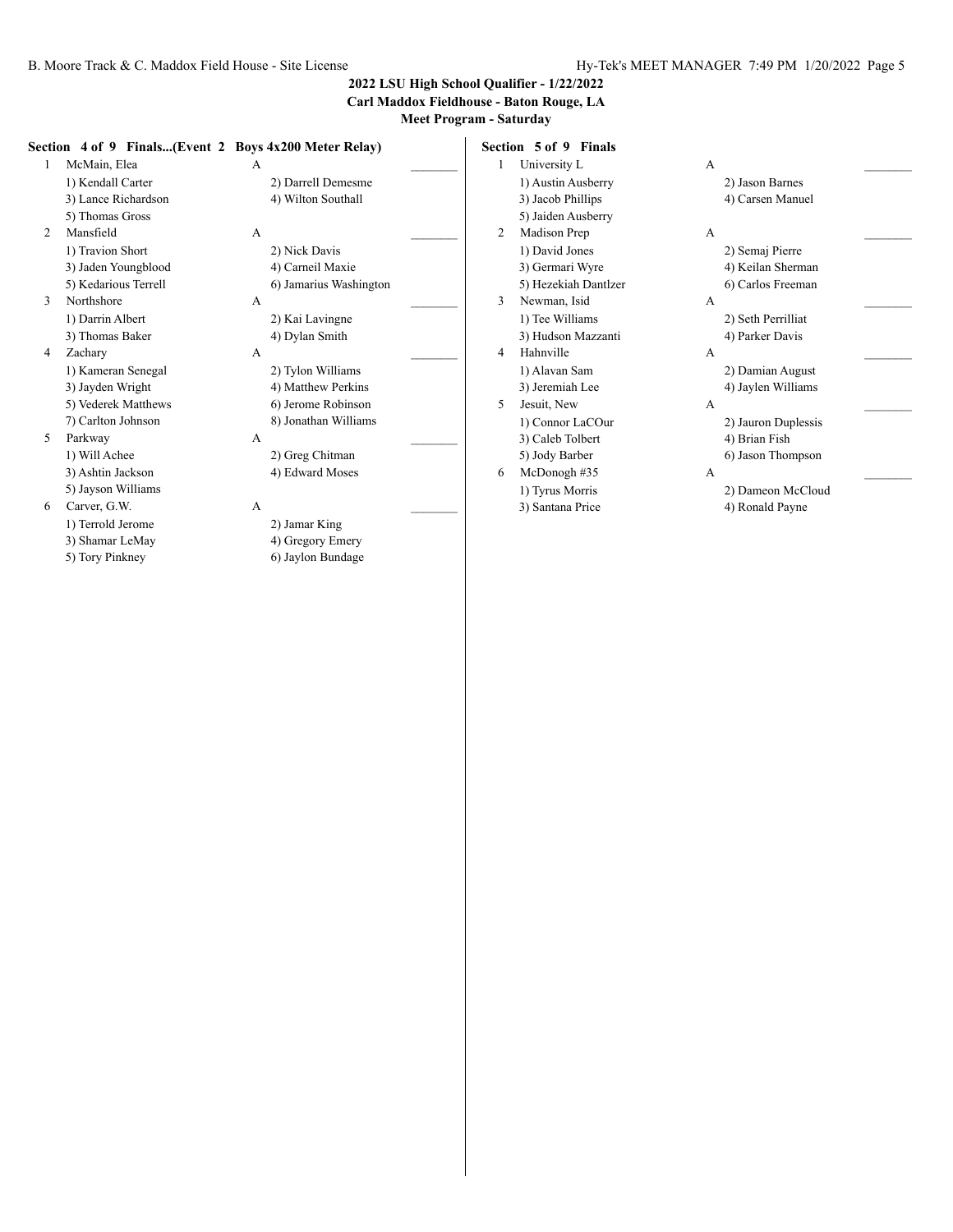**Carl Maddox Fieldhouse - Baton Rouge, LA**

**Meet Program - Saturday**

#### **Section 6 of 9 Finals...(Event 2 Boys 4x200 Meter Relay)**

 $1$   $\overline{\phantom{a}}$ 2 Archbishop R A 1) Ashton Stamps 2) Lennis Finnister 3) Nathan Mocklin 4) Stephen Mixon 5) Majestic Richardson 6) Jackson Jeansonne 3 Cox, Helen A 1) Kryron Marshall 2) Marlon Turner 5) Gil Chapman 6) Jeremiah Hall 4 Kenner Disco A \_\_\_\_\_\_\_\_\_

- 5 Lafayette A \_\_\_\_\_\_\_\_\_ 1) Ja'Kaylib Anderson 2) Jason Arceneaux 3) Alex Muffoletto 4) Emery Taylor
- 6 West Ouachit A \_\_\_\_\_\_\_\_\_ 1) Seth Clampit 2) Mike Hall 3) Kage Spillers 4) Jahzell Jackson
	-

3) Darnell O'Quinn 4) Cornelius Bartholemew 1) Dallas Horton 2) Marcus Clark 3) Maurice Clark 4) Herman Mack 5) Jordan Andrus 6) Edgar Perdomo-Figueora

5) Keoby Price 6) Jaylin Holland

**Section 7 of 9 Finals**  $1$   $\overline{\phantom{a}}$ 2 Northwest A

- 1) Nehemiah Albert 2) Ethan Aucoin 3) J'Sabien Dean 4) Joshua Mouton 5) Eriq Wilson 3 Northeast A \_\_\_\_\_\_\_\_\_ 1) Tyler Sensley 2) J'Marian Belin 3) Ian Wade 4) Jerome Thompsom 5) Shaun Matthews 4 Belaire A 1) Wilbert Kemp 2) Noah James 3) Denichlass Jeter 4) Caleb Joseph 5) Cameron Johnson 6) Christian Williams 7) LaCoreyan Compton 5 Airline A \_\_\_\_\_\_\_\_\_ 1) Kye Lehr 2) Chris Montgomery 3) Justin Washington 4) Cameron Jefferson 5) Daxton Chavez 6) Bob Patterson 7) Rayquan Carmouche 6 Loyola Prep A \_\_\_\_\_\_\_\_\_ 1) Pierce Papa 2) Rhys Armagost 3) Trace Wall 4) Carter Doyal
	- 5) Nick Haynes

- 
- 

- 
-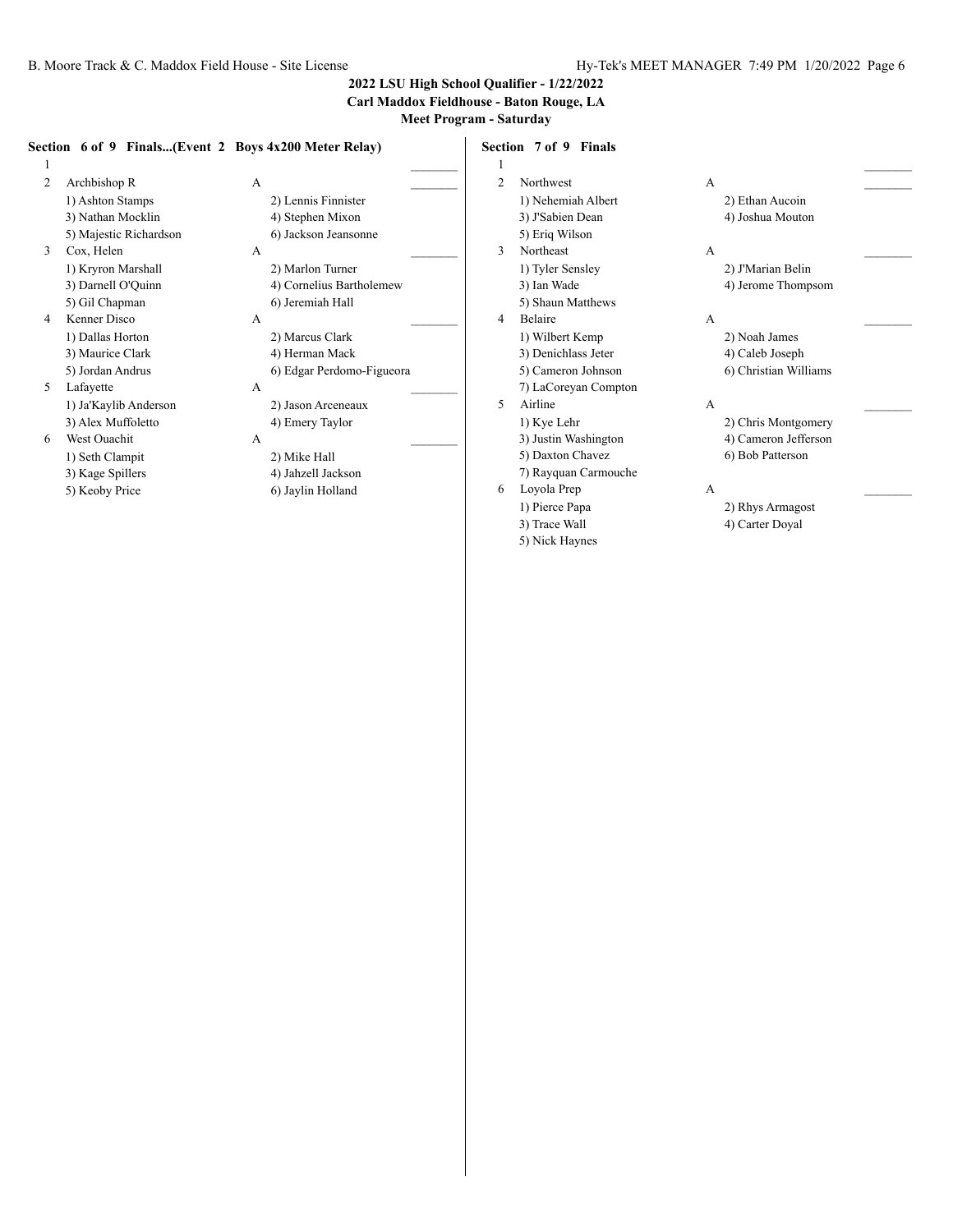**Carl Maddox Fieldhouse - Baton Rouge, LA**

**Meet Program - Saturday**

#### **Section 8 of 9 Finals...(Event 2 Boys 4x200 Meter Relay)**

| 1              |                     |   |                      |  |
|----------------|---------------------|---|----------------------|--|
| $\mathfrak{D}$ | Episcopal           | A |                      |  |
|                | 1) Dryden Duggins   |   | 2) Jayden Hiles      |  |
|                | 3) Will Ribes       |   | 4) Justin Dynes      |  |
|                | 5) Chase Finley     |   | 6) Julian Romano     |  |
|                | 7) Cooper Braud     |   | 8) Akshay Basireddy  |  |
| 3              | Lacassine           | A |                      |  |
|                | 1) Dionte Freeman   |   | 2) Santiago Valencia |  |
|                | 3) Taiwan Jones     |   | 4) Aaron Garcia      |  |
|                | 5) Lucas Corbello   |   |                      |  |
| 4              | Huntington          | A |                      |  |
|                | 1) Damarion Carter  |   | 2) Travion Evans     |  |
|                | 3) Preston Summage  |   | 4) Jahmar Samuel     |  |
| 5              | West Jeffers        | A |                      |  |
|                | 1) Israel Smith     |   | 2) Shaun Nicholas    |  |
|                | 3) Andrew Guzman    |   | 4) Jireh Childs      |  |
| 6              | St. Augustin        | A |                      |  |
|                | 1) Chase Barrow     |   | 2) Jhamal Shelby     |  |
|                | 3) Leoance Williams |   | 4) Karaaz johnson    |  |
|                | 5) Tyriq Wilson     |   | 6) Gabriel Byrd      |  |
|                | 7) Zander Dunbar    |   | 8) Javin Nicholas    |  |

## **Section 9 of 9 Finals**

| 1              |                        |   |                           |  |
|----------------|------------------------|---|---------------------------|--|
| $\mathfrak{D}$ | Carencro               | A |                           |  |
|                | 1) Koen Beavers        |   | 2) Kalen Beavers          |  |
|                | 3) Bryce Campbell      |   | 4) Joni Martin            |  |
| 3              | Alexandria             | A |                           |  |
|                | 1) Jason Blackwell     |   | 2) Eric Jones             |  |
|                | 3) Kameron Washington  |   | 4) Joshua Marie           |  |
|                | 5) Nicholas Rotich     |   | 6) Darius Washington      |  |
| 4              | Northside              | A |                           |  |
|                | 1) Treveon Bossier     |   | 2) Tre'Elton Bossier      |  |
|                | 3) Dequan Colston      |   | 4) Joshua Carter          |  |
|                | 5) Daylon Andrus       |   | 6) De'Vonquailen Portalis |  |
| 5              | Karr, Edna             | A |                           |  |
|                | 1) Bryson Osborne      |   | 2) Ra'hji Dennis          |  |
|                | 3) Deantre' Jackson Jr |   | 4) Kylen Lampton          |  |
|                | 5) Kevin Jenkins       |   | 6) Camren Hardy           |  |
| 6              | St. Louis              | A |                           |  |
|                | 1) Logan Trahan        |   | 2) Grayson Plauche        |  |
|                | 3) Andrew Broussard    |   | 4) Kyle Turner            |  |
|                |                        |   |                           |  |

#### **Event 7 Girls 1600 Meter Run**

|      | <b>SECTIONS AGAINST TIME</b>  |                                        |                                        |                  |  |
|------|-------------------------------|----------------------------------------|----------------------------------------|------------------|--|
|      | <b>FH Composite:</b><br>MEET: | 4:55.70 1/10/2009<br>4:55.70 1/10/2009 | <b>Corv McGee</b><br><b>Cory McGee</b> |                  |  |
| Lane | <b>Name</b>                   |                                        | School                                 | <b>Seed Time</b> |  |
|      | Section 1 of 4 Finals         |                                        |                                        |                  |  |
| 1    | Grace Rennhoff                |                                        | St. Joseph's                           |                  |  |
| 2    | Ella Segura                   |                                        | St. Louis                              |                  |  |
| 3    | Emma Hendry                   |                                        | St. Joseph's                           |                  |  |
| 4    | Ella Chesnut                  |                                        | Vandebilt Ca                           |                  |  |
| 5    | Jenna Key                     |                                        | Byrd, C.E.                             |                  |  |
| 6    | Isabelle Russell              |                                        | <b>Benton</b>                          |                  |  |
| 7    | Ava Pitarro                   |                                        | Walker                                 |                  |  |
| 8    | Brooke Spalitta               |                                        | Fontaineblea                           |                  |  |
| 9    | Ava Hartman                   |                                        | Newman, Isid                           |                  |  |
| 10   | Natalie Venkataraman          |                                        | <b>Baton Rouge</b>                     |                  |  |
| 11   | Anna Naff                     |                                        | Ruston                                 |                  |  |
| 12   | Jaci Gary                     |                                        | Southside                              |                  |  |
| 13   | Emma Bourg                    |                                        | Houma Christ                           |                  |  |
| 14   | Lucy Cramer                   |                                        | Episcopal                              |                  |  |
| 15   | Maggie Smith                  |                                        | Newman, Isid                           |                  |  |
| 16   | Avery Guidry                  |                                        | Walker                                 |                  |  |
| 17   | <b>Sydney Owens</b>           |                                        | Ruston                                 |                  |  |
| 18   | Cayden Boudreaux              |                                        | Albany                                 |                  |  |
| 19   | Lina Zacapa-Mills             |                                        | Leesville                              |                  |  |
| 20   | Mollie Sims                   |                                        | Sterlington                            |                  |  |
| 21   | Riley Imbornone               |                                        | Mt. Carmel                             |                  |  |
|      |                               |                                        |                                        |                  |  |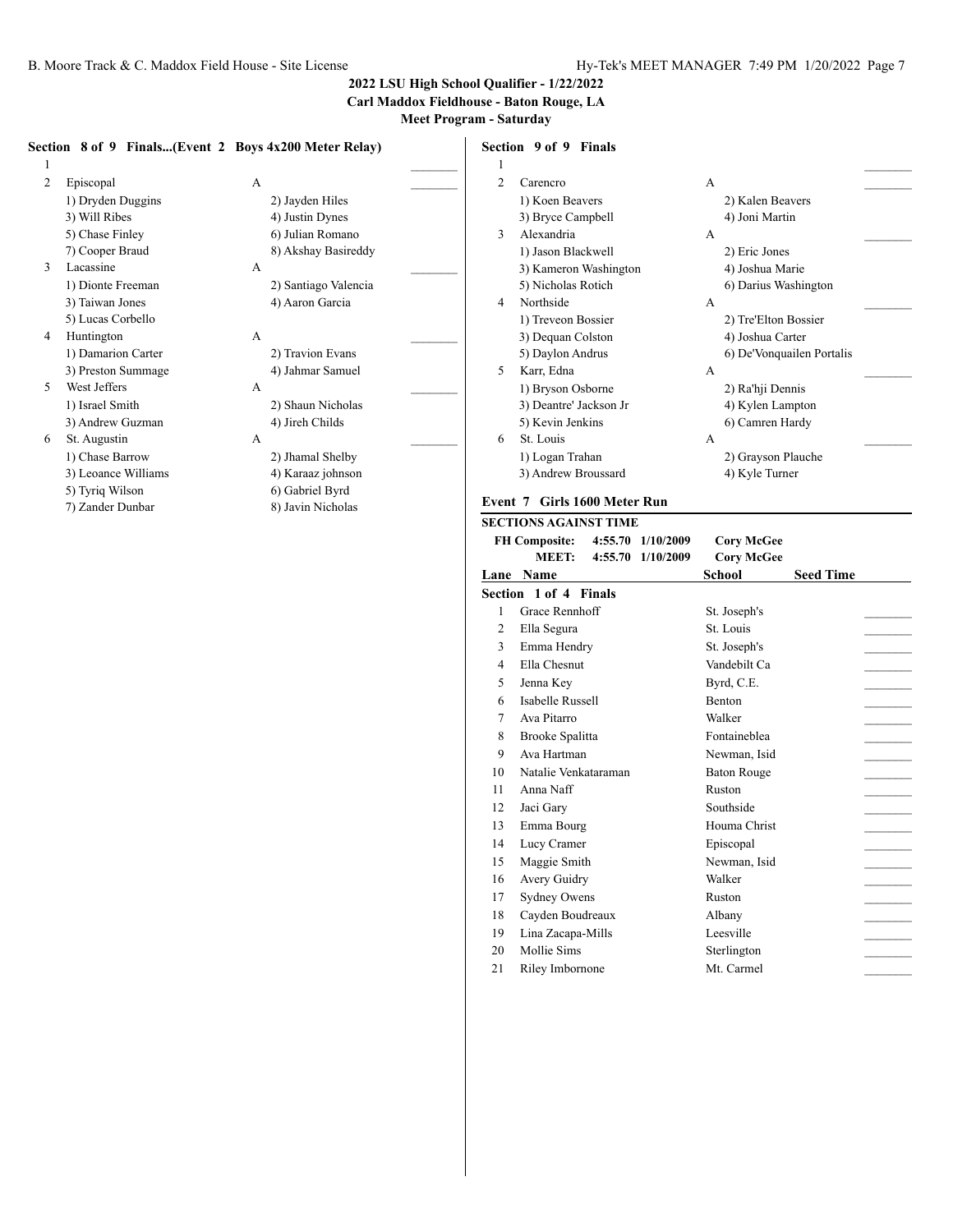#### **Carl Maddox Fieldhouse - Baton Rouge, LA**

**Meet Program - Saturday**

|                |                        | Section 2 of 4 Finals(Event 7 Girls 1600 Meter Run) |                | Section 4 of 4 Finals                     |                                   |                  |
|----------------|------------------------|-----------------------------------------------------|----------------|-------------------------------------------|-----------------------------------|------------------|
| -1             | Sophia Swinney         | Anacoco                                             | 1              | Grace Davis                               | Parkview Bap                      |                  |
| $\overline{2}$ | <b>Quinn Brown</b>     | <b>Holy Savior</b>                                  | $\overline{2}$ | Evangeline Wilson                         | Southside                         |                  |
| 3              | Cheyenne Olson         | Parkway                                             | 3              | Madeline Fernandez                        | <b>Belle Chasse</b>               |                  |
| 4              | Mya Bascom             | St. Amant                                           | $\overline{4}$ | Alivia Buley                              | Northshore                        |                  |
| 5              | <b>Hudson Roberts</b>  | Byrd, C.E.                                          | 5              | Kateleigh Sauer                           | <b>Belle Chasse</b>               |                  |
| 6              | Sara Godley            | Ascension Ep                                        | 6              | Ellie Simmons                             | North DeSoto                      |                  |
| 7              | Peyton Moschell        | <b>First Baptis</b>                                 | $\overline{7}$ | Elizabeth King                            | St. Scholast                      |                  |
| 8              | Devyn McManus          | St. Martin's                                        | 8              | Sophie McHale                             | St. Scholast                      |                  |
| 9              | Noah Watson            | Christ Episc                                        | 9              | Gracie Daigle                             | <b>ARCA</b>                       |                  |
| 10             | Meghan Martin          | Northshore                                          | 10             | Kameron Roussell                          | Zachary                           |                  |
| 11             | Katie Kliebert         | Mt. Carmel                                          | 11             | Londyn Gaspard                            | Lacassine                         |                  |
| 12             | Fiona Collins          | Franklin, Be                                        | 12             | Alaysia Reed                              | Lake Charles                      | $\sim$ 100 $\mu$ |
| 13             | Alexis Esteves         | Easton, Warr                                        | 13             | Anna Kate Yale                            | Episcopal                         | $\sim$ 100 $\mu$ |
| 14             | <b>Emily Landry</b>    | Lafayette                                           | 14             | drima patel                               | Haynes Acade                      |                  |
| 15             | Phoebe Endriss         | Mandeville                                          | 15             | Alexus Gibson                             | Scotlandvill                      |                  |
| 16             | Bella Biggerstaff      | Ascension Ep                                        | 16             | Kassidi Mayo                              | Lacassine                         |                  |
| 17             | Sirena N'Mili          | Lusher Chart                                        | 17             | Madison Leishman                          | Havnes Acade                      |                  |
| 18             | <b>Emmeline Moore</b>  | Metairie Par                                        | 18             | <b>Wesley Gassiott</b>                    | Alexandria                        |                  |
| 19             | Kaitlyn Sawyer         | Hathaway                                            | 19             | Alivia Tassin                             | David Thibod                      |                  |
| 20             | Stella Turner          | Dunham                                              | 20             | Abby Poche                                | <b>Buckeye</b>                    |                  |
| 21             |                        |                                                     | 21             |                                           |                                   |                  |
|                | Section 3 of 4 Finals  |                                                     |                |                                           |                                   |                  |
| -1             | Emma DeRosa            | <b>Holy Savior</b>                                  |                | Event 8 Boys 1600 Meter Run               |                                   |                  |
| $\overline{2}$ | Katherine Robert       | Zachary                                             |                | <b>SECTIONS AGAINST TIME</b>              |                                   |                  |
| 3              | Bridget John           |                                                     |                |                                           |                                   |                  |
|                |                        | Loyola Prep                                         |                | <b>FH Composite:</b><br>4:15.90 2/22/2014 | <b>Zachary Albright</b>           |                  |
| 4              | Gabriella Delgado      | Houma Christ                                        |                | <b>MEET:</b><br>4:19.70 2004              | <b>Jeffery Rhodes</b>             |                  |
| 5              | <b>Emily Rogers</b>    | Parkway                                             |                | Lane Name                                 | <b>School</b><br><b>Seed Time</b> |                  |
| 6              | Sylvia White           | Live Oak                                            |                | Section 1 of 6 Finals                     |                                   |                  |
| 7              | Caroline Cane          | University L                                        | 1              | <b>Trent Wells</b>                        | Byrd, C.E.                        |                  |
| 8              | Emilia Lombardo        | St. Thomas A                                        | $\overline{2}$ | Bryar Madden                              | Ruston                            |                  |
| 9              | <b>Alexis Pitts</b>    | St. Thomas A                                        | 3              | Andrew McKaskle                           | Ruston                            |                  |
| 10             | Courtney Hunter        | West Ouachit                                        | $\overline{4}$ | <b>Rhen Langley</b>                       | Zachary                           |                  |
| 11             | <b>Stormy Williams</b> | Albany                                              | 5              | Nathan Fontan                             | Mandeville                        |                  |
| 12             | Margo Thionville       | Metairie Par                                        | 6              | Cameron Kelly                             | Teurlings Ca                      |                  |
| 13             | Kalynn Beacom          | ARCA                                                | $\tau$         | Steven Mayer                              | Catholic, Ba                      |                  |
| 14             | Grace French           | David Thibod                                        | 8              | Max Guillot                               | Catholic, Ba                      |                  |
| 15             | <b>Emily Coker</b>     | West Ouachit                                        | 9              | John Hall Hays                            | University L                      |                  |
| 16             | Meridith Cohn          | University L                                        | 10             | Luke Regan                                | <b>Brother Mart</b>               |                  |
| 17             | Camryn Falgout         | Central Lafo                                        | 11             | Gabriel Metoyer                           | <b>Brother Mart</b>               |                  |
| 18             | Alexa Tarin-Carlon     | Erath                                               | 12             | Keegan Leverett                           | St. Stanisla                      |                  |
| 19             | Patience Edwards       | North DeSoto                                        | 13             | Trent Futch                               | D'Arbonne Wo                      |                  |
| 20             | Lilian Giroir          | Lafayette                                           | 14             | <b>Blayton Bernard</b>                    | University L                      |                  |
| 21             |                        |                                                     | 15             | Joe Duirden                               | Natchitoches                      |                  |
|                |                        |                                                     | 16             | Jack Zink<br>Cade Fookes                  | Metairie Par<br>Grace Christ      |                  |

18 Tyler Blissett Highland Bap 19 Jacob Kennedy Walker

\_\_\_\_\_\_\_\_\_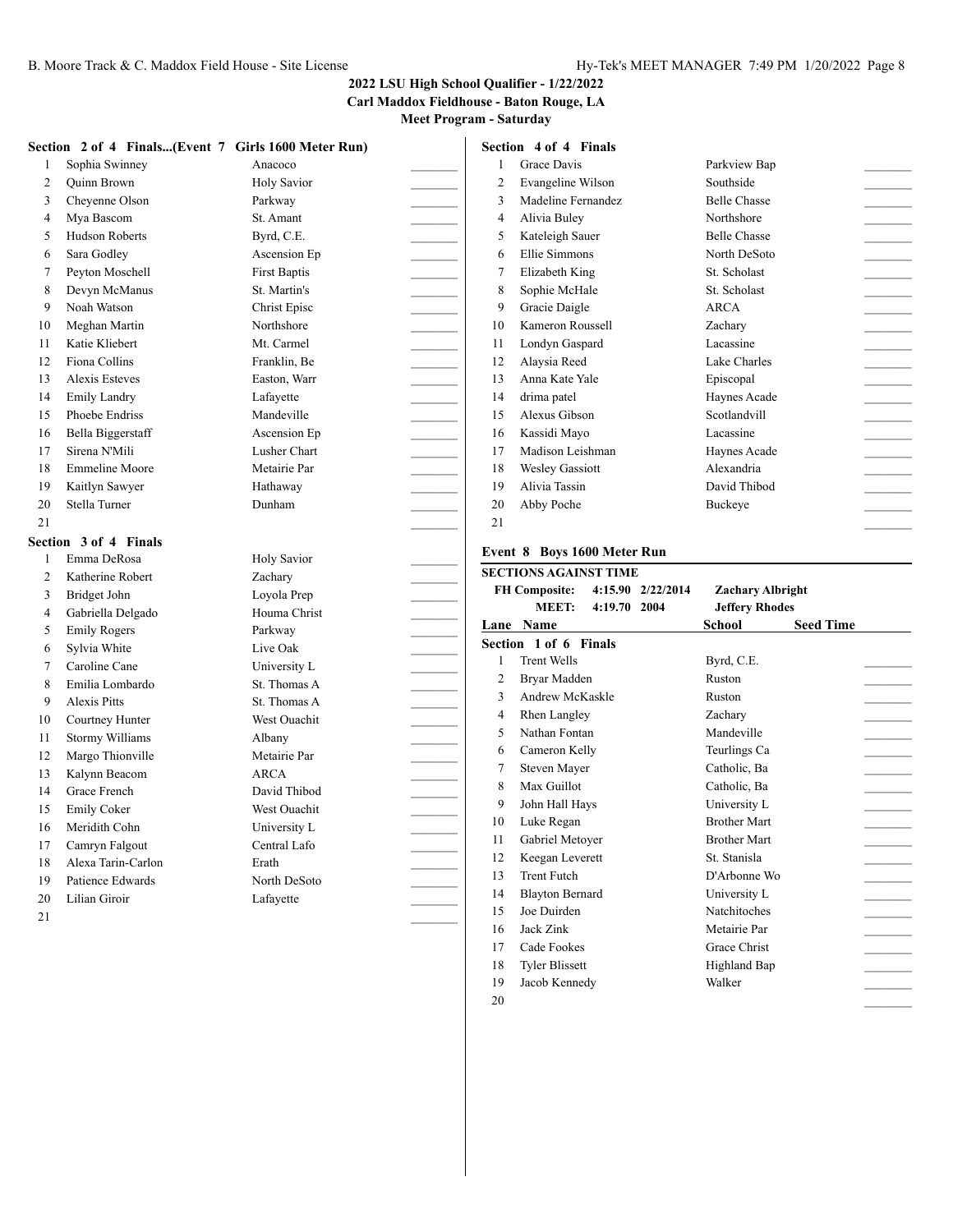**Carl Maddox Fieldhouse - Baton Rouge, LA**

|                |                       | Section 2 of 6 Finals(Event 8 Boys 1600 Meter Run) |                | Section 4 of 6 Finals |                     |  |
|----------------|-----------------------|----------------------------------------------------|----------------|-----------------------|---------------------|--|
| 1              | Jacob Gondron         | Lafayette                                          | $\mathbf{1}$   | Alex Hollier          | Episcopal           |  |
| $\overline{2}$ | Jay Parker            | Ouachita Chr                                       | $\overline{2}$ | Ryan Lacy             | Destrehan           |  |
| 3              | Aiden Monistere       | Parkview Bap                                       | 3              | John Patrick Bartle   | Byrd, C.E.          |  |
| $\overline{4}$ | Paul Emonet           | Metairie Par                                       | $\overline{4}$ | Lawson Broussard      | Erath               |  |
| 5              | Jace Luckoski         | <b>Belle Chasse</b>                                | 5              | Cayden Gorham         | <b>Holy Savior</b>  |  |
| 6              | Adrian Orellana       | Parkway                                            | 6              | Jason Pool            | West Ouachit        |  |
| $\overline{7}$ | Owen Folse            | Central Lafo                                       | $\overline{7}$ | Sacha Dernoncourt     | Episcopal           |  |
| 8              | Henry Englehardt      | St. Paul's                                         | 8              | <b>Arthur Martin</b>  | Riverdale           |  |
| 9              | Samuel Singer         | Lusher Chart                                       | 9              | Jase Pope             | Sterlington         |  |
| 10             | Dominic Muguira       | St. Paul's                                         | 10             | Cody Lyons            | St. Louis           |  |
| 11             | <b>Austin Parker</b>  | Benton                                             | 11             | Marquelle Smith-Roy   | Northside           |  |
| 12             | <b>Garrett Deal</b>   | West Ouachit                                       | 12             | Landen Schillage      | St. Thomas A        |  |
| 13             | Alastair Deng         | Franklin, Be                                       | 13             | Harrison Fruge        | St. Michael         |  |
| 14             | Ethan Milstead        | Central Lafo                                       | 14             | Deacon Stantz         | St. Louis           |  |
| 15             | Mason Haley           | <b>Benton</b>                                      | 15             | Preston Mire          | Hahnville           |  |
| 16             | <b>Tyler Beatty</b>   | Walker                                             | 16             | Alvon Smith           | Carver, G.W.        |  |
| 17             | Joseph Geier          | Barbe                                              | 17             | Neil Mason            | <b>Highland Bap</b> |  |
| 18             | Matthew Edwards       | Lafavette Ch                                       | 18             | <b>Braxton Bright</b> | Erath               |  |
| 19             | Robert Galinsky       | Vandebilt Ca                                       | 19             | Owen Melancon         | Westminster         |  |
| 20             | Austin Siebeneicher   | <b>Holy Savior</b>                                 | 20             |                       |                     |  |
|                | Section 3 of 6 Finals |                                                    |                | Section 5 of 6 Finals |                     |  |
| 1              | <b>Brady Sins</b>     | Houma Christ                                       | $\mathbf{1}$   | Tennyson Foshee       | Ascension Ep        |  |
| 2              | Jacob Niyazov         | Haynes Acade                                       | $\overline{2}$ | victor wu             | Haynes Acade        |  |
| 3              | <b>Ethan Delatte</b>  | Parkview Bap                                       | 3              | <b>Braylon Taylor</b> | Northside           |  |
| $\overline{4}$ | <b>Lincoln Gines</b>  | Airline                                            | $\overline{4}$ | Elijah Palao          | Northshore          |  |
| 5              | Drake Breland         | <b>Belle Chasse</b>                                | 5              | Nathan Sprawls        | Curtis, John        |  |
| 6              | Franklin Roemer       | Loyola Prep                                        | 6              | Eli Melton            | David Thibod        |  |
| $\overline{7}$ | Conan Buchanan        | Curtis, John                                       | $\overline{7}$ | Alex Gomez            | Parkway             |  |
| 8              | Noah Murina           | <b>Holy Cross</b>                                  | 8              | <b>Braden Perez</b>   | South Lafour        |  |
| 9              | Eric Ramsey           | D'Arbonne Wo                                       | 9              | Maslen L'Esperance    | Newman, Isid        |  |
| 10             | <b>Aedan DeFrates</b> | <b>Holy Cross</b>                                  | 10             | Aden Romero           | New Iberia          |  |
| 11             | Tyler Thibodeaux      | Dunham                                             | 11             | Sergio Banos-Soto     | Riverdale           |  |
| 12             | Darius Charles        | Lake Charles                                       | 12             | <b>Gunter Findley</b> | Denham Sprin        |  |
| 13             | Sam Haber             | Newman, Isid                                       | 13             | Conrad Schoegl        | <b>Baton Rouge</b>  |  |
| 14             | Seth Simien           | St. Augustin                                       | 14             | Ross Rodrigue         | South Lafour        |  |
| 15             | Brian Le              | Fontaineblea                                       | 15             | Connor Kelso          | <b>ARCA</b>         |  |
| 16             | Peyton Parker         | Live Oak                                           | 16             | Jacob Mullis          | St. Thomas A        |  |
| 17             | Donald Buley          | Northshore                                         | 17             | Cameron Johnson       | Belaire             |  |
| 18             | Drake Bierman         | Barbe                                              | 18             | Revius Norris Jr      | Cox. Helen          |  |
| 19             | John Hayes            | Lafayette Ch                                       | 19             | <b>Brock Mello</b>    | Franklin            |  |
| 20             | Warren Graves         | Loyola Prep                                        | 20             | Dustin Lasseigne      | <b>ARCA</b>         |  |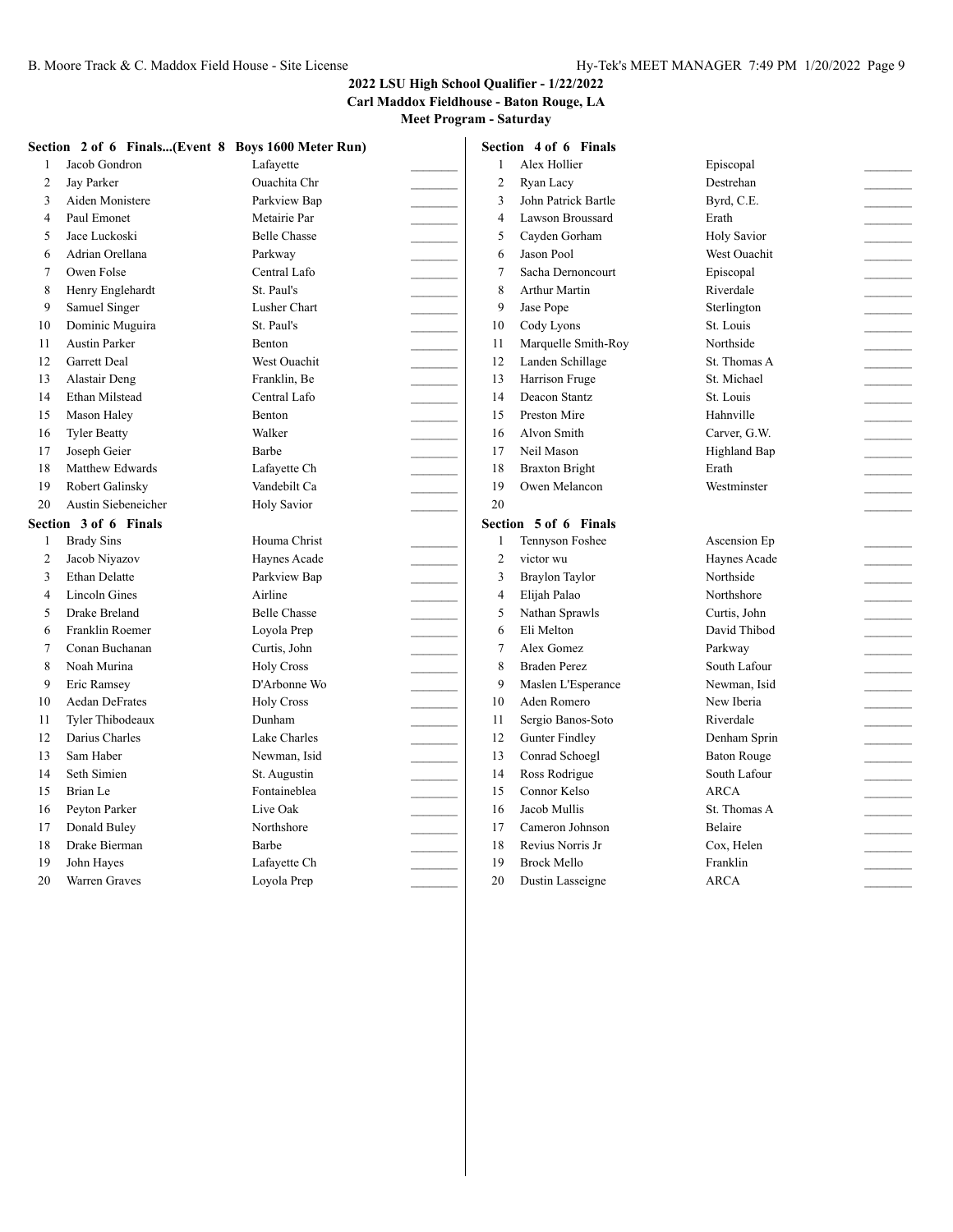#### **2022 LSU High School Qualifier - 1/22/2022 Carl Maddox Fieldhouse - Baton Rouge, LA**

**Meet Program - Saturday**

#### **Section 6 of 6 Finals...(Event 8 Boys 1600 Meter Run)**

| 1  | Christopher Hargrave | Lacassine    |  |
|----|----------------------|--------------|--|
| 2  | Leonard Bradley      | Karr, Edna   |  |
| 3  | Nicholas Summers     | Franklin, Be |  |
| 4  | Matthew Duffy        | Destrehan    |  |
| 5  | Gabe Guidry          | Lacassine    |  |
| 6  | Abe Director         | Albany       |  |
| 7  | Shamar LeMay         | Carver, G.W. |  |
| 8  | Ethan Aucoin         | Northwest    |  |
| 9  | <b>Bailey Tassin</b> | David Thibod |  |
| 10 | Nicholas Scott       | Alexandria   |  |
| 11 | Damien Sprouse       | Zachary      |  |
| 12 | Collin Hawkins       | Airline      |  |
| 13 | Ethan Davis          | Southside    |  |
| 14 | Connor Irvin         | Southside    |  |
| 15 | Joshua Pasos         | West Jeffers |  |
| 16 | K'Mon Washington     | Karr, Edna   |  |
| 17 | Shamar Williams      | Huntington   |  |
| 18 | Josh Brady           | Lutcher      |  |
| 19 | Seth Woods           | Lake Charles |  |
| 20 |                      |              |  |

#### **Event 5 Girls 800 Meter Run**

|    | <b>SECTIONS AGAINST TIME</b>         |                            |  |
|----|--------------------------------------|----------------------------|--|
|    | 2:13.54 1989<br><b>FH Composite:</b> | Tara Arnold                |  |
|    | <b>MEET:</b><br>2:12.15 2007         | <b>Brittany Hall</b>       |  |
|    | Lane Name                            | <b>Seed Time</b><br>School |  |
|    | Section 1 of 7 Finals                |                            |  |
| 1  | London Parker                        | Curtis, John               |  |
| 2  | Breanna Becerra                      | St. Thomas A               |  |
| 3  | Najah Gibson                         | Curtis, John               |  |
| 4  | M' Kaylee Gillenwater                | West Jeffers               |  |
| 5  | Rachel Fereday                       | Dutchtown                  |  |
| 6  | Brynn Kelso                          | Vandebilt Ca               |  |
| 7  | Lina Zacapa-Mills                    | Leesville                  |  |
| 8  | Isabelle Russell                     | Benton                     |  |
| 9  | Alexis Esteves                       | Easton, Warr               |  |
| 10 | Kori Dupree                          | Karr, Edna                 |  |
| 11 | Elise Jones                          | St. Joseph's               |  |
| 12 | Senya Aisola                         | McDonogh#35                |  |
| 13 | Peyton Sievers                       | Midland                    |  |

#### **Section 2 of 7 Finals** 1 Layden Jack Scotlandvill 2 Ariana Moody Lusher Chart 3 Zoie Holstead Ruston 4 Amelia Cochran St. Joseph's 5 Caroline Spalitta Fontaineblea 6 Cayden Boudreaux Albany \_\_\_\_\_\_\_\_\_ 7 Mia Pulliam Episcopal \_\_\_\_\_\_\_\_\_ 8 Sophia Swinney Anacoco Anacoco 9 Sayla Yates Fogos St. Michael \_\_\_\_\_\_\_\_\_ 10 Amber Broussard Lafayette 11 Margaret Harrell **Episcopal** 12 Sara Naff Ruston 13 Kendal Touchet St. Louis \_\_\_\_\_\_\_\_\_ **Section 3 of 7 Finals** 1 Aliah Lopez Acadiana

- 2 Bylthe Eldered University L
- 3 Gracie Pepitone Parkview Bap
- 4 Mason Poole Metairie Par
- 
- 7 Hannah Linebaugh Denham Sprin
- 8 Fiona Collins Franklin, Be
- 9 Diamond Shorty East St. Joh \_\_\_\_\_\_\_\_\_
- 10 Patience Edwards North DeSoto
- 11 Natalie Bauder St. Michael
- 12 Bella Biggerstaff Ascension Ep
- 13 Camryn Falgout Central Lafo

5 Teresa Cashen Mt. Carmel 2008 6 Chesney Mathews Holy Savior \_\_\_\_\_\_\_\_\_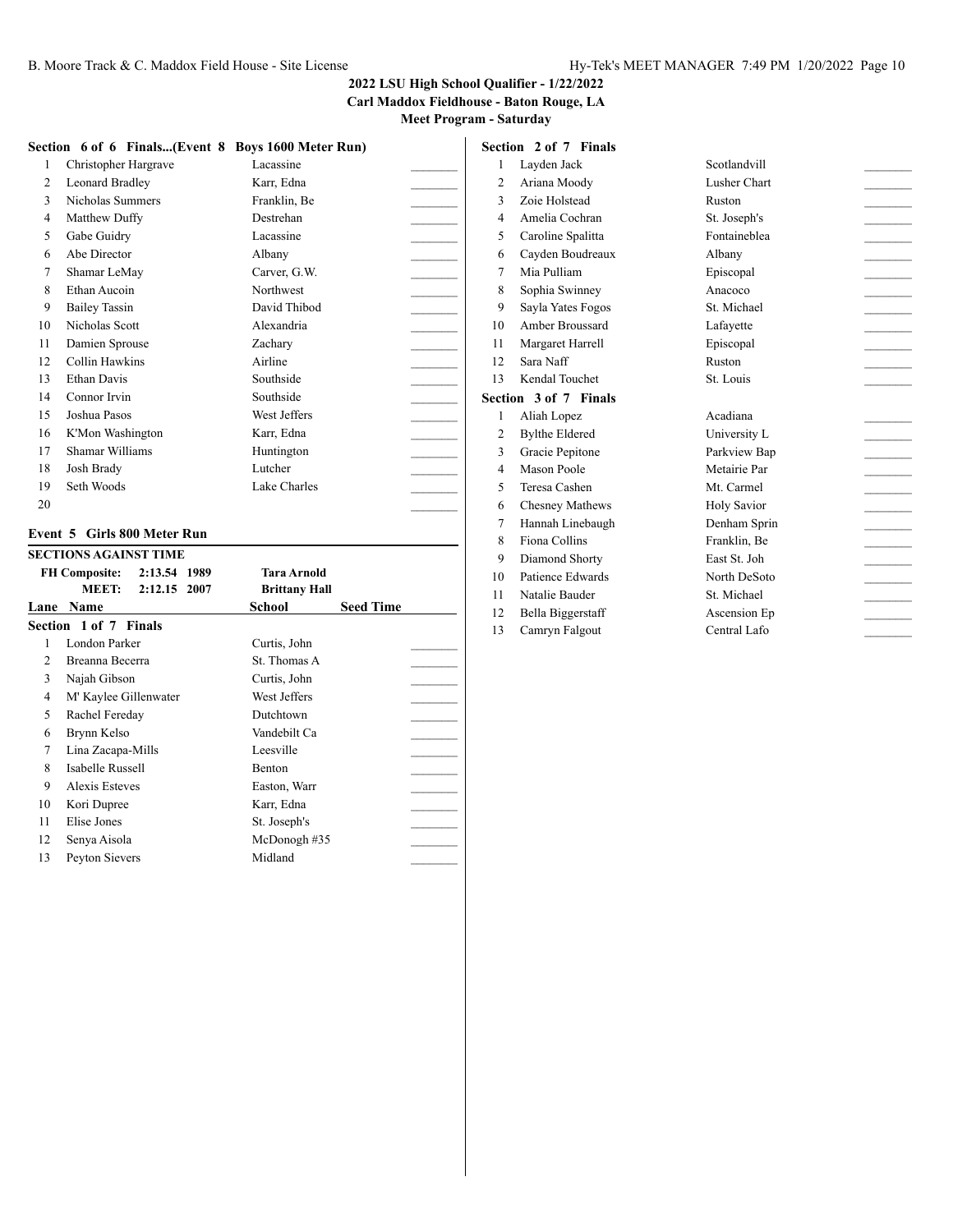#### **2022 LSU High School Qualifier - 1/22/2022 Carl Maddox Fieldhouse - Baton Rouge, LA**

|    | Section 4 of 7 Finals(Event 5 Girls 800 Meter Run) |                     |                   |                | Section 6 of 7 Finals   |                     |                            |
|----|----------------------------------------------------|---------------------|-------------------|----------------|-------------------------|---------------------|----------------------------|
|    | Sydney Guinn                                       | St. Louis           |                   |                | Madeleine Fitkin        | Sulphur             |                            |
| 2  | <b>Ember Pierce</b>                                | Parkway             |                   | $\overline{c}$ | <b>Breanna Fontenot</b> | Lacassine           | $\overline{a}$             |
| 3  | Bailey Gallineau                                   | Tioga               |                   | 3              | <b>Scarlett Dykes</b>   | <b>Belle Chasse</b> |                            |
| 4  | Ellie Simmons                                      | North DeSoto        |                   | $\overline{4}$ | Kynzlie Singleton       | Lacassine           | $\overline{a}$             |
| 5  | Ruby Gross                                         | Leesville           |                   | 5              | Gracie Breaux           | Houma Christ        | <b>Contractor</b>          |
| 6  | Jolie Lejeune                                      | <b>Brusly</b>       |                   | 6              | Sarah West              | Ascension Ep        | $\frac{1}{2}$              |
| 7  | Kate Williams                                      | <b>Berwick</b>      |                   | 7              | Eleanor Lurie           | Newman, Isid        |                            |
| 8  | Jennyfer Gomez                                     | D'Arbonne Wo        |                   | 8              | Kenzie Borill           | Midland             | $\sim$                     |
| 9  | Betchina Amy                                       | Westminster         |                   | 9              | Kelsey French           | Newman, Isid        |                            |
| 10 | Claire Herman                                      | University L        |                   | 10             | Colette Benoit          | Houma Christ        | $\mathcal{L}$              |
| 11 | <b>Spencer Frierson</b>                            | Byrd, C.E.          |                   | 11             | <b>Bailey Landry</b>    | St. James           |                            |
| 12 | Kylie Henry                                        | Karr, Edna          |                   | 12             | Katelyn Chouest         | Acadiana            | <b>Contractor</b>          |
| 13 | Kadie Norsworthy                                   | D'Arbonne Wo        |                   | 13             |                         |                     |                            |
|    | Section 5 of 7 Finals                              |                     |                   |                | Section 7 of 7 Finals   |                     |                            |
|    | Marley Augustus                                    | Lake Charles        |                   |                | Amaya Edmonds           | Madison Prep        |                            |
| 2  | Elaine Oggs                                        | St. Scholast        |                   | $\overline{2}$ | Cameryn Poirrier        | St. James           | $\frac{1}{2}$              |
| 3  | <b>Brooke Fontenot</b>                             | Live Oak            |                   | 3              | De'Ajha Riley           | Huntington          | $\sim 10^{-11}$            |
| 4  | Shae Schouest                                      | Kenner Disco        |                   | $\overline{4}$ | Tianna Haten            | Carver, G.W.        | $\frac{1}{2}$              |
| 5  | Kaitlyn Mendoza                                    | Northshore          |                   | 5              | Kenya Argueta           | Northside           | $\sim$                     |
| 6  | Ali Tyler                                          | Live Oak            |                   | 6              | Ca'Myra Dalton          | Madison Prep        | $\mathcal{L}^{\text{max}}$ |
| 7  | ShaNyla Taylor                                     | Huntington          |                   | 7              | <b>Wesley Gassiott</b>  | Alexandria          | $\frac{1}{2}$              |
| 8  | Ella Hammer                                        | St. Scholast        | <b>Contractor</b> | 8              | Kori Gatlin             | Cox, Helen          | <b>Contractor</b>          |
| 9  | Emma Schubnel                                      | <b>Belle Chasse</b> |                   | 9              | Kylee Cross             | Buckeye             | $\mathcal{L}$              |
| 10 | Kalynn Beacom                                      | <b>ARCA</b>         |                   | 10             | Peyton Moschell         | <b>First Baptis</b> | $\sim$                     |
| 11 | Grace Schellack                                    | Dunham              |                   | 11             | Emani Emilien           | West Jeffers        | <b>Contract</b>            |
| 12 | Kayla Lanassa                                      | Albany              |                   | 12             | Abby Poche              | Buckeye             |                            |
| 13 |                                                    |                     |                   | 13             |                         |                     |                            |
|    |                                                    |                     |                   |                |                         |                     |                            |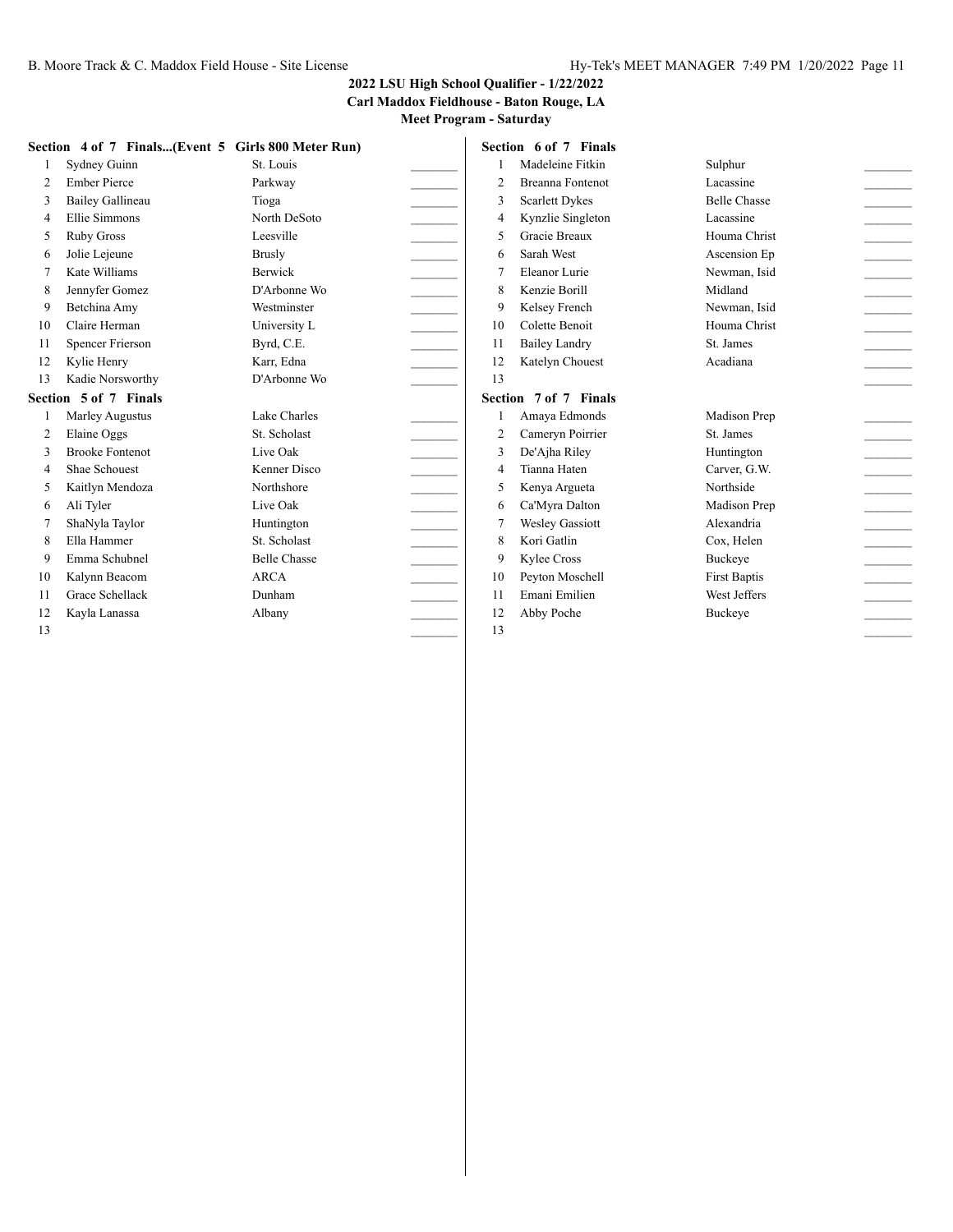**Carl Maddox Fieldhouse - Baton Rouge, LA**

**Meet Program - Saturday**

|                | Event 6 Boys 800 Meter Run           |                     |                  | 1              | Collir      |
|----------------|--------------------------------------|---------------------|------------------|----------------|-------------|
|                | <b>SECTIONS AGAINST TIME</b>         |                     |                  | $\overline{c}$ | Land        |
|                | 1:50.56 1987<br><b>FH Composite:</b> | <b>George Kersh</b> |                  | 3              | Tyler       |
|                | <b>MEET:</b><br>1:50.56 1987         | <b>George Kersh</b> |                  | $\overline{4}$ | Willia      |
|                | Lane Name                            | <b>School</b>       | <b>Seed Time</b> | 5              | Jack I      |
|                | Section 1 of 9 Finals                |                     |                  | 6              | Chris       |
| 1              | Daniel Sullivan                      | Catholic, Ba        |                  | 7              | Garre       |
| $\overline{c}$ | Josiah Whitaker                      | Ruston              |                  | 8              | Marci       |
| 3              | Lejaune George, Jr                   | Zachary             |                  | 9              | Danie       |
| 4              | <b>Rhen Langley</b>                  | Zachary             |                  | 10             | Bryce       |
| 5              | Tray'Quan Francis                    | Westgate            |                  | 11             | Nico        |
| 6              | Caleb Babineaux                      | Ruston              |                  | 12             | Blaise      |
| 7              | <b>Bryce Campbell</b>                | Carencro            |                  | 13             | Alast       |
| 8              | Dominick Baptiste                    | Scotlandvill        |                  | 14             | Jude (      |
| 9              | Harrison Thomas                      | Catholic, Ba        |                  |                | Section 4 o |
| 10             | DJ Chestnut                          | <b>Brother Mart</b> |                  | 1              | Rober       |
| 11             | Gage Graham                          | St. Paul's          |                  | $\overline{2}$ | Lende       |
| 12             | Mason Haley                          | <b>Benton</b>       |                  | 3              | Cayd        |
| 13             | William Nizzo                        | St. Michael         |                  | $\overline{4}$ | Jorda       |
| 14             | Cameron Bourgeois                    | East Ascensi        |                  | 5              | Archi       |
|                | Section 2 of 9 Finals                |                     |                  | 6              | Zach        |
| 1              | <b>Elliott Cochran</b>               | Byrd, C.E.          |                  | 7              | chase       |
| $\mathfrak{2}$ | Camron Flurry                        | D'Arbonne Wo        |                  | 8              | Taj Ja      |
| 3              | Markel Myles                         | Karr, Edna          |                  | 9              | Antho       |
| 4              | Kenneth Smith                        | Haughton            |                  | 10             | Matth       |
| 5              | Walker Forsyth                       | Barbe               |                  | 11             | Blayt       |
| 6              | Cris Velasquez                       | D'Arbonne Wo        |                  | 12             | Kasor       |
| 7              | Trey Hauge                           | Lutcher             |                  | 13             | Clark       |
| 8              | Reese Davis                          | Dunham              |                  | 14             | Jose (      |
| 9              | <b>Brady Burguieres</b>              | Barbe               |                  |                |             |
| 10             | Leonardo Fuentes                     | St. Amant           |                  |                |             |
| 11             | Justin Descant                       | Pineville           |                  |                |             |
| 12             | Darrall LaCour                       | Tioga               |                  |                |             |
| 13             | Malachi Duclos                       | Bourgeois, H        |                  |                |             |
| 14             | Ben Lewis                            | Fontaineblea        |                  |                |             |

|                | Section 3 of 9 Finals    |
|----------------|--------------------------|
| 1              | Collin Cunningham        |
| $\overline{c}$ | Landon Davis             |
| 3              | <b>Tyler Hornsby</b>     |
| $\overline{4}$ | William Bellina          |
| 5              | <b>Jack Howell</b>       |
| 6              | Christian McGhee         |
| 7              | <b>Garrett Simmons</b>   |
| 8              | Marcus Moses             |
| 9              | Daniel Thompson          |
| 10             | <b>Bryce Darensbourg</b> |
| 11             | Nico Thomas Hrzic        |
| 12             | <b>Blaise Broussard</b>  |
| 13             | Alastair Deng            |
| 14             | Jude Greenman            |
|                | Section 4 of 9 Finals    |
| 1              | Robert Louviere          |
| $\overline{c}$ | <b>Lendell Walters</b>   |
|                |                          |
| 3              | Cayden Gorham            |
| 4              | Jordan Adams             |
| 5              | Archie James             |
| 6              | Zach Elder               |
| 7              | chase walker             |
| 8              | Taj Jackson              |
| 9              | Anthony Johnson          |
| 10             | Matthew Joubert          |
| 11             | <b>Blayton Bernard</b>   |
| 12             | <b>Kason Comeaux</b>     |
| 13             | Clark Dennis             |

St. Michael Holy Cross Loyola Prep Ascension Ca Belle Chasse East Ascensi 7 Garrett Simmons Ouachita Chr \_\_\_\_\_\_\_\_\_ 8 Marcus Moses Christ Episc \_\_\_\_\_\_\_\_\_ 9 Daniel Thompson St. Martin's \_\_\_\_\_\_\_\_\_ 10 Bryce Darensbourg Lusher Chart \_\_\_\_\_\_\_\_\_ Holy Cross 12 Blaise Broussard Hathaway \_\_\_\_\_\_\_\_\_ Franklin, Be 14 Jude Greenman Teurlings Ca \_\_\_\_\_\_\_\_\_ Lusher Chart Cox, Helen 3 Cayden Gorham Holy Savior \_\_\_\_\_\_\_\_\_ 4 Jordan Adams Bourgeois, H \_\_\_\_\_\_\_\_\_ 5 Archie James Teurlings Ca \_\_\_\_\_\_\_\_\_ North DeSoto Ascension Ca Leesville  $\qquad \qquad \qquad$ 9 Anthony Johnson Curtis, John \_\_\_\_\_\_\_\_\_ 10 Matthew Joubert Jesuit, New \_\_\_\_\_\_\_\_\_ University L  $\operatorname{Sulphur}$ Archbishop R Central Lafo

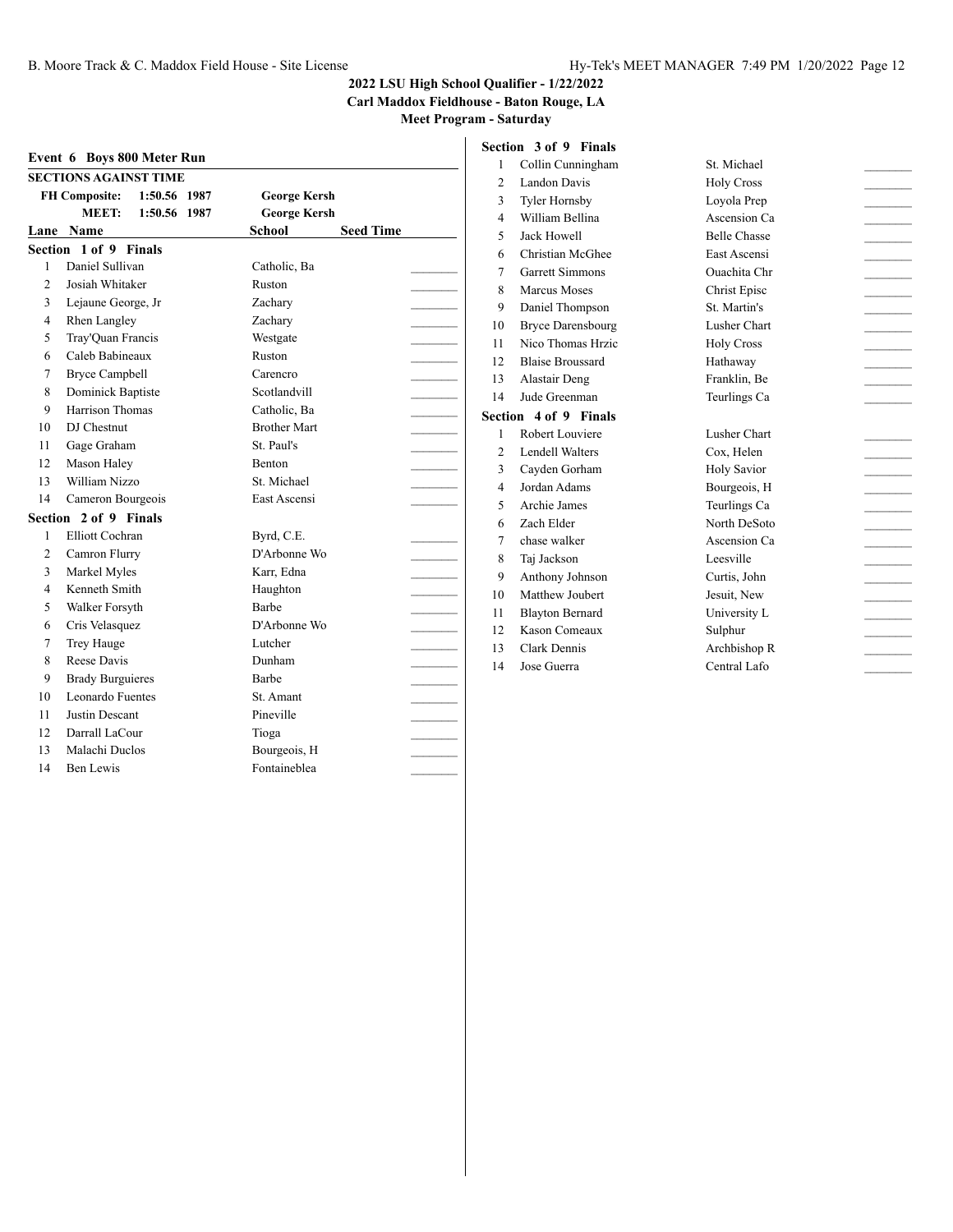#### **2022 LSU High School Qualifier - 1/22/2022 Carl Maddox Fieldhouse - Baton Rouge, LA**

|                | Section 5 of 9 Finals(Event 6 Boys 800 Meter Run) |                     |        |                | Section 7 of 9 Finals |              |                                                        |
|----------------|---------------------------------------------------|---------------------|--------|----------------|-----------------------|--------------|--------------------------------------------------------|
|                | Zachary Champagne                                 | <b>Belle Chasse</b> |        |                | <b>Takwan Daniels</b> | Sophie B. Wr |                                                        |
| 2              | Owen Welch                                        | Sulphur             |        | $\overline{2}$ | <b>Bastien Sever</b>  | Metairie Par |                                                        |
| 3              | Carson Almond                                     | <b>West Ouachit</b> |        | 3              | <b>Brandon Rhody</b>  | Riverdale    |                                                        |
| 4              | <b>Gabriel Nash</b>                               | <b>Natchitoches</b> |        | $\overline{4}$ | Copeland Schwinn      | Midland      | $\sim 10^{-10}$                                        |
| 5              | Siris Scott                                       | McMain, Elea        |        | 5              | John Hayes            | Lafavette Ch | $\mathcal{L}^{\mathcal{L}}(\mathcal{L}^{\mathcal{L}})$ |
| 6              | Carter McLean                                     | Episcopal           |        | 6              | Kaser Dunbar          | St. Augustin |                                                        |
| 7              | Gary Smith                                        | Parkway             |        | 7              | <b>Lincoln Gines</b>  | Airline      | <b>Contractor</b>                                      |
| 8              | Patrick Kelly                                     | Episcopal           |        | 8              | Chase Corbins         | Madison Prep |                                                        |
| 9              | Connor Augustine                                  | University L        |        | 9              | Charlie Kazour        | Metairie Par |                                                        |
| 10             | Charles Ruliffson                                 | Parkway             |        | 10             | Michah Kanju          | Houma Christ |                                                        |
| 11             | <b>Bailey Tassin</b>                              | David Thibod        | $\sim$ | 11             | Seth Archangel        | Franklin     | <b>Contractor</b>                                      |
| 12             | Chase Arnold                                      | Kenner Disco        |        | 12             | Jacob Mullis          | St. Thomas A | <b>Contractor</b>                                      |
| 13             | Antoine Taylor                                    | Albany              |        | 13             | Treyvon Williams      | Huntington   |                                                        |
| 14             | Seth Simien                                       | St. Augustin        |        | 14             | Ross Primeaux         | Kaplan       |                                                        |
|                | Section 6 of 9 Finals                             |                     |        |                | Section 8 of 9 Finals |              |                                                        |
|                | Benjamin Hodson                                   | Central Lafo        |        |                | Gavin Bankston        | St. Thomas A |                                                        |
|                | Phoenix Robinson                                  | Midland             |        |                | Jaiden Arceneaux      | Northside    |                                                        |
| $\overline{2}$ |                                                   |                     |        | $\overline{2}$ |                       |              |                                                        |
| 3              | Landry Beard                                      | Newman, Isid        |        | 3              | Dustin Lasseigne      | <b>ARCA</b>  |                                                        |
| 4              | <b>Braxton Hebert</b>                             | Cecilia             |        | 4              | Barrett Lebon         | Airline      | <b>Contractor</b>                                      |
| 5              | Neil Mason                                        | Highland Bap        |        | 5              | Connor Kelso          | <b>ARCA</b>  | <b>Contractor</b>                                      |
| 6              | Carlos Freeman                                    | Madison Prep        |        | 6              | Kaleb Ricciardo       | Riverdale    | <b>Contractor</b>                                      |
|                | Rivera Jacques                                    | Carver, G.W.        |        | 7              | Jimmy Cravens         | Lafayette Ch |                                                        |
| 8              | JeKeydrick Richard                                | Belaire             |        | 8              | Brayden Miller        | Lacassine    |                                                        |
| 9              | Daniel Boggs                                      | Loyola Prep         |        | $\mathbf{Q}$   | Robert Butz           | Northlake Ch |                                                        |
| 10             | Nolan McClain                                     | Albany              |        | 10             | Jeffery Menard        | Southside    | <u> 1999 - Jan Jan Ja</u>                              |
| 11             | Ethan Aucoin                                      | Northwest           |        | 11             | Nicholas Scott        | Alexandria   | <b>Contractor</b>                                      |
| 12             | Preston Mire                                      | Hahnville           |        | 12             | Jeremiah Jones        | Karr, Edna   |                                                        |
| 13             | Ethan Miller                                      | <b>West Ouachit</b> |        | 13             | Evan Virdure          | Destrehan    |                                                        |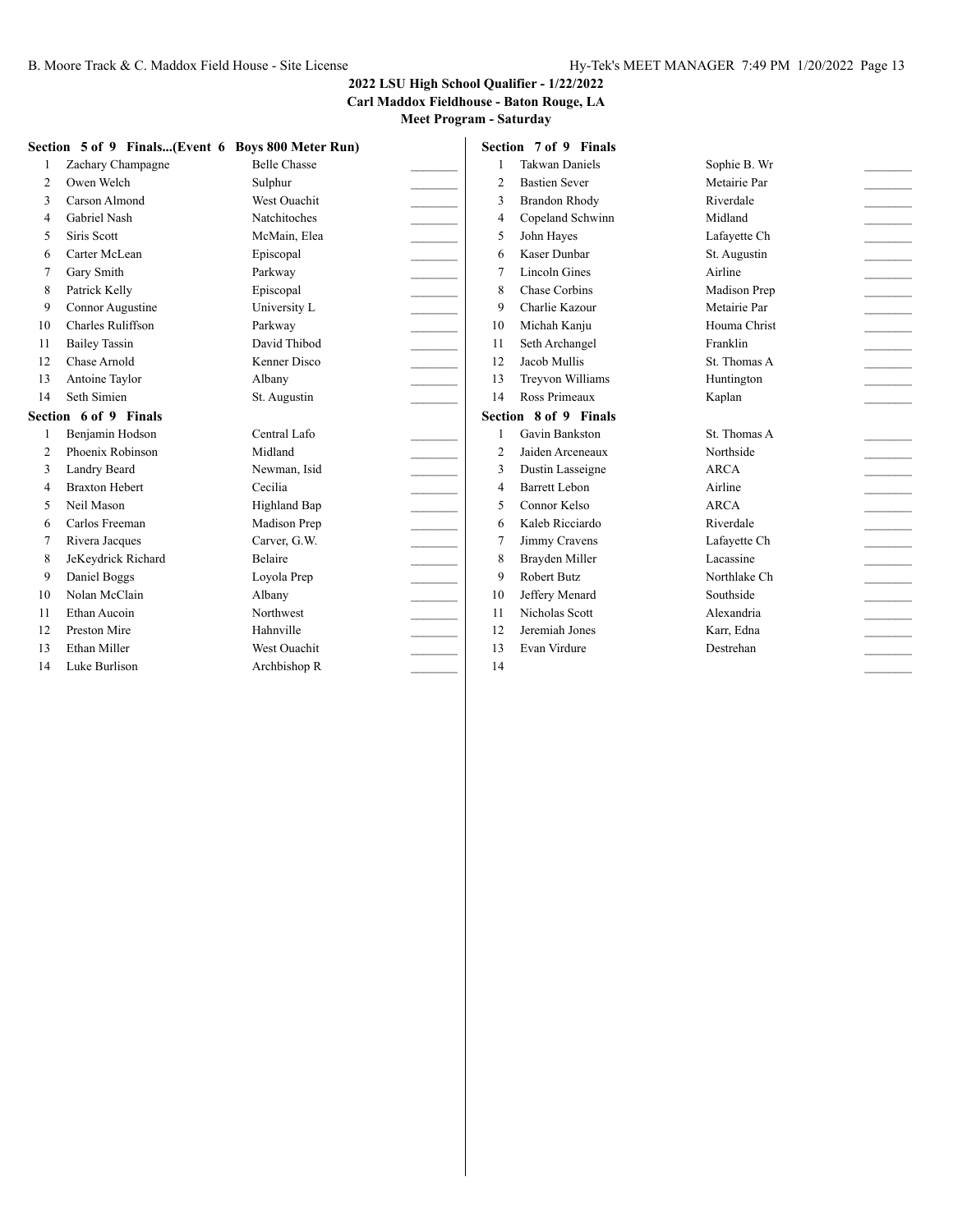#### **2022 LSU High School Qualifier - 1/22/2022 Carl Maddox Fieldhouse - Baton Rouge, LA**

**Meet Program - Saturday**

#### **Section 9 of 9 Finals...(Event 6 Boys 800 Meter Run)**

|                | Ethan Gatlin          | McDonogh#35    |  |
|----------------|-----------------------|----------------|--|
| $\mathfrak{D}$ | Austin Camenzuli      | Haynes Acade   |  |
| $\mathbf{3}$   | Harlan Joubert        | Lacassine      |  |
| 4              | Christian Williams    | <b>Belaire</b> |  |
| 5              | Johan Pacheco         | Livingston C   |  |
| 6              | Jackson Jerret        | David Thibod   |  |
| 7              | Luke Voelkel          | Northlake Ch   |  |
| 8              | Nicholas Summers      | Franklin, Be   |  |
| 9              | Chris Edwards         | Northwest      |  |
| 10             | Joshua Pasos          | West Jeffers   |  |
| 11             | <b>Briston Falcon</b> | Southside      |  |
| 12             | Corey Harrison        | Carver, G.W.   |  |
| 13             | Edwin Portillo        | Destrehan      |  |
| 14             |                       |                |  |

#### **Event 9 Girls 60 Meter Hurdles**

|                | <b>Top 8 Advance by Time</b>        |      |                |                        |                  |  |
|----------------|-------------------------------------|------|----------------|------------------------|------------------|--|
|                | <b>TOP 8 TIMES ADVANCE TO FINAL</b> |      |                |                        |                  |  |
|                | <b>FH Composite:</b>                |      | 8.45 2/22/2014 | <b>Mikiah Brisco</b>   |                  |  |
|                | MEET:                               | 8.70 | 1/5/2019       | <b>Serenity Rogers</b> |                  |  |
|                | MEET:                               | 8.70 | 1/11/2020      | Lucheyona Weaver       |                  |  |
| Lane           | <b>Name</b>                         |      |                | School                 | <b>Seed Time</b> |  |
| Heat           | 1 of 8 Prelims                      |      |                |                        |                  |  |
| 1              |                                     |      |                |                        |                  |  |
| $\mathfrak{D}$ | Zaria Nelson                        |      |                | Newman, Isid           |                  |  |
| 3              | Elise Garrison                      |      |                | West Jeffers           |                  |  |
| 4              | Sophie Stein                        |      |                | Mt. Carmel             |                  |  |
| 5              | Makeriah Harris                     |      |                | Scotlandvill           |                  |  |
| 6              | Alana Simon                         |      |                | Episcopal              |                  |  |
| 7              | Hannah Gabbett                      |      |                | Northshore             |                  |  |
| 8              | Lilah Crumb                         |      |                | Lake Charles           |                  |  |
| Heat           | 2 of 8 Prelims                      |      |                |                        |                  |  |
| $\mathbf{1}$   | Demetria Harris                     |      |                | Huntington             |                  |  |
| $\overline{c}$ | Donna Polidore                      |      |                | Lake Charles           |                  |  |
| 3              | GiGi Browne                         |      |                | Newman, Isid           |                  |  |
| 4              | Kate Wooley                         |      |                | <b>West Ouachit</b>    |                  |  |
| 5              | Kodie Brown                         |      |                | Madison Prep           |                  |  |
| 6              | Ava Claire Calais                   |      |                | Central Cath           |                  |  |
| 7              | Shannen Alack                       |      |                | St. Thomas A           |                  |  |
| 8              | Audrey Hardy                        |      |                | Lacassine              |                  |  |
|                |                                     |      |                |                        |                  |  |

### **Heat 3 of 8 Prelims**

| 1              | Kynzlie Singleton     | Lacassine      |  |
|----------------|-----------------------|----------------|--|
| 2              | <b>Bella Matherne</b> | Albany         |  |
| 3              | Shenae Penn           | Haughton       |  |
| 4              | Georgia Wetzel        | Mt. Carmel     |  |
| 5              | Courtney Wiltz        | Lafayette      |  |
| 6              | Madison Thornton      | North DeSoto   |  |
| 7              | Raniyah Gross         | Carver, G.W.   |  |
| 8              | Nikhi Pierre          | Carver, G.W.   |  |
|                | Heat 4 of 8 Prelims   |                |  |
| $\mathbf{1}$   | Jalyric Reed          | <b>Brusly</b>  |  |
| 2              | Katherine Benton      | Sacred Heart   |  |
| 3              | Katie Truett          | East Ascensi   |  |
| $\overline{4}$ | Whitney Harris        | Scotlandvill   |  |
| 5              | Kenzie Touchet        | St. Louis      |  |
| 6              | Kylar Coleman         | St. Martin's   |  |
| 7              | Dionna Defils         | Northside      |  |
| 8              | Shaylin Lawrence      | Northside      |  |
| Heat           | 5 of 8 Prelims        |                |  |
| $\mathbf{1}$   | Gracie Richards       | Walker         |  |
| $\overline{2}$ | Courtney Smith        | Denham Sprin   |  |
| 3              | Kinsley Brotherton    | Haughton       |  |
| 4              | Takiyah Mitchell      | East Ascensi   |  |
| 5              | Donjanae Mansion      | West Jeffers   |  |
| 6              | Daila Young           | Episcopal      |  |
| 7              | Leah Dupre            | <b>Brusly</b>  |  |
| 8              | Mandy Belgard         | <b>Buckeye</b> |  |
|                |                       |                |  |

| Lacassine           |  |
|---------------------|--|
| Albany              |  |
| Haughton            |  |
| Mt. Carmel          |  |
| Lafayette           |  |
| North DeSoto        |  |
| Carver, G.W.        |  |
| Carver, G.W.        |  |
|                     |  |
| <b>Brusly</b>       |  |
| <b>Sacred Heart</b> |  |
| East Ascensi        |  |
| Scotlandvill        |  |
| St. Louis           |  |
| St. Martin's        |  |
| Northside           |  |
| Northside           |  |
|                     |  |
| Walker              |  |
| Denham Sprin        |  |
| Haughton            |  |
| East Ascensi        |  |
| West Jeffers        |  |
|                     |  |
| Episcopal           |  |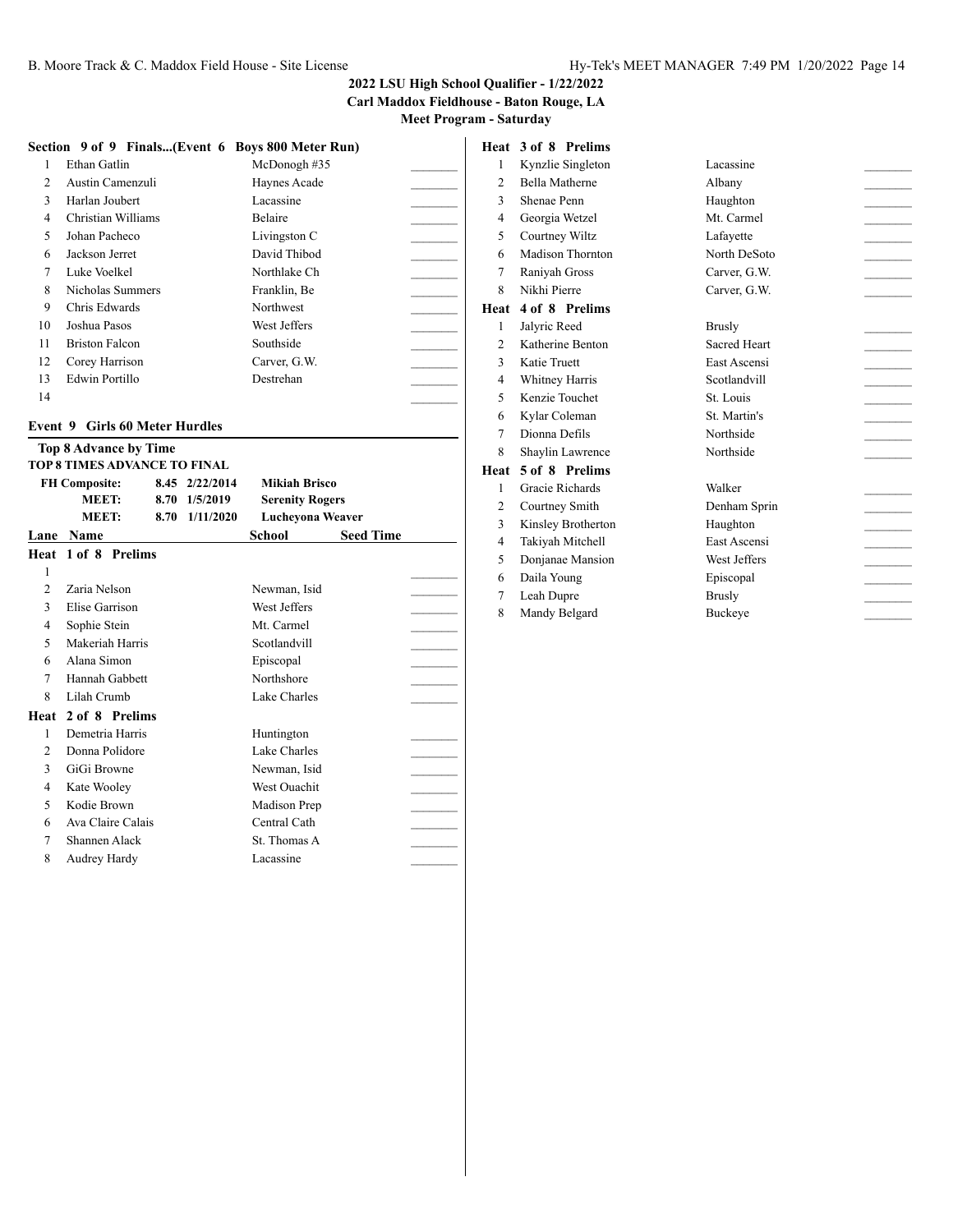**Carl Maddox Fieldhouse - Baton Rouge, LA**

**Meet Program - Saturday**

|                | Heat 6 of 8 Prelims(Event 9 Girls 60 Meter Hurdles) |                     |                |                                       |               |                          |                  |
|----------------|-----------------------------------------------------|---------------------|----------------|---------------------------------------|---------------|--------------------------|------------------|
|                | Adreyonna Matthews                                  | Ponchatoula         |                | <b>Event 10 Boys 60 Meter Hurdles</b> |               |                          |                  |
| 2              | Kristi Zeng                                         | Houma Christ        |                | <b>Top 8 Advance by Time</b>          |               |                          |                  |
| 3              | Ca'Myria Holliday                                   | <b>Baton Rouge</b>  |                | TOP 8 TIMES ADVANCE TO FINAL          |               |                          |                  |
| $\overline{4}$ | Darby Middleton                                     | Northshore          |                | <b>FH Composite:</b>                  | 7.92 2019     | <b>Deanthony Coleman</b> |                  |
| 5              | Arden Turner                                        | St. Louis           |                | <b>MEET:</b>                          | 7.80 1/9/2016 | <b>Braxton Canady</b>    |                  |
| 6              | Jocelyn Seekford                                    | North DeSoto        |                | Lane Name                             |               | <b>School</b>            | <b>Seed Time</b> |
| 7              | Rebecca Bateman                                     | St. Joseph's        |                | Heat 1 of 8 Prelims                   |               |                          |                  |
| 8              | Catina Davenport                                    | Huntington          |                |                                       |               |                          |                  |
| Heat           | 7 of 8 Prelims                                      |                     | $\overline{2}$ | Ty'Jon Monroe                         |               | West St. Joh             |                  |
|                | Essence Lewis                                       | Madison Prep        | 3              | Devante Dorsey                        |               | Karr, Edna               |                  |
| 2              | Emma Prieto                                         | St. Scholast        | $\overline{4}$ | Anochee Davis                         |               | Carver, G.W.             |                  |
| 3              | Znyah Armant                                        | St. James           | 5              | <b>Broderick Davis</b>                |               | Scotlandvill             |                  |
| $\overline{4}$ | Destiny Hooper                                      | Lafayette           | 6              | Jaden Youngblood                      |               | Mansfield                |                  |
| 5              | Jessica Pitcher                                     | <b>Baton Rouge</b>  | 7              | Yaseen Kaseed                         |               | Kenner Disco             |                  |
| 6              | Aly Jo Warren                                       | <b>Holy Savior</b>  | 8              | Lemarionze Allen                      |               | New Iberia               |                  |
| 7              | Madeleine Ferachi                                   | St. Joseph's        |                | Heat 2 of 8 Prelims                   |               |                          |                  |
| 8              | Hannah Bradford                                     | Zachary             |                |                                       |               |                          |                  |
| Heat           | 8 of 8 Prelims                                      |                     | $\overline{c}$ | Ollie Brumfield                       |               | Northlake Ch             |                  |
|                | <b>Madison Nunnery</b>                              | Destrehan           | $\mathbf{3}$   | Dane Grow                             |               | <b>Berwick</b>           |                  |
| 2              | Kendalyn Morgan                                     | Ascension Ep        | $\overline{4}$ | Keoby Price                           |               | <b>West Ouachit</b>      |                  |
| 3              | Gracie Wood                                         | North Vermil        | 5              | Cody Smith                            |               | Zachary                  |                  |
| 4              | Sierra Lowe                                         | West Ouachit        | 6              | Falon Short                           |               | Bourgeois, H             |                  |
| 5              | <b>Tiffany Wiley</b>                                | <b>Ouachita</b> Par | 7              | Marcus Clark                          |               | Kenner Disco             |                  |
| 6              | bridget trahan                                      | Sulphur             | 8              | Kentrell Scott                        |               | Walker                   |                  |
| 7              | Carolina Khatib                                     | <b>Sacred Heart</b> |                | Heat 3 of 8 Prelims                   |               |                          |                  |
| 8              | Maya Calloway                                       | Slidell             |                |                                       |               |                          |                  |
|                |                                                     |                     | $\overline{c}$ | Kevin Thomas                          |               | Lake Charles             |                  |
|                |                                                     |                     | 3              | Taiwan Jones                          |               | Lacassine                |                  |
|                |                                                     |                     | 4              | Chris Williams                        |               | Broadmoor                |                  |

5 Brandon Green Ruston Jarworski Joseph Highland Bap \_\_\_\_\_\_\_\_\_ 7 Jack Morton Metairie Par Santiago Valencia Lacassine \_\_\_\_\_\_\_\_\_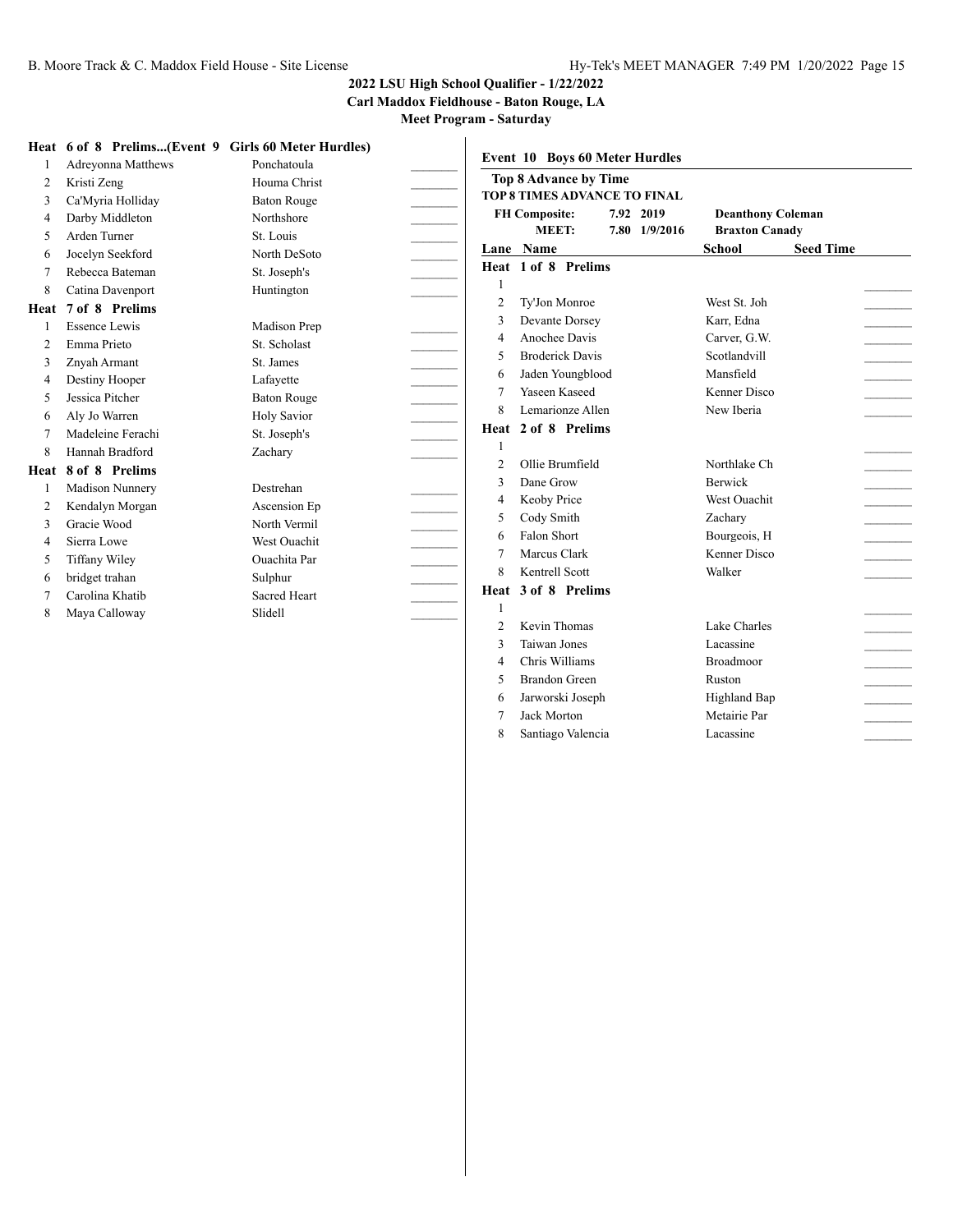**Carl Maddox Fieldhouse - Baton Rouge, LA Meet Program - Saturday**

|                |                         |                                                     |                | Heat 7 of 8 Prelims          |
|----------------|-------------------------|-----------------------------------------------------|----------------|------------------------------|
|                |                         | Heat 4 of 8 Prelims(Event 10 Boys 60 Meter Hurdles) |                |                              |
| 1              |                         |                                                     | 1              | Eric Belony                  |
| $\overline{2}$ | Skyler Gayten           | Destrehan                                           | 2              | Jack Corcoran                |
| 3              | Carlos Bell             | Donaldsonvil                                        | 3              | Dandre Dumas                 |
| $\overline{4}$ | Josh Kiger              | Ponchatoula                                         | 4              | Caden Cribbs                 |
| 5              | Louis Rudge             | Catholic, Ba                                        | 5              | Dryden Duggins               |
| 6              | Kalix Robinson          | Comeaux                                             | 6              | Camron Spencer               |
| 7              | jaroy jackson           | St. Augustin                                        | 7              | Caleb Johnson                |
| 8              | Robert Miller           | Teurlings Ca                                        | 8              | Jayden Singleton             |
| Heat           | 5 of 8 Prelims          |                                                     | Heat           | 8 of 8 Prelims               |
| 1              | <b>August Banks</b>     | Carver, G.W.                                        | 1              | Kye Lehr                     |
| $\overline{c}$ | Antonio Alexis          | Livingston C                                        | 2              | Jaymeion Henders             |
| 3              | Jackson Jeansonne       | Archbishop R                                        | 3              | Augie Berner                 |
| $\overline{4}$ | Parker Davis            | Newman, Isid                                        | $\overline{4}$ | Clayton Braud                |
| 5              | <b>Vederek Matthews</b> | Zachary                                             | 5              | Chaunky Lewis                |
| 6              | Luke Arogona            | Lafayette Ch                                        | 6              | James Archer                 |
| 7              | Gavin White             | <b>Berwick</b>                                      | 7              | <b>Adonis Thomas</b>         |
| 8              | Caden Mulkey            | Denham Sprin                                        | 8              | Chase Hernandez              |
| Heat           | 6 of 8 Prelims          |                                                     |                |                              |
| 1              | Chaz Martinez           | North DeSoto                                        |                | Event 11 Girls 60 Me         |
| $\overline{c}$ | Zachariah Rhoads        | Pickering                                           |                | <b>Top 8 Advance by Ti</b>   |
| 3              | Collin McClure          | Live Oak                                            |                | <b>TOP 8 TIMES ADVANC</b>    |
| $\overline{4}$ | DeAndre Johnson         | Bourgeois, H                                        |                | <b>FH Composite:</b>         |
| 5              | Jermal Callio           | Curtis, John                                        |                | <b>MEET:</b>                 |
| 6              | Torey Lambert           | <b>Brother Mart</b>                                 |                | Lane Name                    |
| 7              | Patrick Haynes          | Loyola Prep                                         |                | Heat 1 of 14 Prelim          |
| 8              | Frank Ford              | Leesville                                           | 1              |                              |
|                |                         |                                                     |                | $\mathbf{H} = -1 \mathbf{H}$ |

| 1    | Eric Belony        | Lake Charles        |  |
|------|--------------------|---------------------|--|
| 2    | Jack Corcoran      | Curtis, John        |  |
| 3    | Dandre Dumas       | St. James           |  |
| 4    | Caden Cribbs       | <b>West Ouachit</b> |  |
| 5    | Dryden Duggins     | Episcopal           |  |
| 6    | Camron Spencer     | Westgate            |  |
| 7    | Caleb Johnson      | West Felicia        |  |
| 8    | Jayden Singleton   | Cecilia             |  |
| Heat | 8 of 8 Prelims     |                     |  |
| 1    | Kye Lehr           | Airline             |  |
|      |                    |                     |  |
| 2    | Jaymeion Henderson | Leesville           |  |
| 3    | Augie Berner       | Jesuit, New         |  |
| 4    | Clayton Braud      | Episcopal           |  |
| 5    | Chaunky Lewis      | <b>Ouachita</b> Par |  |
| 6    | James Archer       | Catholic, Ba        |  |
| 7    | Adonis Thomas      | Ville Platte        |  |
| 8    | Chase Hernandez    | David Thibod        |  |

#### **Girls 60 Meter Dash**

#### dvance by Time **THES ADVANCE TO FINAL**

|   | <b>FH Composite:</b><br>MEET: | 7.31 2/22/2014<br>7.50 1/30/2021 | Mikiah Brisco<br><b>Raven Nunnery</b> |                  |  |
|---|-------------------------------|----------------------------------|---------------------------------------|------------------|--|
|   | <b>Lane Name</b>              |                                  | School                                | <b>Seed Time</b> |  |
|   | Heat 1 of 14 Prelims          |                                  |                                       |                  |  |
| 1 |                               |                                  |                                       |                  |  |
|   | Hazel Hymel                   |                                  | St. Scholast                          |                  |  |
| 3 | Abryanna Marsden              |                                  | ARCA                                  |                  |  |
| 4 | Jaycie Wallace                |                                  | Airline                               |                  |  |
| 5 | Ariane Linton                 |                                  | Dutchtown                             |                  |  |
| 6 | Kiearra Wallace               |                                  | Baton Rouge                           |                  |  |
|   | Kyla Williams                 |                                  | Parkway                               |                  |  |
| 8 | Daniya Sanders                |                                  | Livingston C                          |                  |  |
|   |                               |                                  |                                       |                  |  |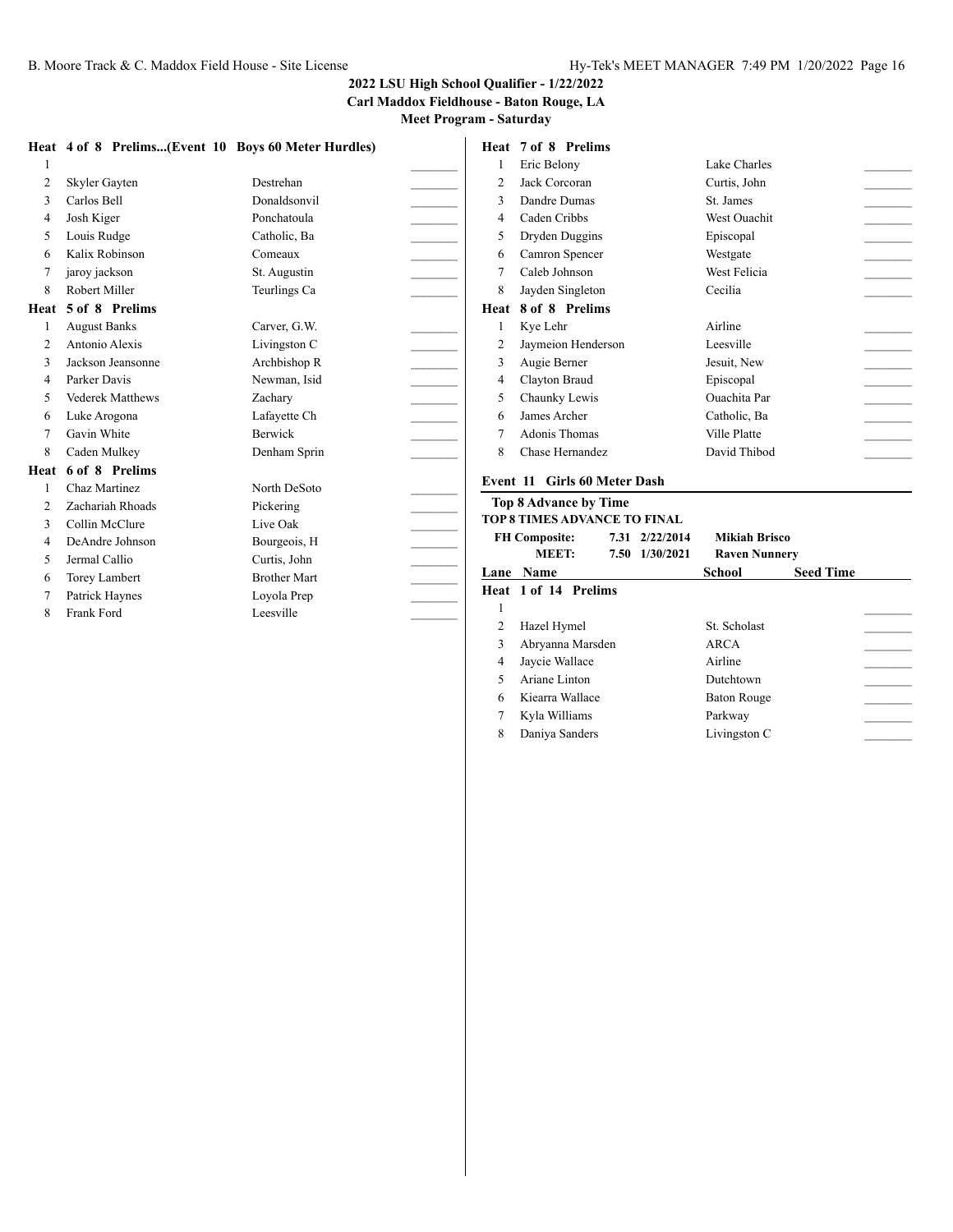**Carl Maddox Fieldhouse - Baton Rouge, LA**

|                          | Heat 2 of 14 Prelims(Event 11 Girls 60 Meter Dash) |               |                          | Heat 5 of 14 Prelims |               |                             |
|--------------------------|----------------------------------------------------|---------------|--------------------------|----------------------|---------------|-----------------------------|
|                          |                                                    |               |                          | Demetria Harris      | Huntington    |                             |
| $\overline{2}$           | Alexis Shelton                                     | Lacassine     | $\overline{2}$           | Khailee Calloway     | Slidell       |                             |
| 3                        | <b>Mallory Swint</b>                               | Byrd, C.E.    | 3                        | Joselyn Champagne    | St. James     |                             |
| $\overline{4}$           | <b>Emery Prentice</b>                              | Vandebilt Ca  | $\overline{4}$           | Jashyra Thomas       | Lutcher       | $\mathcal{L}^{\mathcal{L}}$ |
| 5                        | Sade Gray                                          | Scotlandvill  | 5                        | Nicole Flowers       | Byrd, C.E.    | $\overline{\phantom{a}}$    |
| 6                        | Reese Johnson                                      | Mandeville    | 6                        | Alise Revader        | West Jeffers  |                             |
|                          | Andrenae Jones                                     | East Ascensi  |                          | Laila Washington     | Cabrini       |                             |
| 8                        | Samantha Taylor                                    | Huntington    | 8                        | Maci Gautro          | <b>ARCA</b>   |                             |
| Heat                     | 3 of 14 Prelims                                    |               | Heat                     | 6 of 14 Prelims      |               |                             |
|                          |                                                    |               |                          | Kylar Coleman        | St. Martin's  |                             |
| $\overline{2}$           | Isabella Berlier                                   | Albany        | $\overline{2}$           | <b>Irlan Smith</b>   | Bourgeois, H  | $\overline{\phantom{a}}$    |
| 3                        | Ella Laborde                                       | Christ Episc  | 3                        | Taylor Deroche       | Central Lafo  |                             |
| $\overline{\mathcal{L}}$ | Asia Ferguson                                      | Northwest     | $\overline{\mathcal{L}}$ | Nailah Delton        | North DeSoto  | $\sim 10^{-1}$              |
| $\overline{\phantom{0}}$ | <b>Fatima Banks</b>                                | Scotlandvill  | 5                        | Jordyn Taylor        | Denham Sprin  | $\overline{\phantom{a}}$    |
| 6                        | Arden Turner                                       | St. Louis     | 6                        | Gensis Bass          | St. Louis     |                             |
|                          | De'Andrea Johnson                                  | <b>Brusly</b> |                          | Madison Shield       | Cabrini       |                             |
| 8                        | Paris Babineaux                                    | Acadiana      | 8                        | Marley Richard       | Destrehan     |                             |
| Heat                     | 4 of 14 Prelims                                    |               | Heat                     | 7 of 14 Prelims      |               |                             |
|                          |                                                    |               |                          | Pauliqua Landry      | New Iberia    |                             |
| $\overline{2}$           | <b>Bethany Wells</b>                               | Mentorship A  | $\overline{2}$           | Kyla Cage            | East St. Joh  |                             |
| 3                        | Mary Johnson                                       | Lacassine     | 3                        | Alexandra Oliveri    | Mt. Carmel    |                             |
| $\overline{\mathcal{L}}$ | <b>Rhian Rainey</b>                                | Kenner Disco  | $\overline{4}$           | Cameron Lewis        | Sophie B. Wr  |                             |
| 5                        | Brianna Taylor                                     | Airline       | 5                        | Megan Williams       | <b>Brusly</b> |                             |
| 6                        | Layla Williams                                     | St. Thomas A  | 6                        | Kennedi Nichols      | Ehret, John   |                             |
|                          | Carlee Young                                       | West Ouachit  |                          | Jahri Price          | Sophie B. Wr  |                             |
| 8                        | Saniya Keller                                      | Madison Prep  | 8                        | Adreyonna Matthews   | Ponchatoula   |                             |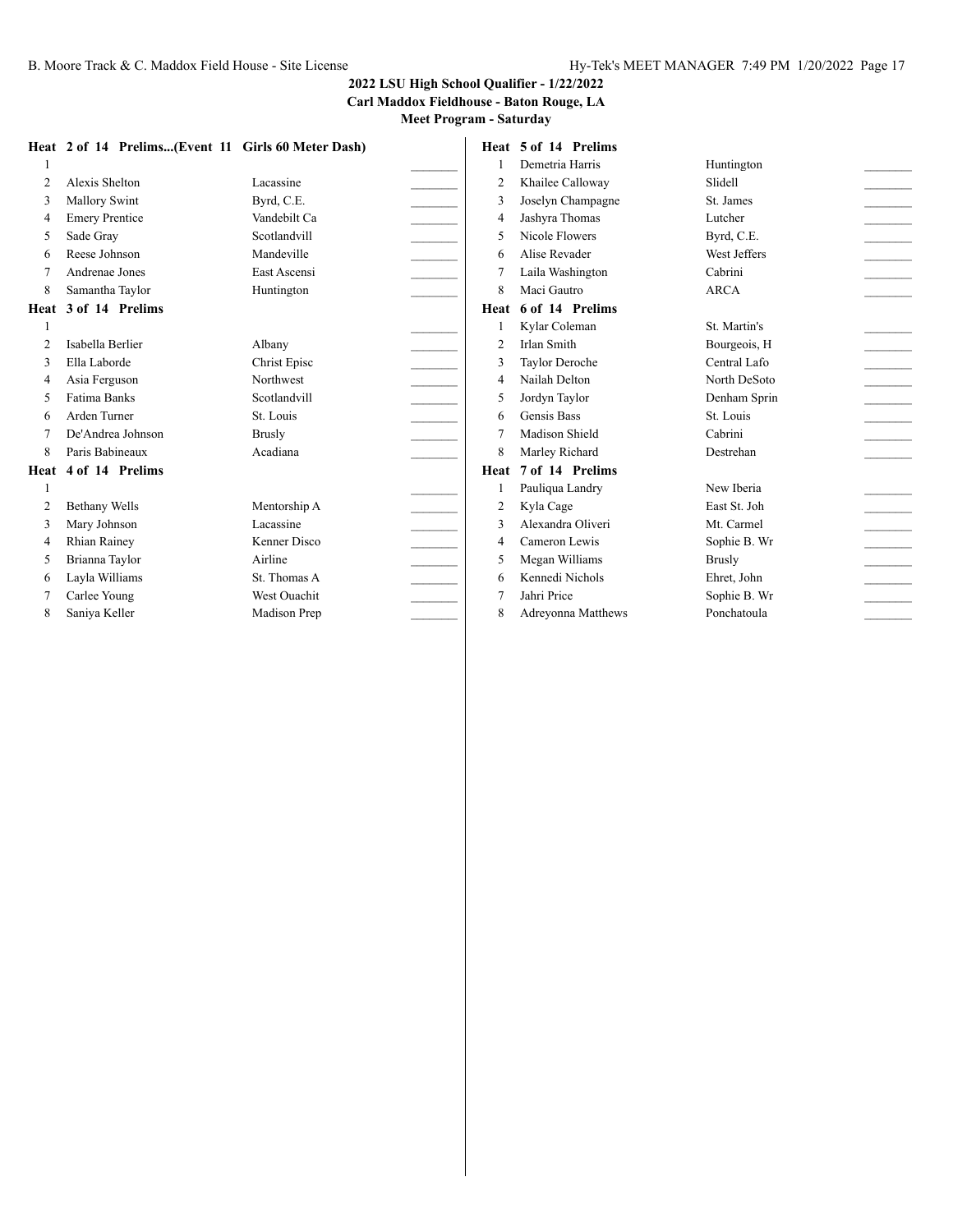#### **Carl Maddox Fieldhouse - Baton Rouge, LA Meet Program - Saturday**

|                          | Heat 8 of 14 Prelims(Event 11 Girls 60 Meter Dash) |                     |                          | Heat 11 of 14 Prelims |                     |                                         |
|--------------------------|----------------------------------------------------|---------------------|--------------------------|-----------------------|---------------------|-----------------------------------------|
|                          | Sky Gooden                                         | Destrehan           |                          | Isabele Berry         | Haynes Acade        |                                         |
| $\overline{2}$           | Dejah Grimes                                       | Carver, G.W.        | $\overline{c}$           | Adora Buchanan        | Riverdale           |                                         |
|                          | Isabella Williams                                  | Cox. Helen          | 3                        | Rebecca Sellers       | Fontaineblea        | $\sim$                                  |
| $\overline{\mathcal{L}}$ | Brandi Goldman                                     | Alexandria          | $\overline{4}$           | Aniyah Jackson        | Captain Shre        | $\mathcal{L}^{\text{max}}_{\text{max}}$ |
| 5                        | Jessica Pitcher                                    | <b>Baton Rouge</b>  | 5                        | Jayla Mason           | Lake Charles        |                                         |
| 6                        | <b>Lily Boquet</b>                                 | Houma Christ        | 6                        | Tyana Jackson         | Ruston              | $\sim$                                  |
|                          | <b>Trinity Lewis</b>                               | East Ascensi        |                          | <b>Emily Adams</b>    | Mandeville          |                                         |
| 8                        | <b>Alexis Stewart</b>                              | Acadiana            | 8                        | A'Shyria Burns        | <b>Holy Savior</b>  |                                         |
| Heat                     | 9 of 14 Prelims                                    |                     | Heat                     | 12 of 14 Prelims      |                     |                                         |
|                          | Aiden Carpenter                                    | St. Scholast        |                          | Jillian Walton        | Parkway             |                                         |
|                          | Zaria Nelson                                       | Newman, Isid        | 2                        | <b>Bella Matherne</b> | Albany              | $\sim$                                  |
| 3                        | Amaya Johnson                                      | Mansfield           | 3                        | Aleyea Mogilles       | <b>Sacred Heart</b> | $\frac{1}{2}$                           |
| $\overline{4}$           | Madison Bailey                                     | Hahnville           | 4                        | Kyriah Thomas         | North DeSoto        |                                         |
| 5                        | Jaala Thymes                                       | Zachary             | $\overline{\phantom{a}}$ | Ashanti Buckles       | McDonogh #35        | <b>Contractor</b>                       |
| 6                        | Mya Richardson                                     | Karr, Edna          | 6                        | Lydia Shields         | North Vermil        |                                         |
|                          | Michaela Spears                                    | Madison Prep        | 7                        | Kendalyn Morgan       | Ascension Ep        |                                         |
| 8                        | Jakeyia Gray                                       | Zachary             | 8                        | Kylee Cross           | Buckeye             |                                         |
| Heat                     | 10 of 14 Prelims                                   |                     | Heat                     | 13 of 14 Prelims      |                     |                                         |
|                          | <b>Brooklyn Poullard</b>                           | Carencro            |                          | J'Maya Scott          | Denham Sprin        |                                         |
| 2                        | Jennifer Tran                                      | Ehret, John         | 2                        | Kirminee Williams     | Mentorship A        | $\sim$                                  |
| 3                        | Tyreonna Puckett                                   | <b>Ouachita</b> Par | 3                        | Jada Shearry          | Cox, Helen          |                                         |
| 4                        | <b>Chasity Brown</b>                               | <b>Ouachita</b> Par | 4                        | Nova Willis           | Captain Shre        | $\sim$                                  |
| 5                        | Jada Williams                                      | Ruston              | 5                        | Ayanah McCray         | West Felicia        | $\overline{a}$                          |
| 6                        | Ayden Breaux                                       | Lafayette           | 6                        | <b>Tristen Harris</b> | West Felicia        |                                         |
|                          | Miya Castro                                        | Newman, Isid        |                          | Jalyn mathews         | Karr, Edna          |                                         |
| 8                        | Jordyn Minor                                       | Dunham              | 8                        | Reana Dupar           | Alexandria          |                                         |
|                          |                                                    |                     |                          |                       |                     |                                         |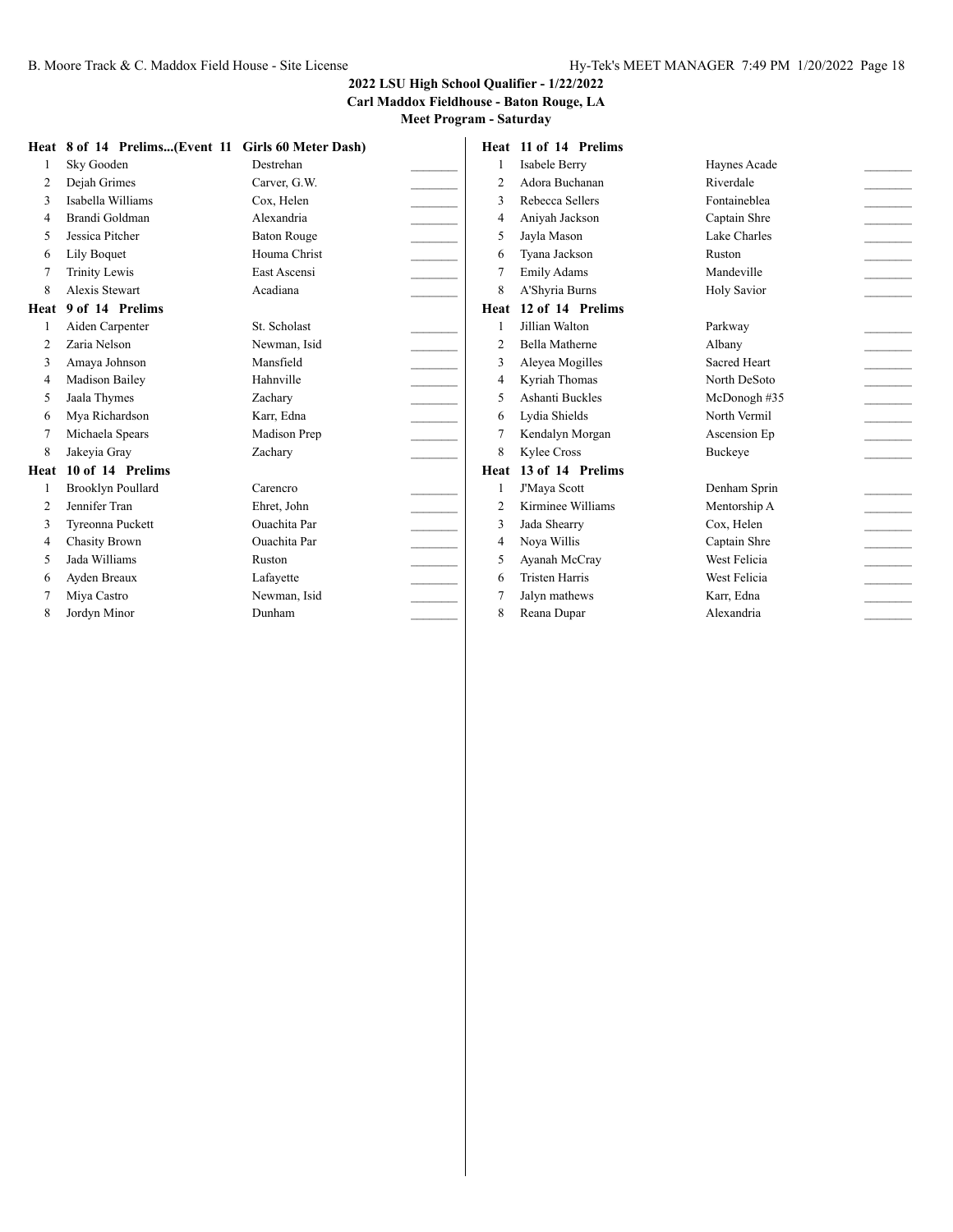**Carl Maddox Fieldhouse - Baton Rouge, LA Meet Program - Saturday**

|               | Heat 14 of 14 Prelims(Event 11 Girls 60 Meter Dash) |              |
|---------------|-----------------------------------------------------|--------------|
|               | Lamaya Blunt                                        | Carver, G.W. |
| $\mathcal{D}$ | Danielle Cousin                                     | Northshore   |
| 3             | zion may                                            | Lake Charles |
| 4             | Elise Garrison                                      | West Jeffers |
| 5             | Meghan Joshua                                       | Dutchtown    |
| 6             | Courtney Wiltz                                      | Lafayette    |
|               | Dezyria Daniels                                     | Lee Stem / V |
| 8             | Malia Jones                                         | Haynes Acade |

#### **Event 12 Boys 60 Meter Dash**

|                | <b>Top 8 Advance by Time</b>        |      |                   |                          |                  |  |
|----------------|-------------------------------------|------|-------------------|--------------------------|------------------|--|
|                | <b>TOP 8 TIMES ADVANCE TO FINAL</b> |      |                   |                          |                  |  |
|                | <b>FH Composite:</b>                |      | $6.76$ $2/8/2020$ | <b>Corey Wren</b>        |                  |  |
|                | <b>MEET:</b>                        | 6.86 | 2016              | <b>Kemondrick Walter</b> |                  |  |
|                | MEET:                               | 6.86 | 1/30/2021         | <b>Leon Elloie</b>       |                  |  |
| Lane           | Name                                |      |                   | <b>School</b>            | <b>Seed Time</b> |  |
| Heat           | 1 of 18 Prelims                     |      |                   |                          |                  |  |
| 1              | <b>Tyrek Stewart</b>                |      |                   | Hammond                  |                  |  |
| $\mathfrak{D}$ | Aden Jackson                        |      |                   | Bourgeois, H             |                  |  |
| 3              | Roshaud Jefferson                   |      |                   | Archbishop R             |                  |  |
| 4              | Fred Robertson                      |      |                   | Easton, Warr             |                  |  |
| 5              | Ra'yion Wilkerson                   |      |                   | Riverdale                |                  |  |
| 6              | Noah James                          |      |                   | <b>Belaire</b>           |                  |  |
| 7              | Devin Walton                        |      |                   | Lafayette Ch             |                  |  |
| 8              | Mace Charpentier                    |      |                   | Houma Christ             |                  |  |
| Heat           | 2 of 18 Prelims                     |      |                   |                          |                  |  |
| 1              | Andra Porter                        |      |                   | Walker                   |                  |  |
| $\mathfrak{D}$ | Seth Perrilliat                     |      |                   | Newman, Isid             |                  |  |
| 3              | Alavan Sam                          |      |                   | Hahnville                |                  |  |
| 4              | Christopher Gravois                 |      |                   | White, E.D.              |                  |  |
| 5              | Tajh Evans                          |      |                   | Riverdale                |                  |  |
| 6              | Jalen Paige                         |      |                   | Ruston                   |                  |  |
| 7              | Stephen Mixon                       |      |                   | Archbishop R             |                  |  |
| 8              | Xavier Leday                        |      |                   | Lacassine                |                  |  |

# **Heat 3 of 18 Prelims**

| 1              | Mekhi Boutte           | Westgate       |  |
|----------------|------------------------|----------------|--|
| $\overline{2}$ | Joseph Landry          | Houma Christ   |  |
| 3              | Willis Jenkins         | Franklin       |  |
| $\overline{4}$ | Zhavier Jupiter        | East Ascensi   |  |
| 5              | Jacquet Livings        | North Vermil   |  |
| 6              | <b>Austin Ausberry</b> | University L   |  |
| 7              | Jaylen Williams        | Hahnville      |  |
| 8              | Jacob Juckett          | <b>ARCA</b>    |  |
| Heat           | 4 of 18 Prelims        |                |  |
| 1              | Kameron Washington     | Alexandria     |  |
| $\overline{2}$ | Darrin Albert          | Northshore     |  |
| 3              | <b>Grant Voyles</b>    | St. Paul's     |  |
| $\overline{4}$ | Gabe Clement           | Kaplan         |  |
| 5              | <b>Wallace Foster</b>  | Easton, Warr   |  |
| 6              | <b>Omarion Frank</b>   | Ville Platte   |  |
| 7              | Jeremy Woods           | North DeSoto   |  |
| 8              | Anthony Walker         | Northlake Ch   |  |
| Heat           | 5 of 18 Prelims        |                |  |
| 1              | Denichlass Jeter       | <b>Belaire</b> |  |
| $\overline{2}$ | Nehemiah Albert        | Northwest      |  |
| 3              | Kaden Blalock          | Sulphur        |  |
| $\overline{4}$ | armani cargo           | Ehret, John    |  |
| 5              | Koen Beavers           | Carencro       |  |
| 6              | Royal Williams         | Livingston C   |  |
| 7              | Dedrick Celestine      | Lafayette Ch   |  |
| 8              | Jacolby Harris         | Bourgeois, H   |  |
|                |                        |                |  |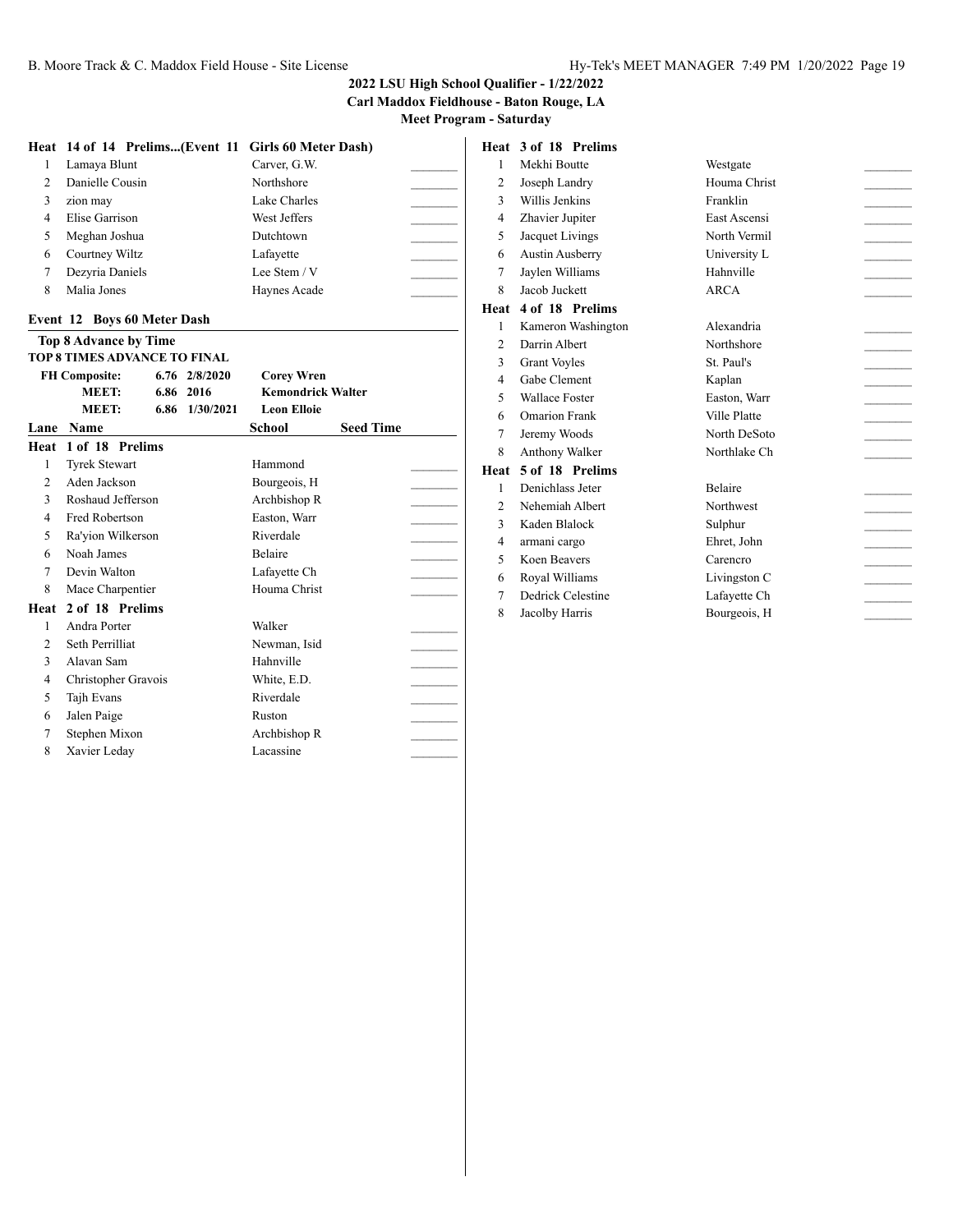#### **2022 LSU High School Qualifier - 1/22/2022 Carl Maddox Fieldhouse - Baton Rouge, LA**

|                | Heat 6 of 18 Prelims(Event 12 Boys 60 Meter Dash) |                     |                | Heat 9 of 18 Prelims  |                |                             |
|----------------|---------------------------------------------------|---------------------|----------------|-----------------------|----------------|-----------------------------|
|                | Lemarionze Allen                                  | New Iberia          |                | Semaj Pierre          | Madison Prep   |                             |
| $\overline{2}$ | Landon Meche                                      | Ascension Ep        | $\overline{2}$ | Malik Smith           | Curtis, John   |                             |
| 3              | <b>Taelon Nicholas</b>                            | Catholic, Ba        | 3              | Jacob Phillips        | University L   |                             |
| 4              | <b>Trevonte Citizen</b>                           | Lake Charles        | $\overline{4}$ | <b>Tylon Williams</b> | Zachary        | $\mathcal{L}^{\mathcal{L}}$ |
| 5              | Camron Spencer                                    | Westgate            | 5              | Kaden Lewis           | Thomas Jeffe   |                             |
| 6              | <b>Terry Simmons</b>                              | Sophie B. Wr        | 6              | Jayveon Haynes        | Woodlawn, Ba   |                             |
|                | <b>Tory Pinkney</b>                               | Carver, G.W.        |                | Cameron Jefferson     | Airline        |                             |
| 8              | Jack Schwing                                      | Metairie Par        | 8              | Jahmar Samuel         | Huntington     |                             |
| Heat           | 7 of 18 Prelims                                   |                     | Heat           | 10 of 18 Prelims      |                |                             |
|                | Jake Farris                                       | Teurlings Ca        |                | Orlando Harris        | West Felicia   |                             |
| $\overline{2}$ | <b>Bryce Broyard</b>                              | Mandeville          | $\overline{2}$ | Joshua Loyd           | Tioga          |                             |
| 3              | Tee Williams                                      | Newman, Isid        | 3              | Jarworski Joseph      | Highland Bap   |                             |
| $\Delta$       | John Ecot                                         | Haughton            | 4              | Dallas Horton         | Kenner Disco   | $\overline{\phantom{a}}$    |
| 5              | Darryl George                                     | Scotlandvill        | 5              | <b>Riley Viator</b>   | North Vermil   |                             |
| 6              | <b>Tyriq Wilson</b>                               | St. Augustin        | 6              | <b>Travion Short</b>  | Mansfield      |                             |
|                | De'Vonquailen Portalis                            | Northside           |                | Logan Trahan          | St. Louis      |                             |
| 8              | Deaunoray Levy                                    | Walker              | 8              | <b>Brett Bearb</b>    | <b>Berwick</b> |                             |
| Heat           | 8 of 18 Prelims                                   |                     | Heat           | 11 of 18 Prelims      |                |                             |
|                | Chase Finley                                      | Episcopal           |                | Grayson Plauche       | St. Louis      |                             |
| $\overline{2}$ | Dequan Colston                                    | Northside           | $\overline{2}$ | Brayden Richard       | Hathaway       |                             |
| 3              | Kage Spillers                                     | <b>West Ouachit</b> | 3              | Chris Montgomery      | Airline        |                             |
| 4              | Ja'Kaylib Anderson                                | Lafayette           | $\overline{4}$ | Lucas Gawarecki       | Catholic, Ba   |                             |
| 5              | Dameon McCloud                                    | McDonogh #35        | 5              | Kalen Beavers         | Carencro       |                             |
| 6              | <b>Austin Willis</b>                              | <b>Ouachita</b> Par | 6              | Deantre' Jackson Jr   | Karr, Edna     |                             |
|                | <b>Israel Smith</b>                               | West Jeffers        | 7              | Karaaz johnson        | St. Augustin   |                             |
| 8              | Mandell Blackstone                                | Franklin, Be        | 8              | Gerard Linsdey        | Livingston C   |                             |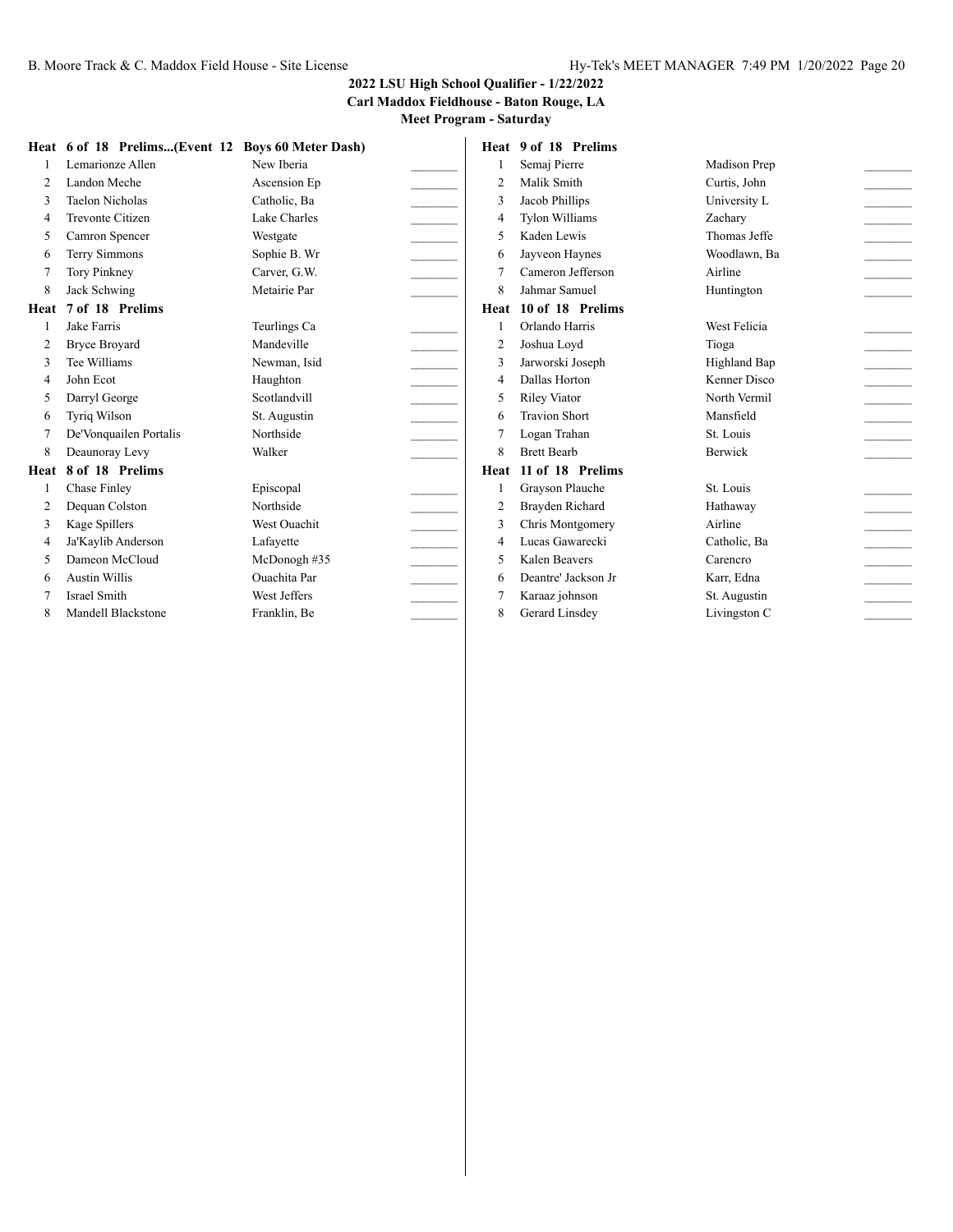#### **Carl Maddox Fieldhouse - Baton Rouge, LA Meet Program - Saturday**

|                | Heat 12 of 18 Prelims(Event 12 Boys 60 Meter Dash) |                   |                | Heat 15 of 18 Prelims     |                     |                                                                                             |
|----------------|----------------------------------------------------|-------------------|----------------|---------------------------|---------------------|---------------------------------------------------------------------------------------------|
|                | Seth Sylve                                         | Franklin, Be      |                | Micheal Plaisance         | Northlake Ch        |                                                                                             |
| 2              | Kai Lavingne                                       | Northshore        | $\overline{2}$ | Jody Barber               | Jesuit, New         |                                                                                             |
|                | Ke'Rynn Smith                                      | <b>Holy Cross</b> | $\mathcal{R}$  | Jarell Joseph             | Lake Charles        |                                                                                             |
| $\overline{4}$ | Noah White                                         | North DeSoto      | $\overline{4}$ | Seth Clampit              | West Ouachit        |                                                                                             |
| 5              | Krosse Johnson                                     | <b>Holy Cross</b> | 5              | Jaylan White              | Parkway             |                                                                                             |
| 6              | Kriston Pierson                                    | Dutchtown         | 6              | Justin Horne              | Curtis, John        |                                                                                             |
|                | Keilan Sherman                                     | Madison Prep      |                | Pierce Papa               | Loyola Prep         |                                                                                             |
| 8              | Jermaine Davis                                     | Hammond           | 8              | <b>Christoff Williams</b> | Sophie B. Wr        |                                                                                             |
| Heat           | 13 of 18 Prelims                                   |                   |                | Heat 16 of 18 Prelims     |                     |                                                                                             |
|                | Ra'hii Dennis                                      | Karr, Edna        |                | Jaydon Milton             | <b>Berwick</b>      |                                                                                             |
|                | Henri Ransefore                                    | Mandeville        |                | Ja'lyn Payne              | Tioga               | $\mathcal{L}^{\mathcal{L}}$ , and $\mathcal{L}^{\mathcal{L}}$                               |
| 3              | Shaun Nicholas                                     | West Jeffers      | 3              | <b>Emery Taylor</b>       | Lafayette           |                                                                                             |
| $\overline{4}$ | Marlon Turner                                      | Cox, Helen        | $\overline{4}$ | Frank Ford                | Leesville           |                                                                                             |
| 5              | Herman Mack                                        | Kenner Disco      | $\overline{2}$ | <b>Braylin Demars</b>     | <b>Natchitoches</b> | $\mathcal{L}^{\mathcal{L}}$ and $\mathcal{L}^{\mathcal{L}}$ and $\mathcal{L}^{\mathcal{L}}$ |
| 6              | Daniel Jupiter                                     | St. James         | 6              | Darrell Demesme           | McMain, Elea        |                                                                                             |
|                | Zamarrion Webber                                   | Franklin          |                | <b>Trace Wall</b>         | Loyola Prep         |                                                                                             |
| 8              | <b>Trenton McKay</b>                               | Buckeye           | 8              | Chase Hernandez           | David Thibod        |                                                                                             |
| Heat           | 14 of 18 Prelims                                   |                   | Heat           | 17 of 18 Prelims          |                     |                                                                                             |
|                | Eric Jones                                         | Alexandria        |                | Herman Pride III          | <b>Baton Rouge</b>  |                                                                                             |
|                | Dekenzie Solomon                                   | Comeaux           | $\overline{2}$ | Nick Dellumo              | Teurlings Ca        |                                                                                             |
| 3              | Terrold Jerome                                     | Carver, G.W.      | 3              | Kalix Robinson            | Comeaux             |                                                                                             |
| 4              | Kendall Carter                                     | McMain, Elea      | $\overline{4}$ | Caleb Tolbert             | Jesuit, New         | $\mathcal{L}_{\text{max}}$                                                                  |
| 5              | Marquez Stevenson                                  | Captain Shre      | $\overline{2}$ | <b>J'Marcus Sewell</b>    | Woodlawn, Ba        |                                                                                             |
| 6              | Jayden Osborne                                     | Ruston            | -6             | Mathews Collins           | East Ascensi        |                                                                                             |
|                | Aami Cargo                                         | Ehret, John       |                | Dionte Freeman            | Lacassine           |                                                                                             |
| 8              | Patrick Wells                                      | Mentorship A      | 8              | Cooper Braud              | Episcopal           |                                                                                             |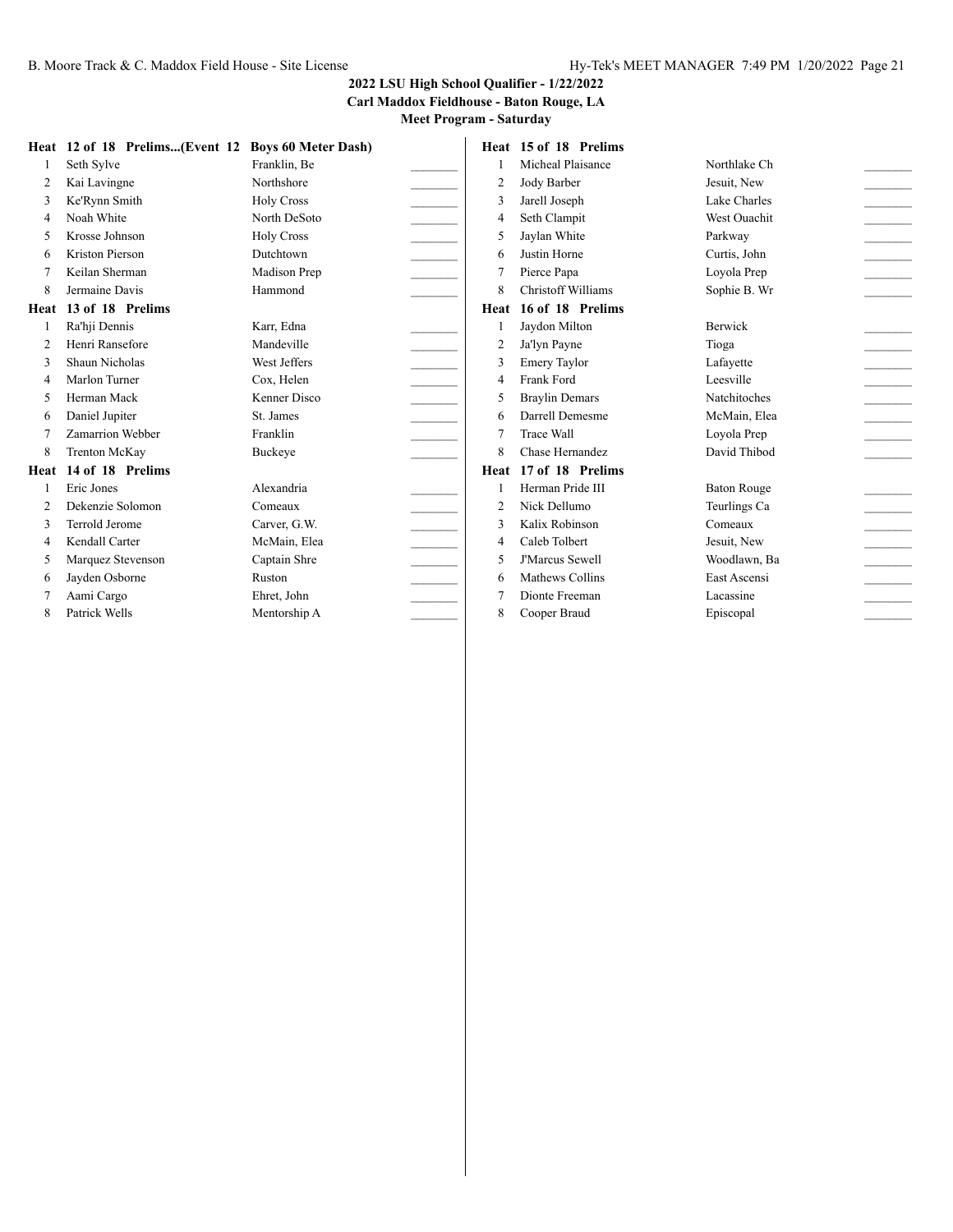#### **2022 LSU High School Qualifier - 1/22/2022**

**Carl Maddox Fieldhouse - Baton Rouge, LA**

| Heat | 18 of 18 Prelims(Event 12 Boys 60 Meter Dash) |                            |
|------|-----------------------------------------------|----------------------------|
| 1    | Skyler Gayten                                 | Destrehan                  |
| 2    | <b>Ouez</b> Calvin                            | Ville Platte               |
| 3    | Jai'briel Sheppard                            | <b>Ouachita</b> Par        |
| 4    | Kameran Senegal                               | Zachary                    |
| 5    | Damion Terrell                                | Scotlandvill               |
| 6    | Jeremiah Miles                                | Natchitoches               |
| 7    | Gil Chapman                                   | Cox, Helen                 |
| 8    | Greg Chitman                                  | Parkway                    |
|      | Event 13 Girls 400 Meter Dash                 |                            |
|      | <b>SECTIONS AGAINST TIME</b>                  |                            |
|      | <b>FH Composite:</b><br>55.93<br>2000         | <b>Christie Fairley</b>    |
|      | MEET:<br>54.89<br>2006                        | <b>Brandi Cross</b>        |
|      | Lane Name                                     | <b>Seed Time</b><br>School |
|      | Section 1 of 19 Finals                        |                            |
| 1    | Breanna Becerra                               | St. Thomas A               |
| 2    | Quincy Simon                                  | Northside                  |
| 3    | Rachel Fereday                                | Dutchtown                  |
| 4    | Makeriah Harris                               | Scotlandvill               |
| 5    | London Parker                                 | Curtis, John               |
| 6    | Paris Auzenne                                 | <b>Baton Rouge</b>         |
|      | Section 2 of 19 Finals                        |                            |
| 1    | <b>Alexis Esteves</b>                         | Easton, Warr               |
| 2    | Brynn Kelso                                   | Vandebilt Ca               |
| 3    | Brianna Taylor                                | Airline                    |
| 4    | Najah Gibson                                  | Curtis, John               |
| 5    | Tasiya Santa Cruz                             | McDonogh #35               |
| 6    | Jaala Thymes                                  | Zachary                    |
|      | Section 3 of 19 Finals                        |                            |
| 1    | Alise Revader                                 | West Jeffers               |
| 2    | Takiyah Xnai Landry                           | Ehret, John                |
| 3    | Tyknia Nions                                  | McDonogh #35               |
| 4    | Shinaya Branch                                | Ruston                     |
| 5    | Breana Quinney                                | Alexandria                 |
| 6    | Danaisha George                               | Northside                  |

|                | Section 4 of 19 Finals |                     |  |
|----------------|------------------------|---------------------|--|
| 1              | Diamond Shorty         | East St. Joh        |  |
| 2              | <b>Tyriell Shenall</b> | West Jeffers        |  |
| 3              | Brea Baca-White        | Hathaway            |  |
| 4              | Aniyah Jackson         | Captain Shre        |  |
| 5              | Olivia Boyd            | Sacred Heart        |  |
| 6              | Kaylie Anderson        | Lafayette Ch        |  |
|                | Section 5 of 19 Finals |                     |  |
| 1              | Jayden Alexander       | Huntington          |  |
| $\overline{2}$ | Kassidy Richard        | St. Louis           |  |
| $\mathcal{F}$  | Nicole Flowers         | Byrd, C.E.          |  |
| 4              | Danielle Cousin        | Northshore          |  |
| 5              | Shelby Willis          | St. Louis           |  |
| 6              | Tyreonna Puckett       | <b>Ouachita</b> Par |  |
|                | Section 6 of 19 Finals |                     |  |
| $\mathbf{1}$   | Dillon Landry          | St. Joseph's        |  |
| 2              | Ya'mani Allen          | Lake Charles        |  |
| 3              | Kate Corcoran          | Metairie Par        |  |
| 4              | laila Johnson          | Karr, Edna          |  |
| 5              | Reagan Deterville      | Franklin, Be        |  |
| 6              | Janeisha Collins       | Northwest           |  |
|                | Section 7 of 19 Finals |                     |  |
| $\mathbf{1}$   | Karli Baudoin          | <b>Broadmoor</b>    |  |
| 2              | Madison Champagne      | Highland Bap        |  |
| 3              | Amelie Dupuis          | Teurlings Ca        |  |
| 4              | Alexandria Stewart     | St. Joseph's        |  |
| 5              | Chelsi Tatum           | Ruston              |  |
|                |                        |                     |  |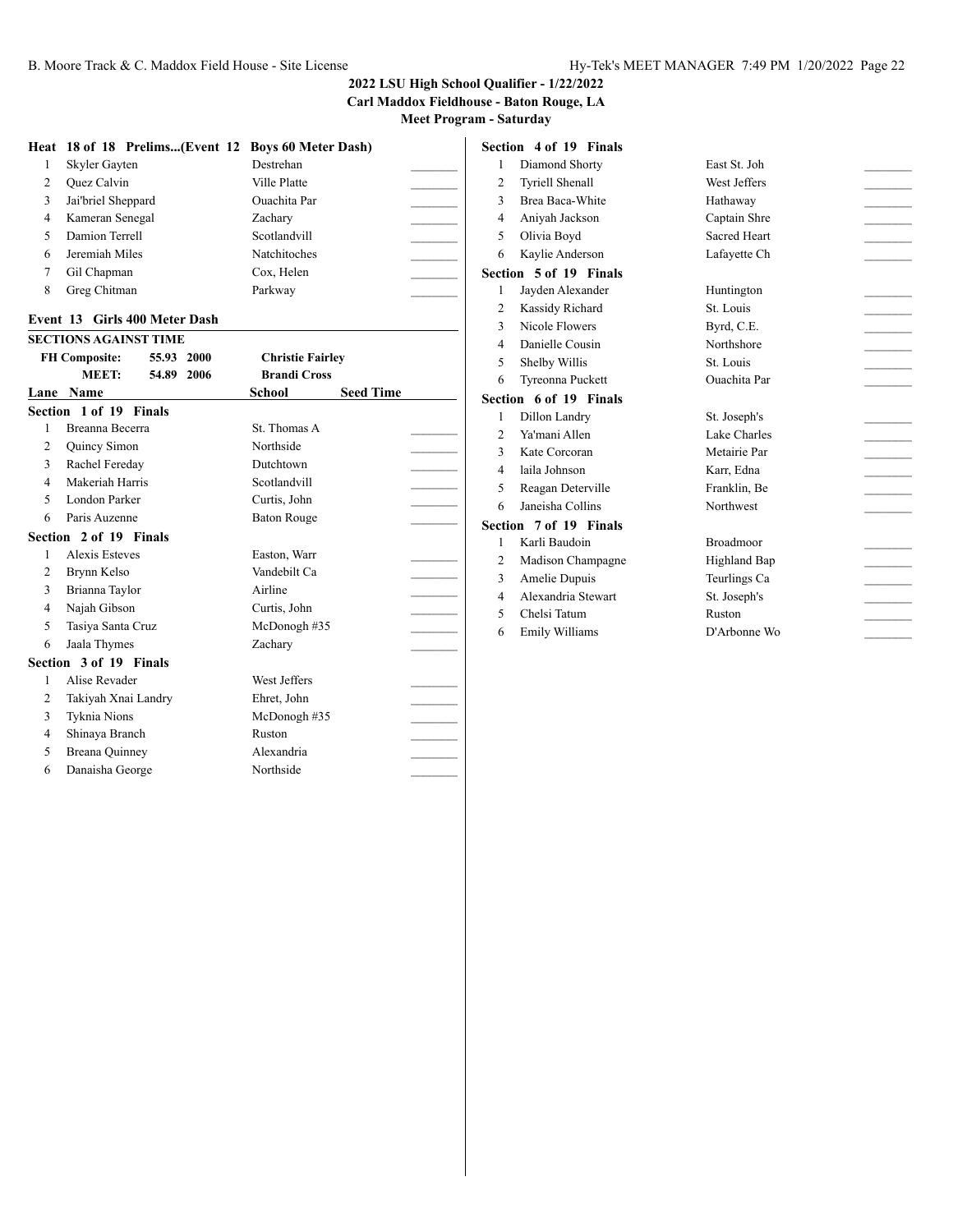#### **Carl Maddox Fieldhouse - Baton Rouge, LA**

|                          | Section 8 of 19 Finals(Event 13 | Girls 400 Meter Dash) |                | Section 12 of 19 Finals |                  |                            |
|--------------------------|---------------------------------|-----------------------|----------------|-------------------------|------------------|----------------------------|
|                          | Sarah Christopher               | Franklin, Be          |                | Ja'Kaliah Nellon        | McMain, Elea     |                            |
| 2                        | Lily Nolan                      | D'Arbonne Wo          | $\overline{2}$ | GiGi Browne             | Newman, Isid     |                            |
| $\mathcal{R}$            | <b>Beatrice Bartholomew</b>     | Cabrini               | 3              | Makatelyn Graham        | North DeSoto     |                            |
| $\overline{4}$           | Macy McCalip                    | University L          | $\overline{4}$ | Aubrey Hoyt             | Albany           |                            |
| 5                        | Mae Mae Landry                  | Newman, Isid          | $\overline{2}$ | Cara McDaniel           | North DeSoto     |                            |
| 6                        | Anila Green                     | Karr, Edna            | 6              | Michaela Spears         | Madison Prep     |                            |
|                          | Section 9 of 19 Finals          |                       |                | Section 13 of 19 Finals |                  |                            |
|                          | Sara Godley                     | Ascension Ep          |                | <b>Emily Guidry</b>     | Teurlings Ca     |                            |
| $\overline{2}$           | <b>Chasity Brown</b>            | <b>Ouachita</b> Par   | $\overline{2}$ | Ashley Graziano         | St. Thomas A     |                            |
| 3                        | Camryn Clayton                  | <b>Brusly</b>         | 3              | Peyton Marks            | Mt. Carmel       |                            |
| $\overline{4}$           | <b>Mallory Swint</b>            | Byrd, C.E.            | $\overline{4}$ | Taylor Hankton          | <b>Broadmoor</b> |                            |
| 5                        | Grace Robvais                   | Dunham                | 5              | Samarah Hayes           | Madison Prep     |                            |
| 6                        | Olivia Stant                    | Mt. Carmel            | 6              | Matti Prince            | Sulphur          |                            |
|                          | Section 10 of 19 Finals         |                       |                | Section 14 of 19 Finals |                  |                            |
|                          | Brashanna Charles               | Lafayette             |                | A'Jamea Lyles           | Huntington       |                            |
| 2                        | Jermiry Kendrick                | Slidell               | $\overline{2}$ | Tarajah Horn            | Carver, G.W.     |                            |
| 3                        | Sydni Stewart                   | <b>First Baptis</b>   | 3              | Zamiyah Kitchen         | Airline          |                            |
| 4                        | Hannah Gabbett                  | Northshore            | $\overline{4}$ | Sarah West              | Ascension Ep     | $\mathcal{L}_{\text{max}}$ |
| 5                        | Amari Sambolah                  | Lake Charles          | 5              | Dyan Cole               | Sophie B. Wr     |                            |
| 6                        | Sidney Wright                   | Albany                | 6              | Jahri Price             | Sophie B. Wr     |                            |
|                          | Section 11 of 19 Finals         |                       |                | Section 15 of 19 Finals |                  |                            |
|                          | Kaitlyn Woods                   | <b>Brusly</b>         |                |                         |                  |                            |
| 2                        | Mary Johnson                    | Lacassine             | $\overline{2}$ | Ka'chand Jenkins        | Livingston C     |                            |
| 3                        | Remi Pierre                     | Northwest             | 3              | Mandy Belgard           | <b>Buckeve</b>   |                            |
| $\overline{\mathcal{L}}$ | C'Ira Hulbert                   | Cabrini               | $\overline{4}$ | Paige ware              | North Webste     |                            |
| 5                        | Ella Laborde                    | Christ Episc          | 5              | Julie Southerland       | Kenner Disco     |                            |
| 6                        | Ivie Mashia                     | Destrehan             | 6              | Jaleah Jackson          | Mentorship A     |                            |
|                          |                                 |                       |                |                         |                  |                            |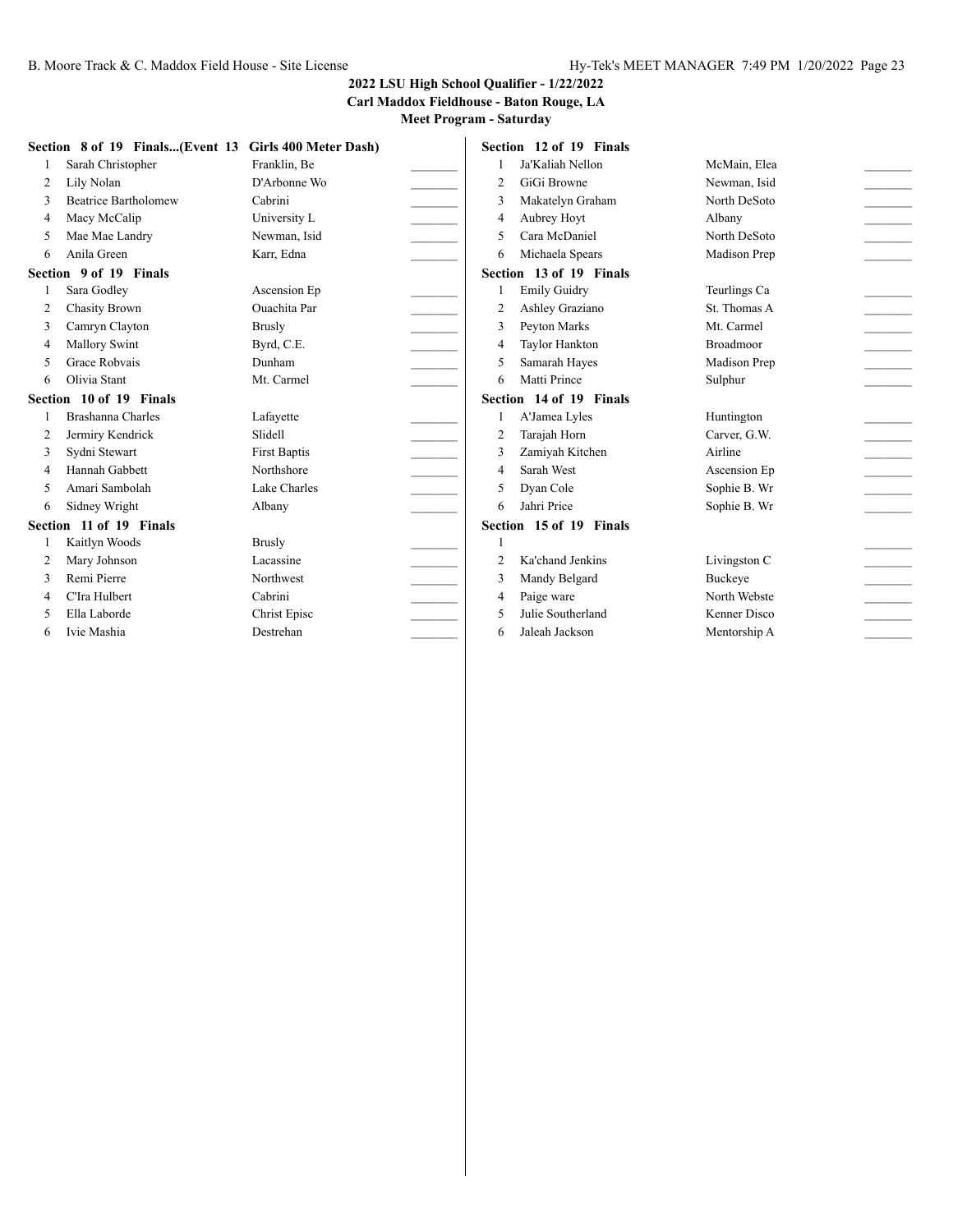**Carl Maddox Fieldhouse - Baton Rouge, LA**

**Meet Program - Saturday**

| Event 14 Boys 400 Meter Dash<br><b>SECTIONS AGAINST TIME</b><br>Chloe Bueche<br>Denham Sprin<br>2<br><b>FH Composite:</b><br>48.15<br>2001<br>McMain, Elea<br>Zoe Randolph<br>3<br>MEET:<br>48.39<br>2007<br>Zachary<br>Ivy Allen<br>4<br>Lane Name<br>Lauryn Lewis<br>Denham Sprin<br>5 | <b>Ashton Collins</b><br><b>Chris Ward</b><br><b>Seed Time</b><br><b>School</b> |
|------------------------------------------------------------------------------------------------------------------------------------------------------------------------------------------------------------------------------------------------------------------------------------------|---------------------------------------------------------------------------------|
|                                                                                                                                                                                                                                                                                          |                                                                                 |
|                                                                                                                                                                                                                                                                                          |                                                                                 |
|                                                                                                                                                                                                                                                                                          |                                                                                 |
|                                                                                                                                                                                                                                                                                          |                                                                                 |
| Section 1 of 21 Finals                                                                                                                                                                                                                                                                   |                                                                                 |
| Emma Prieto<br>St. Scholast<br>6<br>Marquez Stevenson                                                                                                                                                                                                                                    | Captain Shre                                                                    |
| Section 17 of 19 Finals<br>Zander Dunbar<br>$\overline{2}$                                                                                                                                                                                                                               | St. Augustin                                                                    |
| Tray'Ouan Francis<br>3                                                                                                                                                                                                                                                                   | Westgate                                                                        |
| Damara Henry<br>Livingston C<br>2<br><b>Braylin Demars</b><br>4                                                                                                                                                                                                                          | <b>Natchitoches</b>                                                             |
| Chesney Mathews<br><b>Holy Savior</b><br>3<br><b>Tyrus Morris</b><br>5                                                                                                                                                                                                                   | McDonogh #35                                                                    |
| Buckeye<br>Kylee Cross<br>4<br>Davian Hill<br>6                                                                                                                                                                                                                                          | Westgate                                                                        |
| Cori Johnson<br>Carver, G.W.<br>5<br>Section 2 of 21 Finals                                                                                                                                                                                                                              |                                                                                 |
| <b>Grace Brown</b><br>Alexandria<br>6<br>Hezekiah Dantlzer                                                                                                                                                                                                                               | Madison Prep                                                                    |
| Section 18 of 19 Finals<br>Terry Simmons<br>$\overline{2}$                                                                                                                                                                                                                               | Sophie B. Wr                                                                    |
| 3<br>Joshua Anding                                                                                                                                                                                                                                                                       | Ruston                                                                          |
| Irlan Smith<br>Bourgeois, H<br>$\overline{2}$<br><b>Wallace Foster</b><br>$\overline{4}$                                                                                                                                                                                                 | Easton, Warr                                                                    |
| Camryn Price<br>Acadiana<br>3<br>Imani Coleman<br>$\overline{2}$                                                                                                                                                                                                                         | West Felicia                                                                    |
| Cydney Mcknight<br>Mentorship A<br>4<br>King Taylor<br>6                                                                                                                                                                                                                                 | Curtis, John                                                                    |
| <b>Brooklyn Poullard</b><br>Carencro<br>5<br>Section 3 of 21 Finals                                                                                                                                                                                                                      |                                                                                 |
| Zakiya Dorsey<br>Lee Stem / V<br>6<br>Jermal Callio                                                                                                                                                                                                                                      | Curtis, John                                                                    |
| Section 19 of 19 Finals<br>Leoance Williams<br>2                                                                                                                                                                                                                                         | St. Augustin                                                                    |
| <b>Everett Alberty</b><br>3                                                                                                                                                                                                                                                              | Scotlandvill                                                                    |
| Pauliqua Landry<br>New Iberia<br>2<br>D'Corian Cavalier<br>$\overline{4}$                                                                                                                                                                                                                | Scotlandvill                                                                    |
| Alasca Wilson<br>Lee Stem / V<br>3<br>Gabe Clement<br>5                                                                                                                                                                                                                                  | Kaplan                                                                          |
| Lacassine<br>Elyse Jones<br>4<br>Santana Price<br>6                                                                                                                                                                                                                                      | McDonogh #35                                                                    |
| Acadiana<br>A'Zyriah Isom<br>5<br>Section 4 of 21 Finals                                                                                                                                                                                                                                 |                                                                                 |
| J'La Simon<br><b>ARCA</b><br>6<br><b>Britton LeBlanc</b>                                                                                                                                                                                                                                 | Catholic, Ba                                                                    |
| Carlos Freeman<br>$\overline{2}$                                                                                                                                                                                                                                                         | Madison Prep                                                                    |
| $\mathbf{3}$<br>Jordan Winder                                                                                                                                                                                                                                                            | Sophie B. Wr                                                                    |

4 Brady Beason Ruston 5 Nehemiah Albert Northwest Reginald Bolden Natchitoches \_\_\_\_\_\_\_\_\_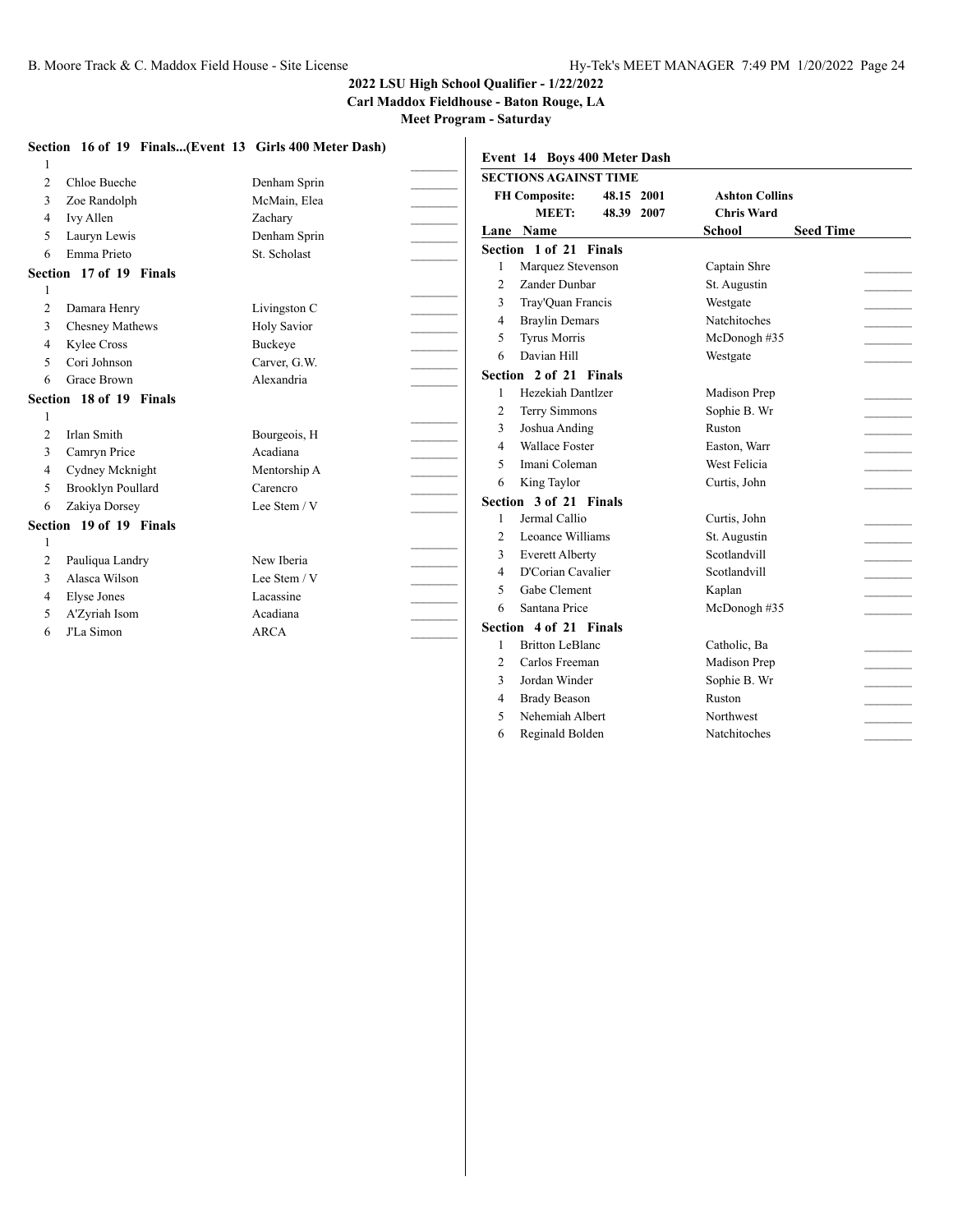**Carl Maddox Fieldhouse - Baton Rouge, LA**

|                | Section 5 of 21 Finals(Event 14 Boys 400 Meter Dash) |                     |                | Section 9 of 21 Finals  |                     |  |
|----------------|------------------------------------------------------|---------------------|----------------|-------------------------|---------------------|--|
|                | Jeremiah Caldwell                                    | Tioga               |                | Tyler Hornsby           | Loyola Prep         |  |
| $\overline{c}$ | Alex Martin                                          | Dutchtown           | $\overline{2}$ | Jaylon Bundage          | Carver, G.W.        |  |
| 3              | Malachi Duclos                                       | Bourgeois, H        | $\mathcal{R}$  | Henri Ransefore         | Mandeville          |  |
| 4              | Louis Rudge                                          | Catholic, Ba        | 4              | Taj Jackson             | Leesville           |  |
| 5              | Jeremy Nelson                                        | <b>Ouachita</b> Par | 5              | Camren Hardy            | Karr, Edna          |  |
| 6              | Eric Horn                                            | Carver, G.W.        | 6              | Avery Morgan            | Vandebilt Ca        |  |
|                | Section 6 of 21 Finals                               |                     |                | Section 10 of 21 Finals |                     |  |
|                | Joe Ward                                             | Lake Charles        |                | Marcus Clark            | Kenner Disco        |  |
| $\overline{2}$ | Carsen Manuel                                        | University L        | $\overline{2}$ | Xavier Glaude           | <b>Holy Cross</b>   |  |
| 3              | Kai Lavingne                                         | Northshore          | 3              | Amareon King            | Alexandria          |  |
| 4              | Landon Meche                                         | Ascension Ep        | $\overline{4}$ | <b>Jason Barnes</b>     | University L        |  |
| 5              | Elliott Cochran                                      | Byrd, C.E.          | 5              | Ty Lee                  | Lafayette Ch        |  |
| 6              | <b>Bradley Riccardi</b>                              | Tioga               | 6              | Matais Willis           | <b>Ouachita</b> Par |  |
|                | Section 7 of 21 Finals                               |                     |                | Section 11 of 21 Finals |                     |  |
|                | <b>Rashad Davis</b>                                  | Leesville           |                | Chaz Martinez           | North DeSoto        |  |
| $\mathfrak{D}$ | Will Achee                                           | Parkway             | $\overline{2}$ | Callahan Leahy          | St. Paul's          |  |
|                | Leroy Moon                                           | Livingston C        | 3              | <b>Riley Viator</b>     | North Vermil        |  |
| 4              | Tahj Tyler                                           | Livingston C        | 4              | Daylon Andrus           | Northside           |  |
|                | Glenn Chevis Jr.                                     | Thomas Jeffe        | 5              | Jordan Adams            | Bourgeois, H        |  |
| 6              | JuJuan Johnson                                       | Lafayette Ch        | 6              | Jeremy Geary            | Karr, Edna          |  |
|                | Section 8 of 21 Finals                               |                     |                | Section 12 of 21 Finals |                     |  |
|                | Johnnie Ellis II                                     | <b>Baton Rouge</b>  |                | Evan Virdure            | Destrehan           |  |
| 2              | Andrew Nolan                                         | Archbishop R        | $\overline{2}$ | Jacquet Livings         | North Vermil        |  |
|                | Cornelius Bartholemew                                | Cox, Helen          | 3              | <b>Ouinn Rosenstein</b> | Jesuit, New         |  |
| 4              | Jeremiah Lee                                         | Hahnville           | $\overline{4}$ | armani cargo            | Ehret, John         |  |
| 5              | Lendell Walters                                      | Cox, Helen          | $\overline{2}$ | Lemarionze Allen        | New Iberia          |  |
| 6              | Dylan Smith                                          | Northshore          | 6              | Wilbert Kemp            | Belaire             |  |
|                |                                                      |                     |                |                         |                     |  |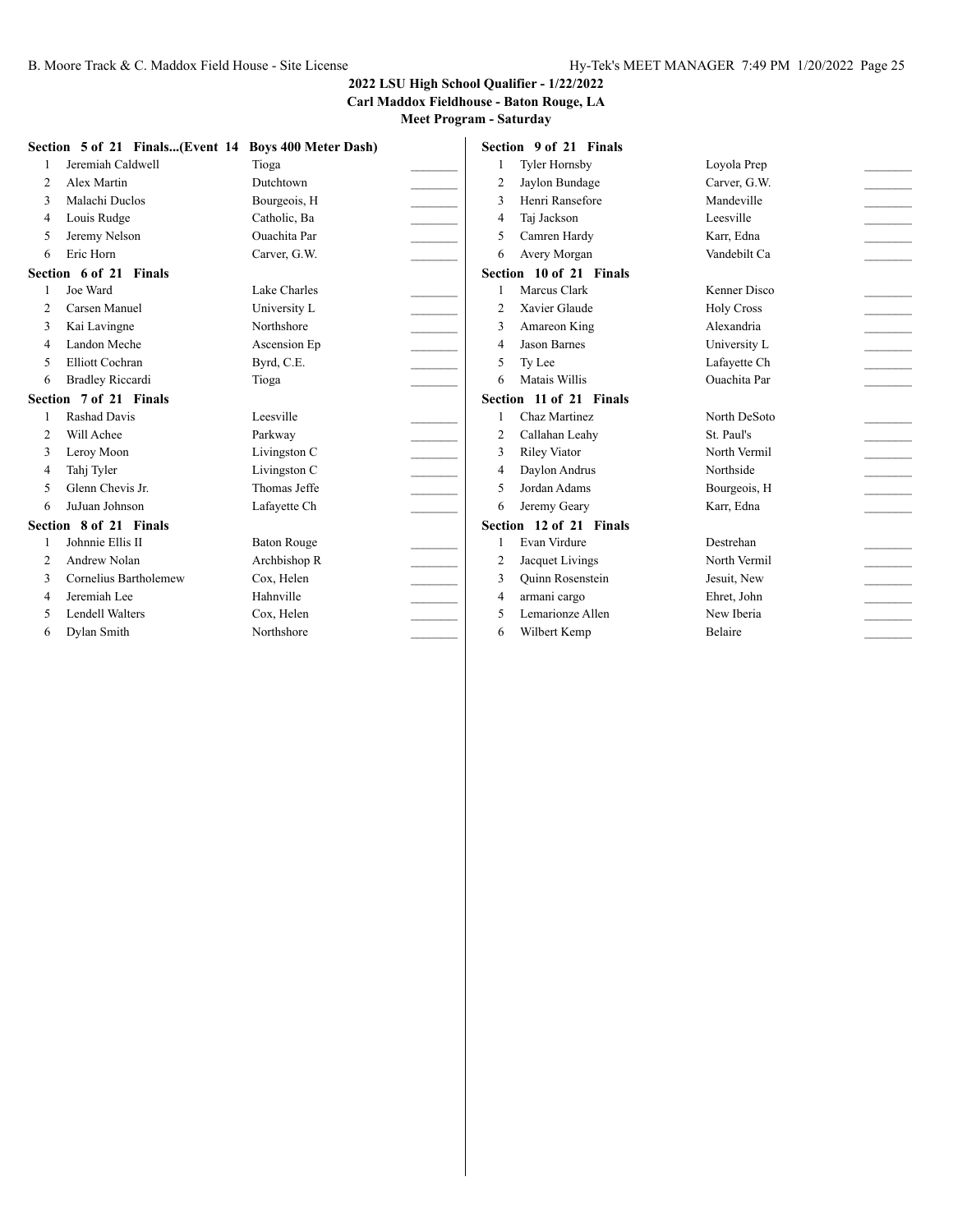#### **Carl Maddox Fieldhouse - Baton Rouge, LA**

|                          |                         | Section 13 of 21 Finals(Event 14 Boys 400 Meter Dash) |                | Section 17 of 21 Finals |                |                             |
|--------------------------|-------------------------|-------------------------------------------------------|----------------|-------------------------|----------------|-----------------------------|
|                          | Antoine Taylor          | Albany                                                |                | <b>Bob Patterson</b>    | Airline        |                             |
| $\overline{2}$           | Jason Thompson          | Jesuit. New                                           | $\overline{2}$ | Jermaine Davis          | Hammond        |                             |
| 3                        | Will Ribes              | Episcopal                                             | 3              | Joseph Scott            | Huntington     |                             |
| $\overline{4}$           | Nathan Sanchez          | Episcopal                                             | $\overline{4}$ | Patrick Wells           | Mentorship A   |                             |
| 5                        | Majestic Richardson     | Archbishop R                                          | 5              | <b>Thomas Gross</b>     | McMain, Elea   |                             |
| 6                        | Ross Primeaux           | Kaplan                                                | 6              | David Post              | D'Arbonne Wo   |                             |
|                          | Section 14 of 21 Finals |                                                       |                | Section 18 of 21 Finals |                |                             |
|                          | Seth Archangel          | Franklin                                              |                |                         |                |                             |
| $\mathfrak{D}$           | Daxton Chavez           | Airline                                               | $\overline{2}$ | <b>Trenton McKay</b>    | <b>Buckeye</b> |                             |
| 3                        | Kendrick Manchester Jr  | <b>Baton Rouge</b>                                    | $\mathbf{R}$   | Karlin Olinde           | Woodlawn, Ba   |                             |
| $\overline{\mathcal{L}}$ | Christopher Williams    | Zachary                                               | 4              | Rayshawn Charles        | St. James      |                             |
| $\varsigma$              | Nolan McClain           | Albany                                                | 5              | Jayden Wright           | Zachary        |                             |
| 6                        | Hudson Mazzanti         | Newman, Isid                                          | 6              | Anthony Walker          | Northlake Ch   |                             |
|                          | Section 15 of 21 Finals |                                                       |                | Section 19 of 21 Finals |                |                             |
|                          | <b>Garrison Burgess</b> | Sulphur                                               |                |                         |                |                             |
| $\overline{2}$           | Cole Adair              | Loyola Prep                                           | $\overline{2}$ | Dale Johnson            | Lacassine      |                             |
| 3                        | Terrance Duncan         | <b>Holy Cross</b>                                     | 3              | Eric Belony             | Lake Charles   | $\mathcal{L}^{\mathcal{L}}$ |
| $\Delta$                 | Zamarrion Webber        | Franklin                                              | 4              | <b>Tyrek Stewart</b>    | Hammond        | $\sim$                      |
| $\overline{\phantom{0}}$ | Tavon Anderson          | Ville Platte                                          | 5              | J'Sabien Dean           | Northwest      |                             |
| 6                        | Peyton LeMaire          | Sulphur                                               | 6              | Shaun Nicholas          | West Jeffers   |                             |
|                          | Section 16 of 21 Finals |                                                       |                | Section 20 of 21 Finals |                |                             |
|                          | Jaden Deleon            | Riverdale                                             |                |                         |                |                             |
| 2                        | Gavin Dupuis            | Lacassine                                             | $\overline{2}$ | Joshua Marie            | Alexandria     |                             |
| 3                        | Gavin Bankston          | St. Thomas A                                          | $\mathbf{R}$   | Andrew Broussard        | St. Louis      |                             |
| 4                        | Tennyson Foshee         | Ascension Ep                                          | $\overline{4}$ | Micheal Plaisance       | Northlake Ch   |                             |
| 5                        | Samuel Schieffelin      | St. Martin's                                          | 5              | Jayden Singleton        | Cecilia        |                             |
| 6                        | Jacob Heustis           | Riverdale                                             | 6              | Caleb Joseph            | <b>Belaire</b> |                             |
|                          |                         |                                                       |                |                         |                |                             |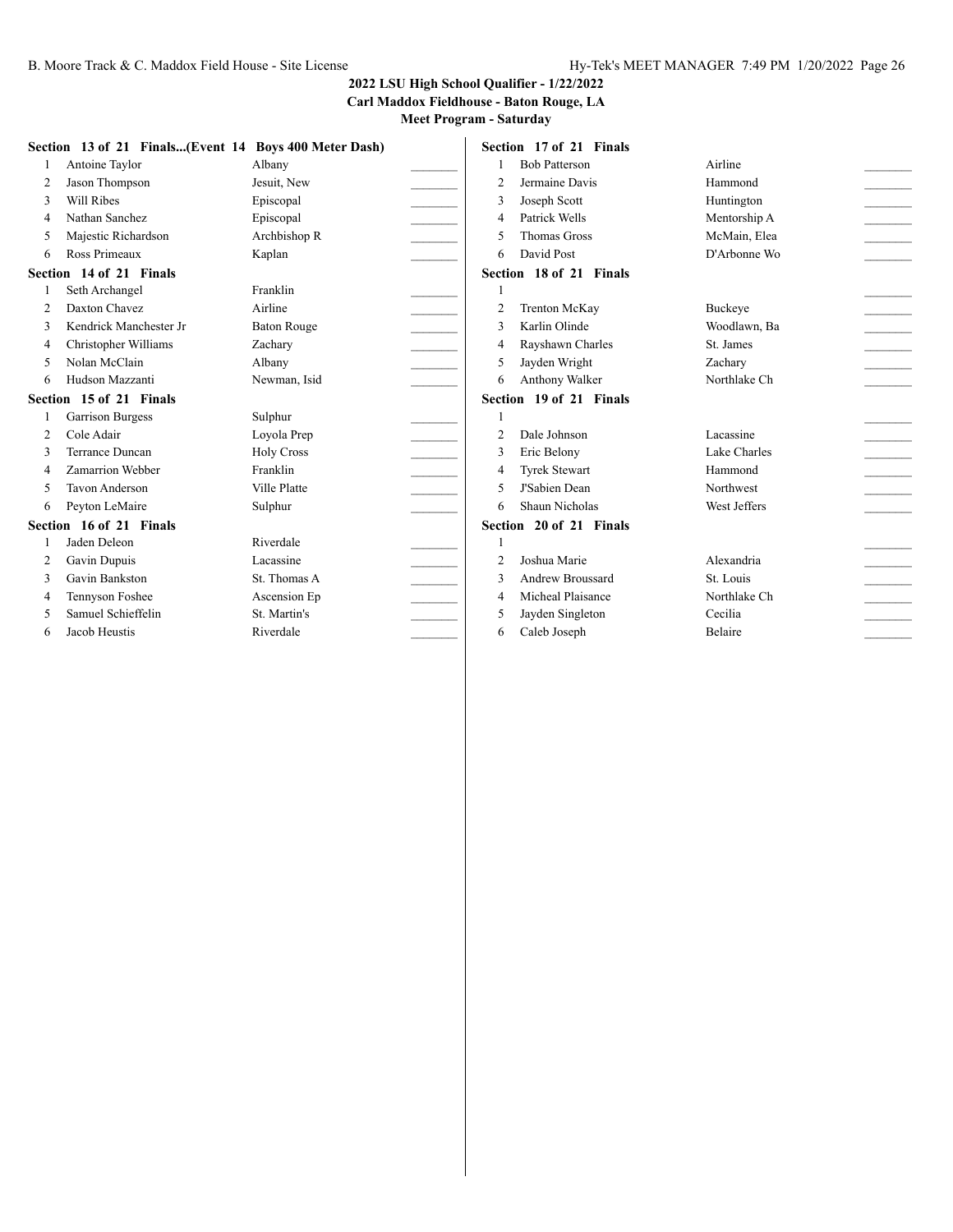**Carl Maddox Fieldhouse - Baton Rouge, LA**

|                 |              | Event 15 Girls 4x800 Meter Relay                                           |                                      |
|-----------------|--------------|----------------------------------------------------------------------------|--------------------------------------|
| Jermaine Jones  | St. James    | <b>SECTIONS AGAINST TIME</b>                                               |                                      |
| Adonis Thomas   | Ville Platte | <b>FH Composite:</b><br>9:35.29 2017                                       | <b>Lafayette HS</b>                  |
| Preston Summage | Huntington   | G. Jacquet, S. Minor, T. Stansbury, A. Primeaux                            |                                      |
| Larrell Stokes  | McMain, Elea | <b>MEET:</b><br>9:47.72 2004<br>J. Dalton, M. May, A. Washington, T. Prior | <b>Visions TC</b>                    |
| Chase Logan     | West Jeffers |                                                                            |                                      |
|                 |              | Lane Team                                                                  | <b>Seed Time</b><br>Relay            |
|                 |              | Section 1 of 2 Finals                                                      |                                      |
|                 |              | Lafayette<br>$\mathbf{1}$                                                  | A                                    |
|                 |              | 1) Keelei Dorsey                                                           | 2) Chloe Leblanc                     |
|                 |              | 3) Emily Landry<br>5) Madison Lightfoot                                    | 4) Amber Broussard                   |
|                 |              | White, E.D.<br>2                                                           | А                                    |
|                 |              | 1) Rylee Methvin                                                           | 2) Julia Robichaux                   |
|                 |              | 3) Caroline Dietz                                                          | 4) Elizabeth Rodrigue                |
|                 |              | Teurlings Ca<br>3                                                          | А                                    |
|                 |              | 1) Lexi Guidry                                                             | 2) Lanie Benoit                      |
|                 |              | 3) Ariana Lowenstein                                                       | 4) Angelle Dupuis                    |
|                 |              | 5) Della Brasseaux                                                         | 6) Amelie Dupuis                     |
|                 |              | 7) Rowan Crovetto                                                          |                                      |
|                 |              | St. Joseph's<br>4                                                          | А                                    |
|                 |              | 1) Elise Jones                                                             | 2) Emma Hendry                       |
|                 |              | 3) Grace Rennhoff                                                          | 4) Amelia Cochran                    |
|                 |              | 5) Maddie Gardiner                                                         | 6) Hannah Vaughan                    |
|                 |              | Mt. Carmel<br>5                                                            | A                                    |
|                 |              | 1) Lucy Quintana                                                           | 2) Catalina Reichard                 |
|                 |              | 3) Katie Kliebert                                                          | 4) Emma Meneses                      |
|                 |              | 5) Riley Imbornone                                                         |                                      |
|                 |              | St. Louis<br>6                                                             | А                                    |
|                 |              | 1) Kendal Touchet                                                          | 2) Elizabeth Buttross                |
|                 |              | 3) Mary-Claire Groves                                                      | 4) Mollie Maze                       |
|                 |              | 5) Ella Segura                                                             | 6) Hannah Boullion                   |
|                 |              | 7) Kassidy Richard                                                         | 8) Ritter Lejune                     |
|                 |              | Zachary<br>7                                                               | А                                    |
|                 |              | 1) Deanna Anthony                                                          | 2) Auna Cook                         |
|                 |              | 3) Rylee Deignan                                                           | 4) Katherine Robert                  |
|                 |              | 5) Kameron Roussell                                                        | 6) Alyssa Major                      |
|                 |              | 7) Hannah Bradford                                                         |                                      |
|                 |              | Episcopal<br>8                                                             | А                                    |
|                 |              | 1) Mia Pulliam                                                             | 2) Ivy Jiang                         |
|                 |              | 3) Margaret Harrell<br>5) Lucy Cramer                                      | 4) Rebekah Reid<br>6) Anna Kate Yale |
|                 |              | Denham Sprin<br>9                                                          | A                                    |
|                 |              | 1) Hannah Linebaugh                                                        | 2) Lauryn Lewis                      |
|                 |              | 3) Chloe Bueche                                                            | 4) Allie Wilkes                      |
|                 |              | 5) Laney Wilkes                                                            |                                      |
|                 |              | Scotlandvill<br>10                                                         | A                                    |
|                 |              | 1) Karlise Davison                                                         | 2) Layden Jack                       |
|                 |              | 3) Dezyer Wilford                                                          | 4) Keosha Pierce                     |
|                 |              | 5) Ronlisha Burton                                                         |                                      |
|                 |              | University L<br>11                                                         | A                                    |
|                 |              | 1) Caroline Cane                                                           | 2) Bylthe Eldered                    |
|                 |              | 3) Macy McCalip                                                            | 4) Claire Herman                     |
|                 |              | 5) Meridith Cohn                                                           | 6) Virginia Moore                    |
|                 |              | 7) Audrey Bongiorni                                                        |                                      |
|                 |              | Newman, Isid<br>12                                                         | A                                    |
|                 |              | 1) Maggie Smith                                                            | 2) Chloe Incaprera                   |
|                 |              | 3) Kelsey French                                                           | 4) Kate Parrino                      |
|                 |              | 5) Ava Hartman                                                             |                                      |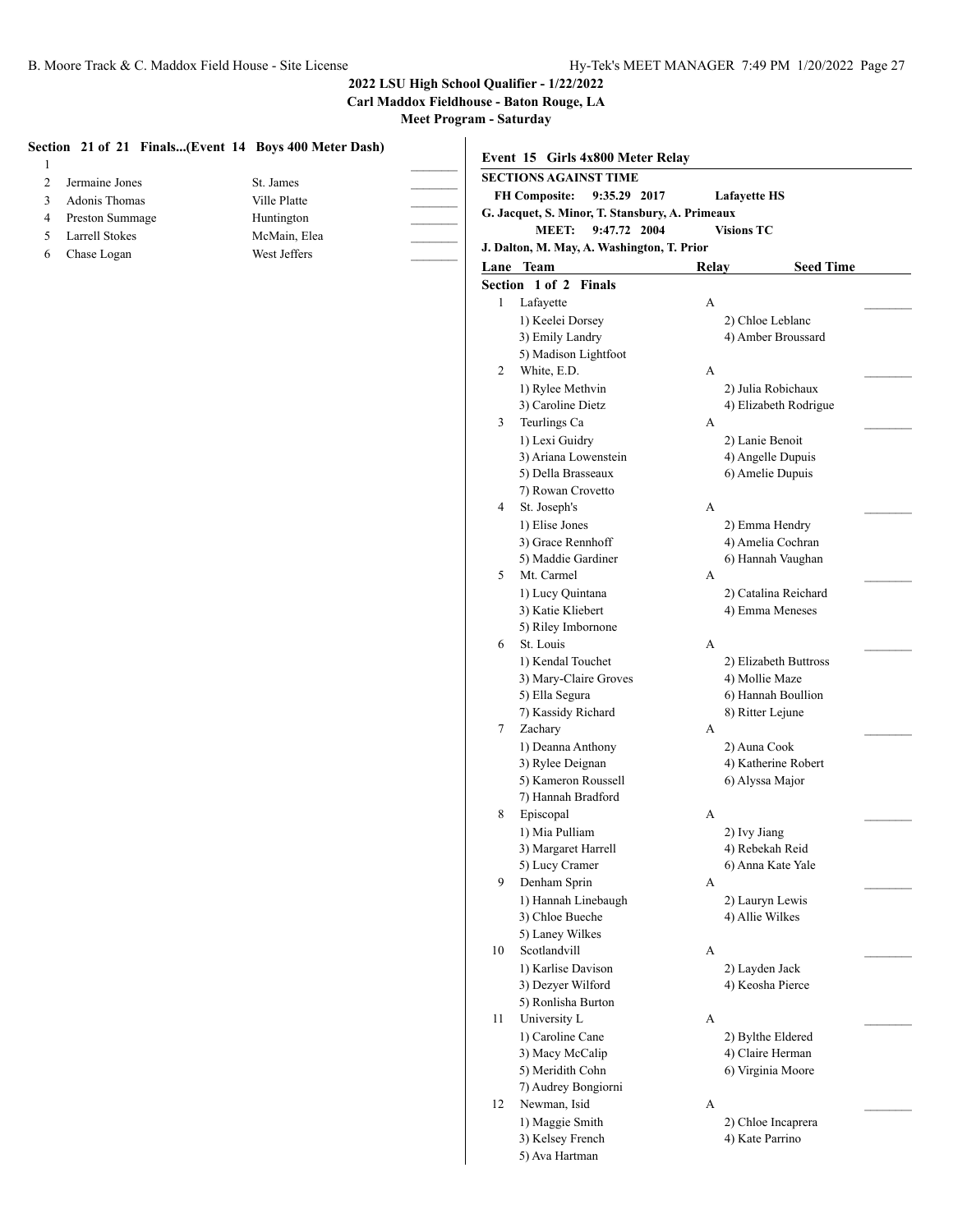**Carl Maddox Fieldhouse - Baton Rouge, LA**

| Section 1 of 2 Finals |                     | Section 2 of 2 Finals(Event 15 Girls 4x800 Meter Relay) |                                         |
|-----------------------|---------------------|---------------------------------------------------------|-----------------------------------------|
| Sacred Heart<br>13    | A                   | St. Thomas A<br>$\mathbf{1}$                            | $\mathbf{A}$                            |
| 1) Katherine Benton   | 2) Carolina Khatib  | 1) Shannen Alack                                        | 2) Breanna Becerra                      |
| 3) Olivia Boyd        | 4) Leah Varisco     | 3) Emilia Lombardo                                      | 4) Alexis Pitts                         |
| 5) Katie Kleehammer   | 6) Juliet Boyd      | 5) Ashley Graziano                                      |                                         |
| Metairie Par<br>14    | A                   | St. Scholast<br>$\overline{c}$                          | A                                       |
| 1) Emmeline Moore     | 2) Mason Poole      | 1) Maggie Oggs                                          | 2) Sophie McHale                        |
| 3) Salem Fitch        | 4) Margo Thionville | 3) Elizabeth King                                       | 4) Ella Hammer                          |
| 5) Kate Corcoran      |                     | 5) Lucia Englehardt                                     | 6) Elaine Oggs                          |
|                       |                     | <b>Belle Chasse</b><br>3                                | A                                       |
|                       |                     | 1) Mayleigh Boudreaux                                   | 2) Kateleigh Sauer                      |
|                       |                     | 3) Scarlett Dykes                                       | 4) Emma Schubnel                        |
|                       |                     | Parkway<br>4                                            | A                                       |
|                       |                     | 1) Laila Brimmer                                        | 2) Ember Pierce                         |
|                       |                     | 3) Cheyenne Olson                                       | 4) Emily Rogers                         |
|                       |                     | Madison Prep<br>5                                       | А                                       |
|                       |                     | 1) Ca'Myra Dalton                                       | 2) Amaya Edmonds                        |
|                       |                     | 3) Madison Marshall                                     | 4) Lolah Hayes                          |
|                       |                     | 5) Dezlynn Perkins                                      | 6) Essence Lewis                        |
|                       |                     | 7) Samarah Hayes                                        |                                         |
|                       |                     | Albany<br>6                                             | A                                       |
|                       |                     | 1) Emma Fuller                                          | 2) Cayden Boudreaux                     |
|                       |                     | 3) Kayla Lanassa                                        | 4) Stormy Williams                      |
|                       |                     | 5) Aubrey Hoyt                                          | 6) Molly Landry                         |
|                       |                     | Lacassine<br>7                                          |                                         |
|                       |                     |                                                         | A                                       |
|                       |                     | 1) Kynzlie Singleton                                    | 2) Taylor Savoy                         |
|                       |                     | 3) Londyn Gaspard                                       | 4) Breanna Fontenot                     |
|                       |                     | 5) Kassidi Mayo<br>Northshore                           |                                         |
|                       |                     | 8                                                       | A                                       |
|                       |                     | 1) Alivia Buley                                         | 2) Kaitlyn Mendoza                      |
|                       |                     | 3) Meghan Martin                                        | 4) Jamie Ruano                          |
|                       |                     | 5) Hannah Gabbett                                       |                                         |
|                       |                     | Southside<br>9                                          | A                                       |
|                       |                     | 1) Carly Landry                                         | 2) Lilly Leger                          |
|                       |                     | 3) Evangeline Wilson<br>10                              | 4) Jaci Gary<br>A                       |
|                       |                     | Huntington                                              |                                         |
|                       |                     | 1) Catina Davenport                                     | 2) De'Ajha Riley                        |
|                       |                     | 3) Jayden Alexander<br>5) ShaNyla Taylor                | 4) Chasity Taylor<br>6) Zaniya Broadway |
|                       |                     | Houma Christ<br>11                                      |                                         |
|                       |                     |                                                         | A                                       |
|                       |                     | 1) Gracie Breaux<br>3) Colette Benoit                   | 2) Kaydin Boyd<br>4) Gabriella Delgado  |
|                       |                     | 5) Emma Bourg                                           |                                         |
|                       |                     | Kenner Disco<br>12                                      | A                                       |
|                       |                     | 1) Shae Schouest                                        | 2) Claire Clement                       |
|                       |                     | 3) Jailyn Green                                         | 4) Julie Southerland                    |
|                       |                     | 5) Sara Rasol                                           |                                         |
|                       |                     | Lake Charles<br>13                                      | $\mathbf{A}$                            |
|                       |                     | 1) Marley Augustus                                      | 2) Donna Polidore                       |
|                       |                     | 3) Alaysia Reed                                         | 4) Aika Jackson                         |
|                       |                     | 5) A'Llanah Thibodeaux                                  |                                         |
|                       |                     | Berwick<br>14                                           | A                                       |
|                       |                     | 1) Abby Dupuis                                          | 2) Evalyn Blanc                         |
|                       |                     | 3) Brooklyn Duay                                        | 4) Kate Williams                        |
|                       |                     | 5) Mallory Macaluso                                     |                                         |
|                       |                     |                                                         |                                         |
|                       |                     |                                                         |                                         |
|                       |                     |                                                         |                                         |
|                       |                     |                                                         |                                         |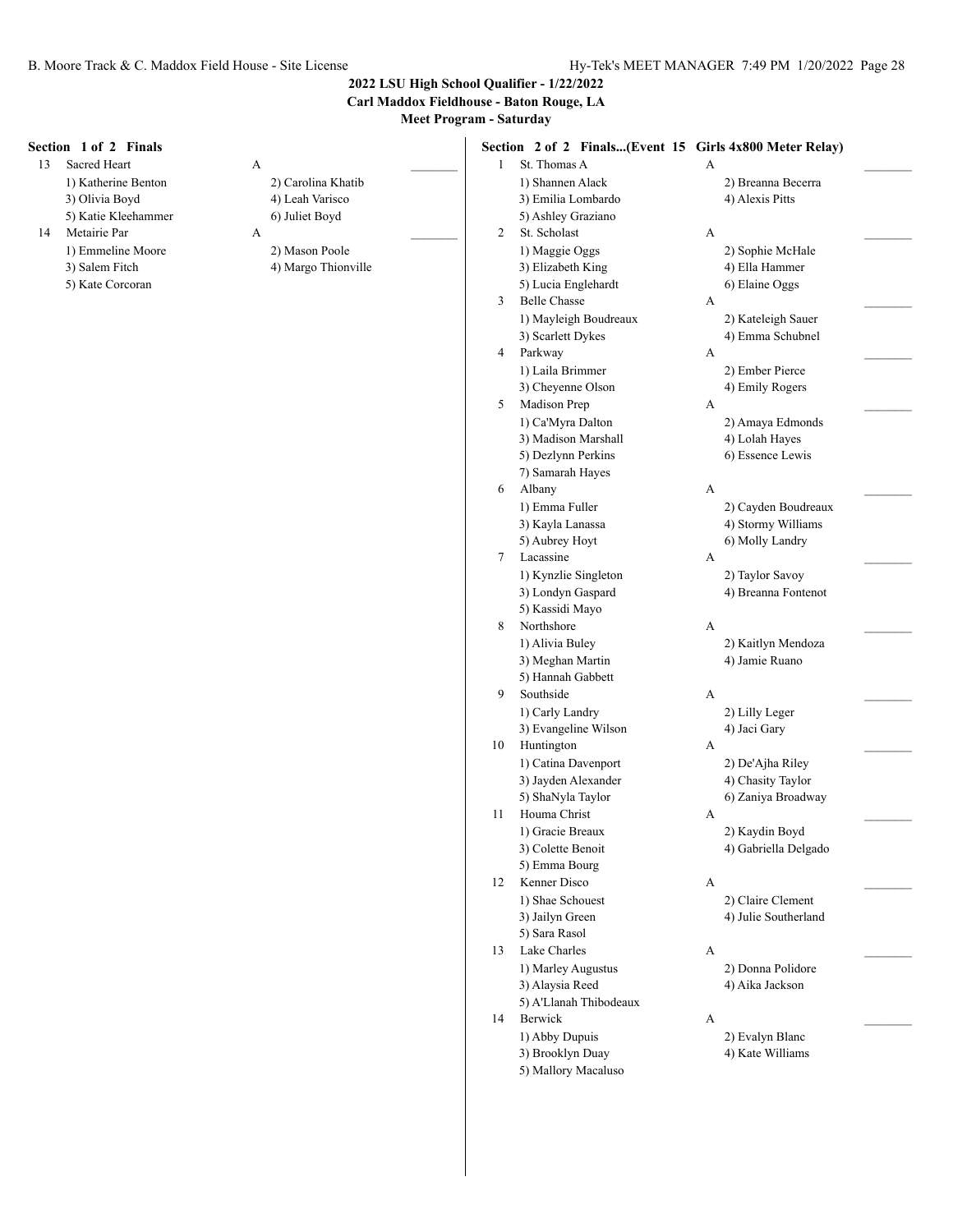**Carl Maddox Fieldhouse - Baton Rouge, LA**

|         | Event 16 Boys 4x800 Meter Relay                     |                 |                                      |  |
|---------|-----------------------------------------------------|-----------------|--------------------------------------|--|
|         | <b>SECTIONS AGAINST TIME</b>                        |                 |                                      |  |
|         | <b>FH Composite:</b><br>8:04.69 2021                |                 | <b>Catholic High (BR)</b>            |  |
|         | B. Treuil, B. Langley, H. Thompson, J. Ellis        |                 |                                      |  |
|         | MEET:<br>7:58.79 1987                               |                 | <b>Bishop Loughlin HS</b>            |  |
|         | C. Joseph, K. Lewis, L. Smith, J. Williams          |                 |                                      |  |
|         | <b>Lane Team</b>                                    | Relay           | <b>Seed Time</b>                     |  |
| Section | <b>Finals</b><br>$1$ of $3$                         |                 |                                      |  |
| 1       | <b>Brother Mart</b>                                 | A               |                                      |  |
|         | 1) DJ Chestnut                                      |                 | 2) Gabriel Metoyer                   |  |
|         | 3) Luke Regan                                       |                 | 4) Gabriel Levy                      |  |
|         | 5) Eli Levy                                         | 6) Eyan Calico  |                                      |  |
| 2       | <b>Belle Chasse</b>                                 | А               |                                      |  |
|         | 1) Keith Toncu                                      |                 | 2) Jace Luckoski                     |  |
|         | 3) Jack Howell                                      |                 | 4) Landin Madere                     |  |
| 3       | Mandeville                                          | А               |                                      |  |
|         | 1) Nathan Fontan                                    |                 | 2) Ben Domangue                      |  |
|         | 3) Liam Taylor                                      |                 | 4) Elijah Reeves                     |  |
| 4       | Catholic, Ba                                        | А               |                                      |  |
|         | 1) Daniel Sullivan                                  |                 | 2) Harrison Thomas                   |  |
|         | 3) Winston DeCuir                                   |                 | 4) Steven Mayer                      |  |
|         | 5) Max Guillot                                      |                 | 6) Matthew Maynard                   |  |
|         | 7) George Scully                                    |                 |                                      |  |
| 5       | Zachary                                             | A               |                                      |  |
|         | 1) Noah McNeeley                                    |                 | 2) Aaron Bickham, Jr                 |  |
|         | 3) Christopher Williams                             |                 | 4) Lynarski Goss II                  |  |
|         | 5) Marcus Coates                                    | 6) Roy Vance    |                                      |  |
|         | 7) LaBorn Wells                                     |                 | 8) Damien Spouse                     |  |
| 6       | <b>Holy Cross</b>                                   | А               |                                      |  |
|         | 1) Landon Davis                                     | 2) Colin Volpe  |                                      |  |
|         | 3) Nico Thomas Hrzic                                |                 | 4) Gage Baldassaro                   |  |
| 7       | Lusher Chart                                        | А               |                                      |  |
|         | 1) Robert Louviere                                  |                 | 2) Kella Kreubbe                     |  |
|         | 3) Samuel Singer                                    |                 | 4) Bryce Darensbourg                 |  |
| 8       | West Ouachit                                        | A               |                                      |  |
|         | 1) Carson Almond                                    |                 | 2) Ethan Miller                      |  |
|         | 3) Jason Pool                                       | 4) Garrett Deal |                                      |  |
|         | 5) Oliver McCurdy                                   |                 |                                      |  |
| 9       | Huntington                                          | A               |                                      |  |
|         | 1) Treyvon Williams                                 |                 | 2) Shamar Williams                   |  |
|         | 3) Travion Evans                                    | 4) Joseph Scott |                                      |  |
| 10      | St. Michael                                         | А               |                                      |  |
|         | 1) Cooper Bankston                                  |                 | 2) William Nizzo                     |  |
|         | 3) Collin Cunningham                                |                 | 4) Harrison Fruge                    |  |
|         | 5) Andrew Snyder                                    |                 | 6) Zachary Edwards                   |  |
|         |                                                     |                 |                                      |  |
|         |                                                     |                 |                                      |  |
|         |                                                     |                 |                                      |  |
| 11      | White, E.D.<br>1) Max Bourgeois<br>3) John Schouest | А               | 2) Joachim Lafaso<br>4) Connor Sacco |  |

| 1) Cameron Bourgeois |                                                                                                                                                                                                                                                                                                                                 |                                                                                                                                                                                                                                                                                                                                                             |
|----------------------|---------------------------------------------------------------------------------------------------------------------------------------------------------------------------------------------------------------------------------------------------------------------------------------------------------------------------------|-------------------------------------------------------------------------------------------------------------------------------------------------------------------------------------------------------------------------------------------------------------------------------------------------------------------------------------------------------------|
|                      |                                                                                                                                                                                                                                                                                                                                 |                                                                                                                                                                                                                                                                                                                                                             |
|                      |                                                                                                                                                                                                                                                                                                                                 |                                                                                                                                                                                                                                                                                                                                                             |
| Central Lafo         | A                                                                                                                                                                                                                                                                                                                               |                                                                                                                                                                                                                                                                                                                                                             |
| 1) Ethan Milstead    | 2) Samuel Hodson                                                                                                                                                                                                                                                                                                                |                                                                                                                                                                                                                                                                                                                                                             |
| 3) Hayes Grabert     | 4) Owen Folse                                                                                                                                                                                                                                                                                                                   |                                                                                                                                                                                                                                                                                                                                                             |
| 5) Benjamin Hodson   | 6) Jose Guerra                                                                                                                                                                                                                                                                                                                  |                                                                                                                                                                                                                                                                                                                                                             |
| Scotlandvill         | A                                                                                                                                                                                                                                                                                                                               |                                                                                                                                                                                                                                                                                                                                                             |
| 1) Jayden Walker     |                                                                                                                                                                                                                                                                                                                                 |                                                                                                                                                                                                                                                                                                                                                             |
| 3) Alden Dupree      | 4) Dylan Evans                                                                                                                                                                                                                                                                                                                  |                                                                                                                                                                                                                                                                                                                                                             |
| 5) Everett Alberty   |                                                                                                                                                                                                                                                                                                                                 |                                                                                                                                                                                                                                                                                                                                                             |
| Destrehan            | A                                                                                                                                                                                                                                                                                                                               |                                                                                                                                                                                                                                                                                                                                                             |
| 1) Edwin Portillo    | 2) Evan Virdure                                                                                                                                                                                                                                                                                                                 |                                                                                                                                                                                                                                                                                                                                                             |
| 3) Matthew Duffy     | 4) Ryan Lacy                                                                                                                                                                                                                                                                                                                    |                                                                                                                                                                                                                                                                                                                                                             |
|                      |                                                                                                                                                                                                                                                                                                                                 |                                                                                                                                                                                                                                                                                                                                                             |
| University L         | A                                                                                                                                                                                                                                                                                                                               |                                                                                                                                                                                                                                                                                                                                                             |
| 1) Carsen Manuel     |                                                                                                                                                                                                                                                                                                                                 |                                                                                                                                                                                                                                                                                                                                                             |
| 3) James Upp         |                                                                                                                                                                                                                                                                                                                                 |                                                                                                                                                                                                                                                                                                                                                             |
|                      |                                                                                                                                                                                                                                                                                                                                 |                                                                                                                                                                                                                                                                                                                                                             |
|                      |                                                                                                                                                                                                                                                                                                                                 |                                                                                                                                                                                                                                                                                                                                                             |
| Lafayette            | A                                                                                                                                                                                                                                                                                                                               |                                                                                                                                                                                                                                                                                                                                                             |
| 1) Wyatt Stoute      | 2) Jacob Angers                                                                                                                                                                                                                                                                                                                 |                                                                                                                                                                                                                                                                                                                                                             |
| 3) Adam Dugas        | 4) Miles Siner                                                                                                                                                                                                                                                                                                                  |                                                                                                                                                                                                                                                                                                                                                             |
| Northside            | A                                                                                                                                                                                                                                                                                                                               |                                                                                                                                                                                                                                                                                                                                                             |
|                      |                                                                                                                                                                                                                                                                                                                                 |                                                                                                                                                                                                                                                                                                                                                             |
|                      |                                                                                                                                                                                                                                                                                                                                 |                                                                                                                                                                                                                                                                                                                                                             |
| 5) Jaiden Arceneaux  |                                                                                                                                                                                                                                                                                                                                 |                                                                                                                                                                                                                                                                                                                                                             |
| Newman, Isid         | A                                                                                                                                                                                                                                                                                                                               |                                                                                                                                                                                                                                                                                                                                                             |
| 1) Sam Haber         |                                                                                                                                                                                                                                                                                                                                 |                                                                                                                                                                                                                                                                                                                                                             |
|                      |                                                                                                                                                                                                                                                                                                                                 |                                                                                                                                                                                                                                                                                                                                                             |
| Parkway              | А                                                                                                                                                                                                                                                                                                                               |                                                                                                                                                                                                                                                                                                                                                             |
|                      |                                                                                                                                                                                                                                                                                                                                 |                                                                                                                                                                                                                                                                                                                                                             |
|                      | 4) Alex Gomez                                                                                                                                                                                                                                                                                                                   |                                                                                                                                                                                                                                                                                                                                                             |
|                      |                                                                                                                                                                                                                                                                                                                                 |                                                                                                                                                                                                                                                                                                                                                             |
| Southside            | A                                                                                                                                                                                                                                                                                                                               |                                                                                                                                                                                                                                                                                                                                                             |
|                      |                                                                                                                                                                                                                                                                                                                                 |                                                                                                                                                                                                                                                                                                                                                             |
|                      |                                                                                                                                                                                                                                                                                                                                 |                                                                                                                                                                                                                                                                                                                                                             |
|                      |                                                                                                                                                                                                                                                                                                                                 |                                                                                                                                                                                                                                                                                                                                                             |
| Kenner Disco         | A                                                                                                                                                                                                                                                                                                                               |                                                                                                                                                                                                                                                                                                                                                             |
|                      | 2) Samuel Rauno                                                                                                                                                                                                                                                                                                                 |                                                                                                                                                                                                                                                                                                                                                             |
|                      |                                                                                                                                                                                                                                                                                                                                 |                                                                                                                                                                                                                                                                                                                                                             |
| 3) Maurice Clark     | 4) Jamil Jarquin                                                                                                                                                                                                                                                                                                                |                                                                                                                                                                                                                                                                                                                                                             |
|                      | East Ascensi<br>3) Jesse Landry<br>5) Landon Loyd<br>5) Skyler Gayten<br>5) John Hall Hays<br>7) Connor Augustine<br>1) Jayden Wilson<br>3) Tommy Thomas<br>3) Myles Barnett<br>1) Adrian Orellana<br>3) Charles Ruliffson<br>5) Gary Smith<br>1) Jeffery Menard<br>3) Briston Falcon<br>5) Kaser Guidroz<br>1) Jeremiah Wilson | Section 2 of 3 Finals(Event 16 Boys 4x800 Meter Relay)<br>A<br>2) Christian McGhee<br>4) Chase Henry<br>2) Corinthian Walker<br>6) Dominick Baptiste<br>2) Ian Fellows<br>4) Anderson Krupula<br>6) Blayton Bernard<br>2) Braylon Taylor<br>4) Marquelle Smith-Roy<br>2) Landry Beard<br>4) Drew Sykes<br>2) Drew Kent<br>2) Ethan Davis<br>4) Connor Irvin |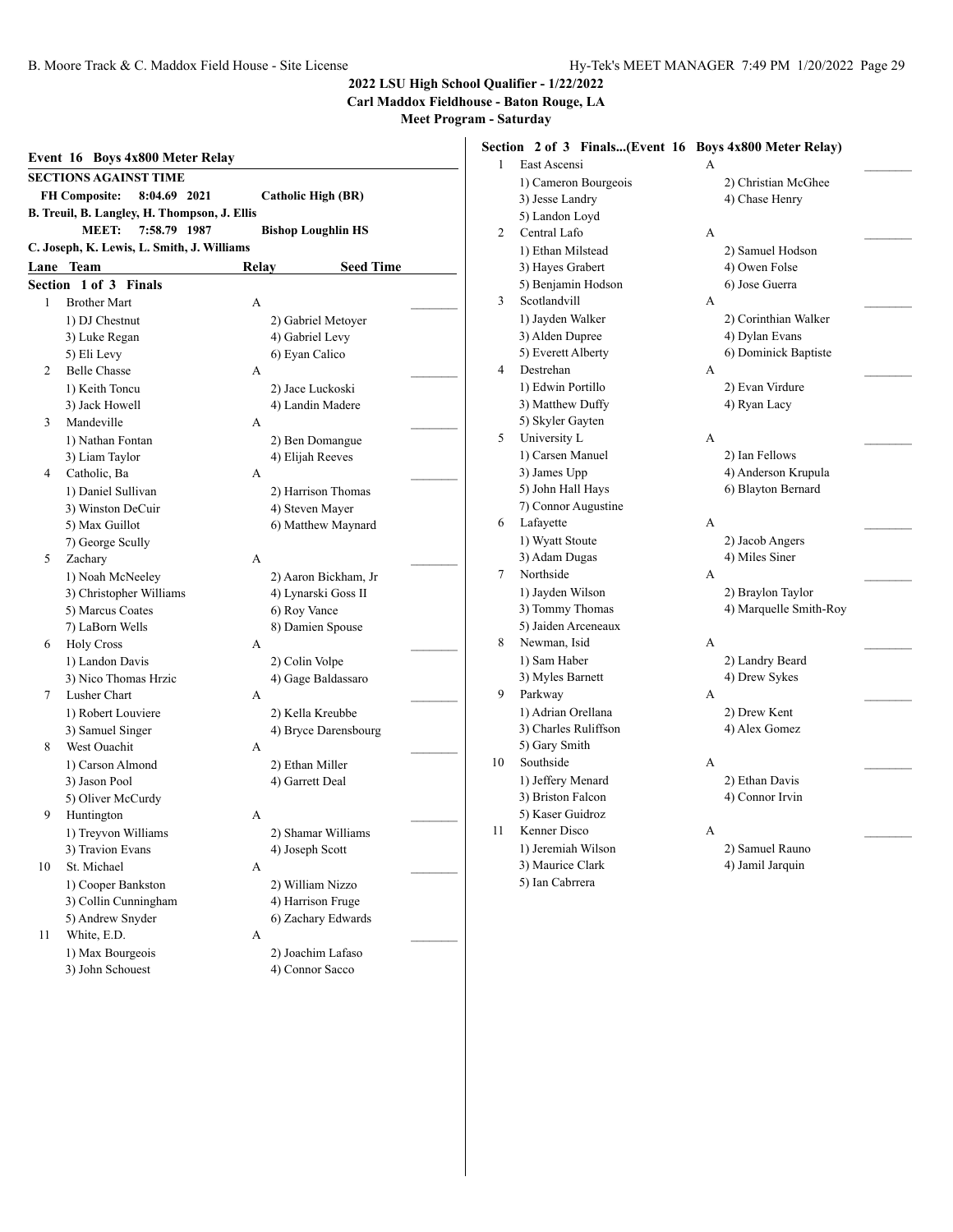**Carl Maddox Fieldhouse - Baton Rouge, LA**

**Meet Program - Saturday**  $\overline{1}$ 

|                | Section 3 of 3 Finals |                         |                | Event 3 Girls 3200 Meter Run     |                         |                  |  |
|----------------|-----------------------|-------------------------|----------------|----------------------------------|-------------------------|------------------|--|
|                | Riverdale             | A                       |                |                                  |                         |                  |  |
|                | 1) Sergio Banos-Soto  | 2) Kaleb Ricciardo      |                | <b>SECTIONS AGAINST TIME</b>     |                         |                  |  |
|                | 3) William Magee      | 4) Arthur Martin        |                | FH Composite: 10:45.01 2/12/2008 | <b>Kaitlyn Flattman</b> |                  |  |
|                | 5) Jaden Deleon       | 6) Jacob Heustis        |                | MEET: 11:03.85 1/8/2010          | <b>Carmen Carlos</b>    |                  |  |
| 2              | Episcopal             | A                       |                | Lane Name                        | <b>School</b>           | <b>Seed Time</b> |  |
|                | 1) Carter McLean      | 2) Akshay Basireddy     |                | Section 1 of 2 Finals            |                         |                  |  |
|                | 3) Logan Beane        | 4) Ouinten Messer       |                | Hannah Vaughan                   | St. Joseph's            |                  |  |
|                | 5) Patrick Kelly      | 6) Nathan Sanchez       | $\overline{2}$ | Svenya Stoyanoff                 | Christ Episc            |                  |  |
|                | 7) Ryder Bond         | 8) Noah Vincent         | 3              | Jenna Key                        | Byrd, C.E.              |                  |  |
| $\mathbf{3}$   | Berwick               | A                       | $\overline{4}$ | Lily Garrett                     | Ruston                  |                  |  |
|                | 1) Zachary Campbell   | 2) Luke Tarver          | 5              | Ava Hartman                      | Newman, Isid            |                  |  |
|                | 3) James Decondris    | 4) Carter Martin        | 6              | Maddie Gardiner                  | St. Joseph's            |                  |  |
| $\overline{4}$ | Lacassine             | A                       | 7              | Jaci Gary                        | Southside               |                  |  |
|                | 1) Jake Lebert        | 2) Christopher Hargrave | 8              | <b>Isabelle Russell</b>          | <b>Benton</b>           |                  |  |
|                | 3) Brandon McMahon    | 4) Lucas Corbello       | 9              | Peyton Sievers                   | Midland                 |                  |  |
|                | 5) Gavin Dupuis       |                         | 10             | Emma Bourg                       | Houma Christ            |                  |  |
| 5              | St. Louis             | A                       | 11             | Olivia DeGravelle                | White, E.D.             |                  |  |
|                | 1) William Bright     | 2) William Bright       | 12             | <b>Brooke Spalitta</b>           | Fontaineblea            |                  |  |
|                | 3) Deacon Stantz      | 4) Deacon Stantz        | 13             | Lina Zacapa-Mills                | Leesville               |                  |  |
|                | 5) Cody Lyons         | 6) Cody Lyons           | 14             |                                  | Mt. Carmel              |                  |  |
|                | 7) Ritter Lejune      | 8) Ritter Lejune        |                | Elizabeth Traylor                |                         |                  |  |
| 6              | Belaire               | A                       | 15             | Sammi Rogers                     | Mt. Carmel              |                  |  |
|                | 1) JeKeydrick Richard | 2) Christian Williams   | 16             | Parker Nations                   | Ruston                  |                  |  |
|                | 3) Cameron Johnson    | 4) Caleb Joseph         | 17             | Angelle Dupuis                   | Teurlings Ca            |                  |  |
|                | 5) Wilbert Kemp       |                         | 18             | Mollie Sims                      | Sterlington             |                  |  |
| 7              | Lake Charles          | A                       | 19             | Phoebe Endriss                   | Mandeville              |                  |  |
|                | 1) Seth Woods         | 2) Jaiden Whitted       | 20             | Caroline Spalitta                | Fontaineblea            |                  |  |
|                | 3) Courtlande Collins | 4) Matthew Higginbotham | 21             | <b>Hudson Roberts</b>            | Byrd, C.E.              |                  |  |
|                | 5) Derrick Leblanc    | 6) Careion Franklin     | 22             | Analise Hyde                     | Episcopal               |                  |  |
| 8              | Sophie B. Wr          | A                       | 23             | Sirena N'Mili                    | Lusher Chart            |                  |  |
|                | 1) Takwan Daniels     | 2) Dale Albert          | 24             | Caroline Cane                    | University L            |                  |  |
|                | 3) Levar Humble       | 4) Dallas Hughes        |                |                                  |                         |                  |  |
| 9              | Karr, Edna            | A                       |                |                                  |                         |                  |  |

#### 1) Jeremiah Jones 2) Leonard Bradley 3) Damien Jackson Jr 4) AJ Samuel 10 Curtis, John A \_\_\_\_\_\_\_\_\_

- 1) Nathan Sprawls 2) Luke Galey 3) Paul Facione 4) Anthony Johnson 5) Conan Buchanan 6) Landry Graves
- 11 D'Arbonne Wo A \_\_\_\_\_\_\_\_\_ 1) Camron Flurry 2) Trent Futch<br>3) Cris Velasquez 4) Eric Ramsey 3) Cris Velasquez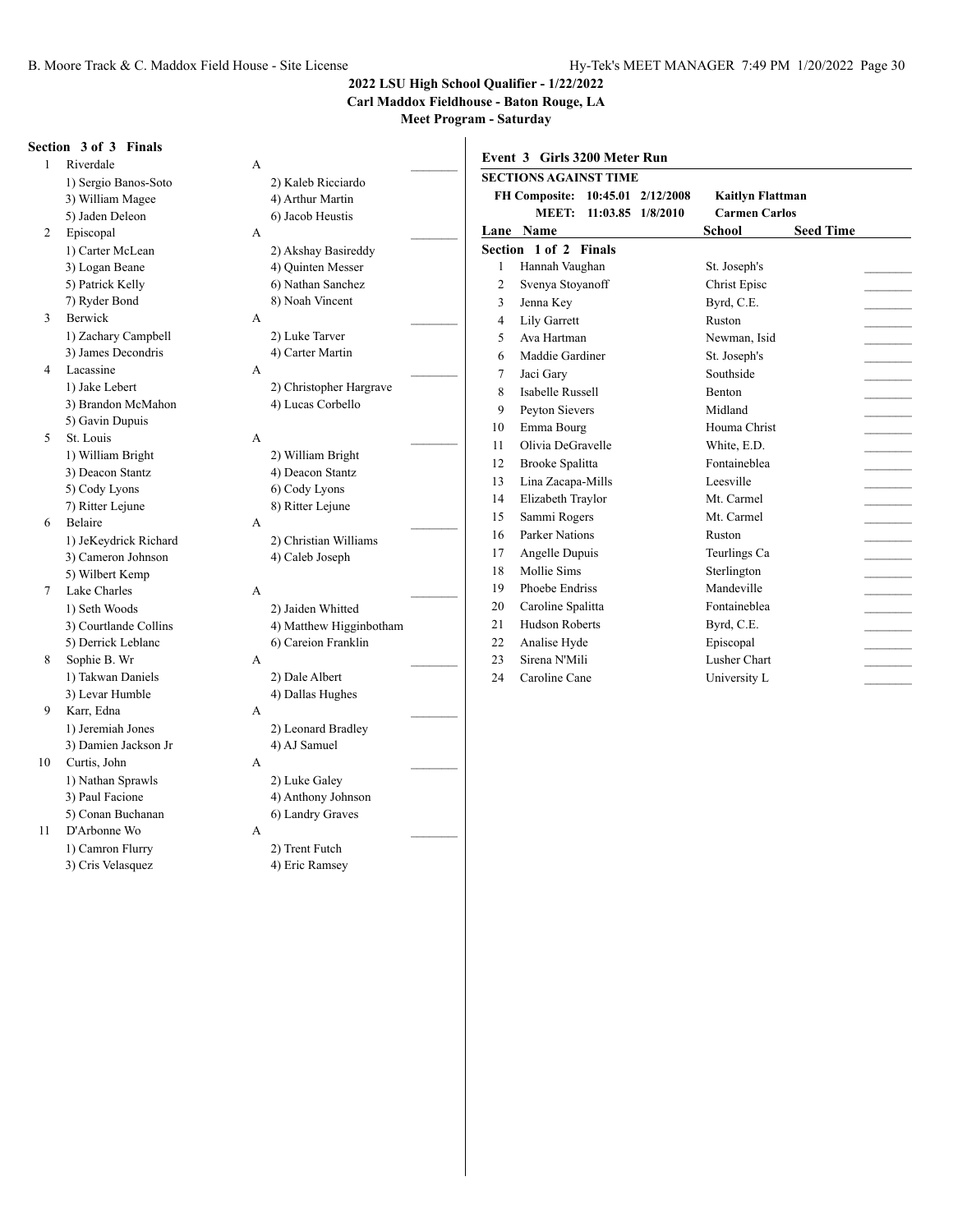**Carl Maddox Fieldhouse - Baton Rouge, LA**

**Meet Program - Saturday**

#### **Section 2 of 2 Finals**

| 1  | Nia Norton              | St. Martin's        |
|----|-------------------------|---------------------|
| 2  | Sydney Guinn            | St. Louis           |
| 3  | Maggie Oggs             | St. Scholast        |
| 4  | <b>Bylthe Eldered</b>   | University L        |
| 5  | Emma DeRosa             | <b>Holy Savior</b>  |
| 6  | Meera Hijazi            | St. Martin's        |
| 7  | <b>Emily Rogers</b>     | Parkway             |
| 8  | Anna Kurz               | Episcopal           |
| 9  | Lucia Englehardt        | St. Scholast        |
| 10 | Madison Lightfoot       | Lafayette           |
| 11 | Bridget John            | Loyola Prep         |
| 12 | Laila Brimmer           | Parkway             |
| 13 | Jamie Ruano             | Northshore          |
| 14 | Kalynn Beacom           | ARCA                |
| 15 | Victoria Leblanc        | Lafayette           |
| 16 | Lillian Nicholson       | <b>Highland Bap</b> |
| 17 | Carly Landry            | Southside           |
| 18 | Sydni Zeilger           | <b>West Ouachit</b> |
| 19 | <b>Breanna Fontenot</b> | Lacassine           |
| 20 | Taylor Savoy            | Lacassine           |
| 21 | Gracie Daigle           | ARCA                |
| 22 | Claire Clement          | Kenner Disco        |
| 23 | Abby Poche              | Buckeye             |
| 24 |                         |                     |

|                | <b>SECTIONS AGAINST TIME</b>         |                                   |
|----------------|--------------------------------------|-----------------------------------|
|                | <b>FH Composite:</b><br>9:17.07 2017 | <b>Eric Coston</b>                |
|                | MEET:<br>9:27.19 2004                | John Brigham                      |
|                | Lane Name                            | <b>School</b><br><b>Seed Time</b> |
|                | Section 1 of 3 Finals                |                                   |
| 1              | Ty Frazier                           | Fontaineblea                      |
| $\overline{2}$ | Dillon Moree                         | Zachary                           |
| 3              | <b>Trent Wells</b>                   | Byrd, C.E.                        |
| $\overline{4}$ | Caleb Babineaux                      | Ruston                            |
| 5              | John Walker McDonald                 | Dunham                            |
| 6              | Cameron Bourgeois                    | East Ascensi                      |
| 7              | Cameron Kelly                        | Teurlings Ca                      |
| 8              | Keegan Leverett                      | St. Stanisla                      |
| 9              | Gabriel Falting                      | Parkway                           |
| 10             | Gage Baldassaro                      | <b>Holy Cross</b>                 |
| 11             | Nelson Blackburn                     | Ruston                            |
| 12             | Colin Volpe                          | <b>Holy Cross</b>                 |
| 13             | Clark Chustz                         | Catholic, Ba                      |
| 14             | Wyatt Whipp                          | Parkview Bap                      |
| 15             | Eli Levy                             | <b>Brother Mart</b>               |
| 16             | Owen Tauzin                          | White, E.D.                       |
| 17             | Eyan Calico                          | <b>Brother Mart</b>               |
| 18             | George Scully                        | Catholic, Ba                      |
| 19             | Jake Tournillon                      | Christ Episc                      |
| 20             | Antonio Delgado                      | Dunham                            |
| 21             | Cooper Bankston                      | St. Michael                       |
| 22             | Samuel Singer                        | Lusher Chart                      |
| 23             | John Hall Hays                       | University L                      |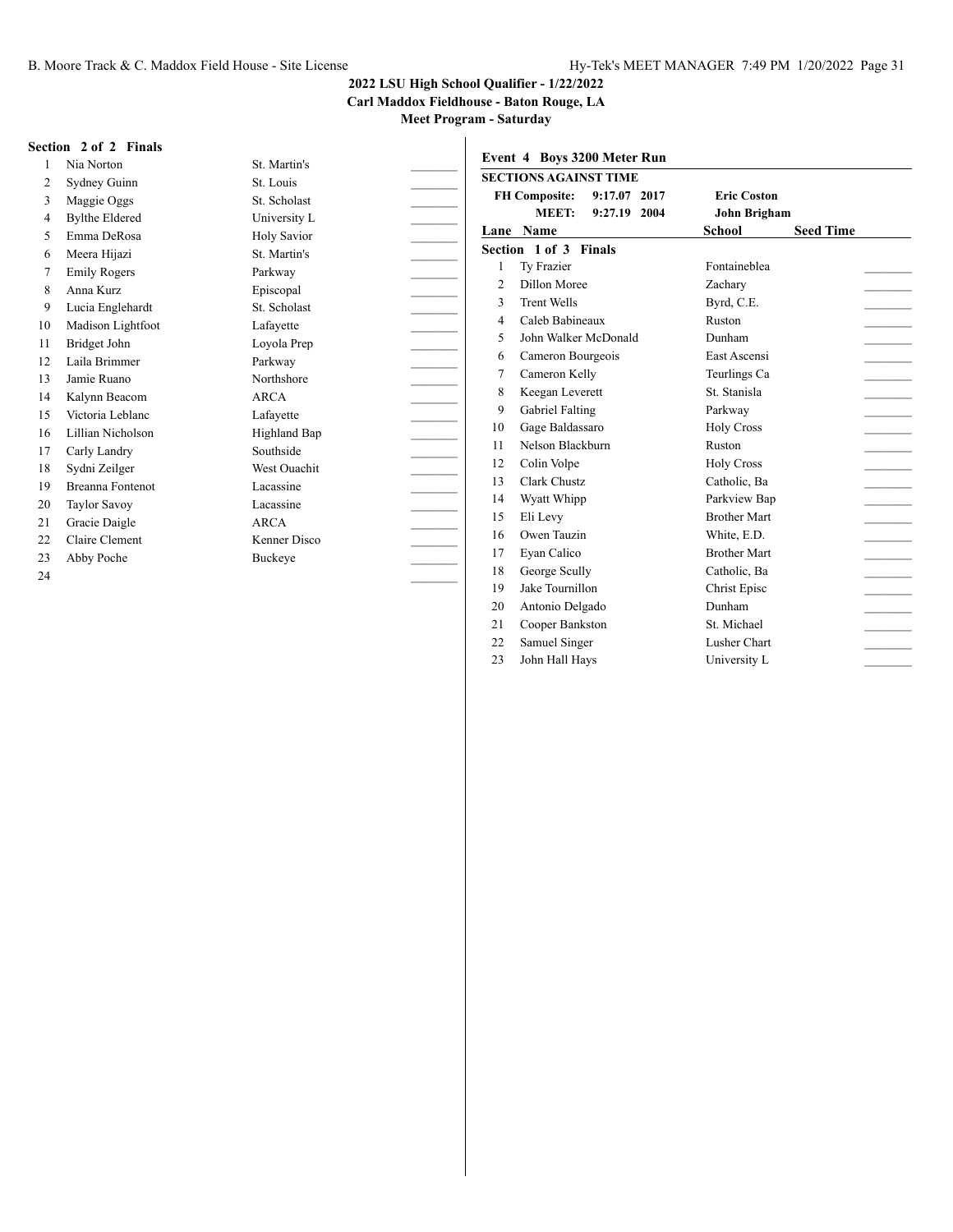**Carl Maddox Fieldhouse - Baton Rouge, LA**

**Meet Program - Saturday**

#### **Section 2 of 3 Finals**

| 1              | Jay Parker            | Ouachita Chr        |  |
|----------------|-----------------------|---------------------|--|
| $\overline{c}$ | Gage Graham           | St. Paul's          |  |
| 3              | Peyton Bourgeois      | St. Amant           |  |
| $\overline{4}$ | Ben Lewis             | Fontaineblea        |  |
| 5              | Jack Zink             | Metairie Par        |  |
| 6              | Kaden McLaughlin      | Archbishop R        |  |
| 7              | Jack Caplan           | Metairie Par        |  |
| 8              | Matthew Edwards       | Lafayette Ch        |  |
| 9              | Henry Englehardt      | St. Paul's          |  |
| 10             | <b>Tyler Blissett</b> | <b>Highland Bap</b> |  |
| 11             | <b>Ralston Graves</b> | <b>Baton Rouge</b>  |  |
| 12             | Austin Siebeneicher   | <b>Holy Savior</b>  |  |
| 13             | Franklin Roemer       | Loyola Prep         |  |
| 14             | Preston Mire          | Hahnville           |  |
| 15             | Alex Hollier          | Episcopal           |  |
| 16             | Connor Augustine      | University L        |  |
| 17             | <b>Austin Parker</b>  | <b>Benton</b>       |  |
| 18             | Sacha Dernoncourt     | Episcopal           |  |
| 19             | Jesus Cordova         | Parkway             |  |
| 20             | John Hayes            | Lafayette Ch        |  |
| 21             | Mason Haley           | <b>Benton</b>       |  |
| 22             | Landen Schillage      | St. Thomas A        |  |
| 23             | Jase Pope             | Sterlington         |  |

|                | Section 3 of 3 Finals(Event 4 Boys 3200 Meter Run) |              |  |
|----------------|----------------------------------------------------|--------------|--|
| 1              | <b>Brady Sins</b>                                  | Houma Christ |  |
| $\overline{2}$ | Reed Boudreaux                                     | Parkview Bap |  |
| 3              | Donald Buley                                       | Northshore   |  |
| 4              | John Patrick Bartle                                | Byrd, C.E.   |  |
| 5              | Michael Trepagnier                                 | Jesuit, New  |  |
| 6              | Jude LaCour                                        | Jesuit, New  |  |
| 7              | Elijah Palao                                       | Northshore   |  |
| 8              | Samuel Rauno                                       | Kenner Disco |  |
| 9              | Kaser Guidroz                                      | Southside    |  |
| 10             | Landon Seilhan                                     | Hathaway     |  |
| 11             | Jeremiah Wilson                                    | Kenner Disco |  |
| 12.            | <b>Barro Massad</b>                                | Loyola Prep  |  |
| 13             | Gabe Guidry                                        | Lacassine    |  |
| 14             | Jeffery Stockstill                                 | Riverdale    |  |
| 15             | William Magee                                      | Riverdale    |  |
| 16             | Landon Loyd                                        | East Ascensi |  |
| 17             | Corey Harrison                                     | Carver, G.W. |  |
| 18             | Luke Parks                                         | Zacharv      |  |
| 19             | Jake Lebert                                        | Lacassine    |  |
| 20             | Connor Irvin                                       | Southside    |  |
| 21             | Alvon Smith                                        | Carver, G.W. |  |
| 22             | Aden Romero                                        | New Iberia   |  |
| 23             |                                                    |              |  |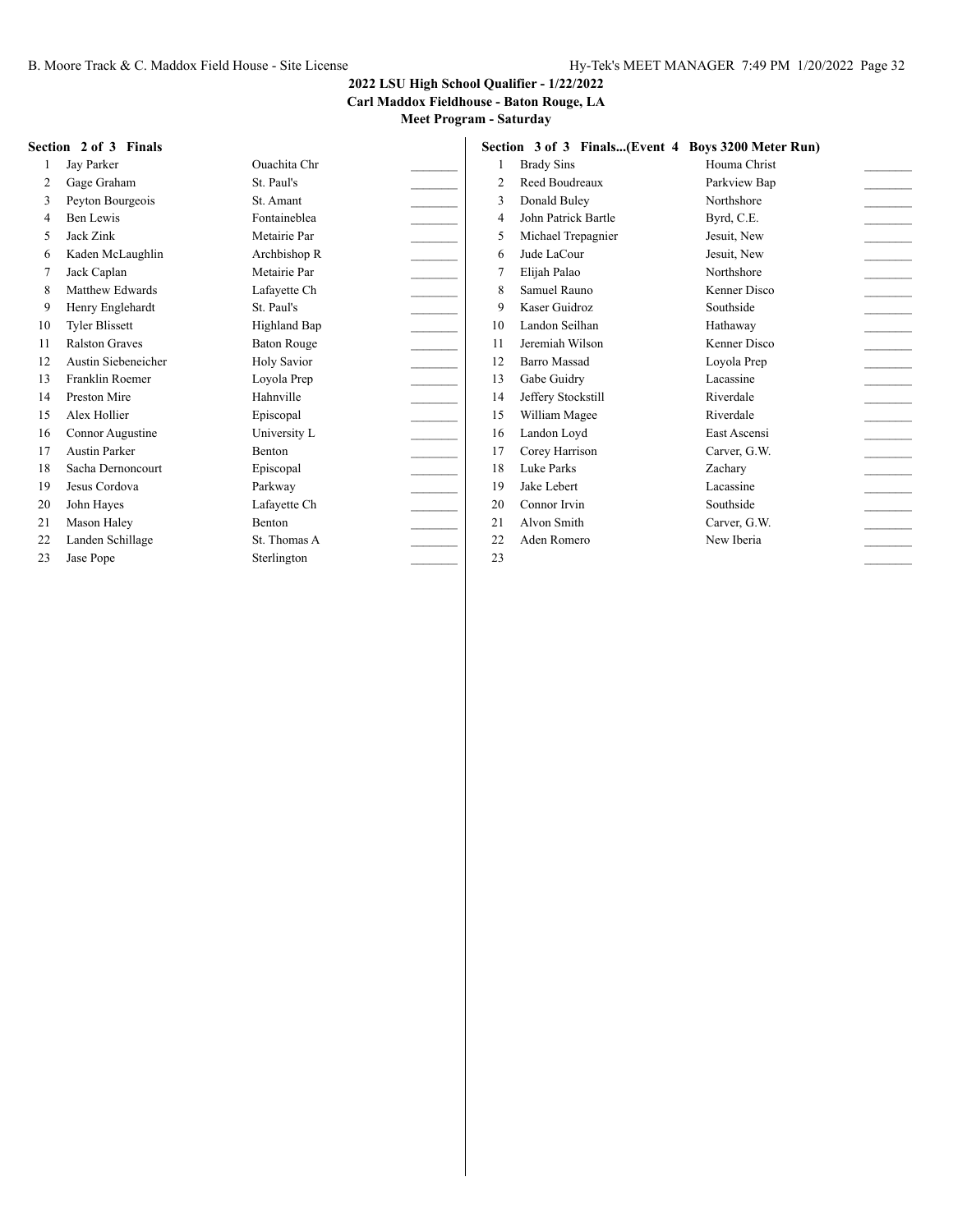**Carl Maddox Fieldhouse - Baton Rouge, LA**

**Meet Program - Saturday**

| Event 17 Girls 4x400 Meter Relay |                                                            |       |                                      |  |  |  |  |
|----------------------------------|------------------------------------------------------------|-------|--------------------------------------|--|--|--|--|
|                                  | <b>SECTIONS AGAINST TIME</b>                               |       |                                      |  |  |  |  |
|                                  | 3:56.86 1/21/2021<br><b>FH Composite:</b><br>Curtis, John  |       |                                      |  |  |  |  |
|                                  | K. Magana, L. Jackson, L. Parker, R. Nunnery               |       |                                      |  |  |  |  |
|                                  | <b>MEET:</b><br>3:52.89 2007<br><b>Stampede Track Club</b> |       |                                      |  |  |  |  |
|                                  | C Wardsworth, M May, B Thomas, C Cross                     |       |                                      |  |  |  |  |
|                                  | Lane Team                                                  | Relay | <b>Seed Time</b>                     |  |  |  |  |
| Section                          | 1 of 5 Finals                                              |       |                                      |  |  |  |  |
| 1                                | Northside                                                  | A     |                                      |  |  |  |  |
|                                  | 1) Danaisha George                                         |       | 2) Zirra Wilson                      |  |  |  |  |
|                                  | 3) Kenya Argueta                                           |       | 4) Quincy Simon                      |  |  |  |  |
|                                  | 5) Shaylin Lawrence                                        |       |                                      |  |  |  |  |
| $\overline{c}$                   | St. Joseph's                                               | A     |                                      |  |  |  |  |
|                                  | 1) Ava Dunn                                                |       | 2) Katherine Gonsoulin               |  |  |  |  |
|                                  | 3) Inessa Robillard                                        |       | 4) Simone Castelluccio               |  |  |  |  |
|                                  | 5) Dillon Landry                                           |       | 6) Alexandria Stewart                |  |  |  |  |
| 3                                | Denham Sprin                                               | A     |                                      |  |  |  |  |
|                                  | 1) Emma Taucer                                             |       | 2) Courtney Smith                    |  |  |  |  |
|                                  | 3) Chloe Bueche                                            |       | 4) Lauryn Lewis                      |  |  |  |  |
|                                  | 5) Laney Wilkes                                            |       | 6) Hannah Linebaugh                  |  |  |  |  |
| 4                                | Scotlandvill                                               | A     |                                      |  |  |  |  |
|                                  | 1) Layden Jack                                             |       | 2) Sade Gray                         |  |  |  |  |
|                                  | 3) Karlise Davison                                         |       | 4) Makeriah Harris                   |  |  |  |  |
|                                  | 5) Keosha Pierce                                           |       |                                      |  |  |  |  |
| 5                                | Ruston                                                     | A     |                                      |  |  |  |  |
|                                  | 1) Jada Williams                                           |       | 2) Shinaya Branch                    |  |  |  |  |
|                                  | 3) Chelsi Tatum                                            |       | 4) Zoie Holstead                     |  |  |  |  |
|                                  | 5) Sara Naff                                               |       | 6) Sydney Owens                      |  |  |  |  |
|                                  | 7) Jayda Butler                                            |       | 8) Kiona Mccallister                 |  |  |  |  |
| 6                                | St. Louis                                                  | A     |                                      |  |  |  |  |
|                                  | 1) Kenzie Touchet                                          |       | 2) Hannah Boullion                   |  |  |  |  |
|                                  | 3) Elizabeth Buttross                                      |       | 4) Ella Segura                       |  |  |  |  |
|                                  | 5) Kassidy Richard<br>7) Mary-Claire Groves                |       | 6) Shelby Willis<br>8) Maci Fontenot |  |  |  |  |
|                                  |                                                            |       |                                      |  |  |  |  |

#### **Section 2 of 5 Finals...(Event 17 Girls 4x400 Meter Relay)**

| 1 | Mentorship A          | A |                    |  |
|---|-----------------------|---|--------------------|--|
|   | 1) Samara Watson      |   | 2) Cydney Mcknight |  |
|   | 3) Erniria Enerson    |   | 4) Jaleah Jackson  |  |
| 2 | Lake Charles          | A |                    |  |
|   | 1) Amari Sambolah     |   | 2) Ya'mani Allen   |  |
|   | 3) Aika Jackson       |   | 4) Jayla Mason     |  |
|   | 5) Alaysia Reed       |   |                    |  |
| 3 | Madison Prep          | A |                    |  |
|   | 1) Michaela Spears    |   | 2) Samarah Hayes   |  |
|   | 3) Saniya Keller      |   | 4) Dezlynn Perkins |  |
|   | 5) Essence Lewis      |   | 6) Ca'Myra Dalton  |  |
|   | 7) Amaya Edmonds      |   | 8) Lolah Hayes     |  |
| 4 | Lafayette             | A |                    |  |
|   | 1) Courtney Wiltz     |   | 2) Ayden Breaux    |  |
|   | 3) Brashanna Charles  |   | 4) Keelei Dorsey   |  |
|   | 5) Amber Broussard    |   | 6) Chloe Leblanc   |  |
| 5 | Teurlings Ca          | A |                    |  |
|   | 1) Lanie Benoit       |   | 2) Rowan Crovetto  |  |
|   | 3) Della Brasseaux    |   | 4) Lexi Guidry     |  |
|   | 5) Amelie Dupuis      |   | 6) Angelle Dupuis  |  |
|   | 7) Ariana Lowenstein  |   |                    |  |
| 6 | Alexandria            | A |                    |  |
|   | 1) Grace Brown        |   | 2) Jakyra Edwards  |  |
|   | 3) Breana Quinney     |   | 4) Ciara Brazier   |  |
|   | 5) Breanna Washington |   | 6) Gabrielle Smith |  |
|   |                       |   |                    |  |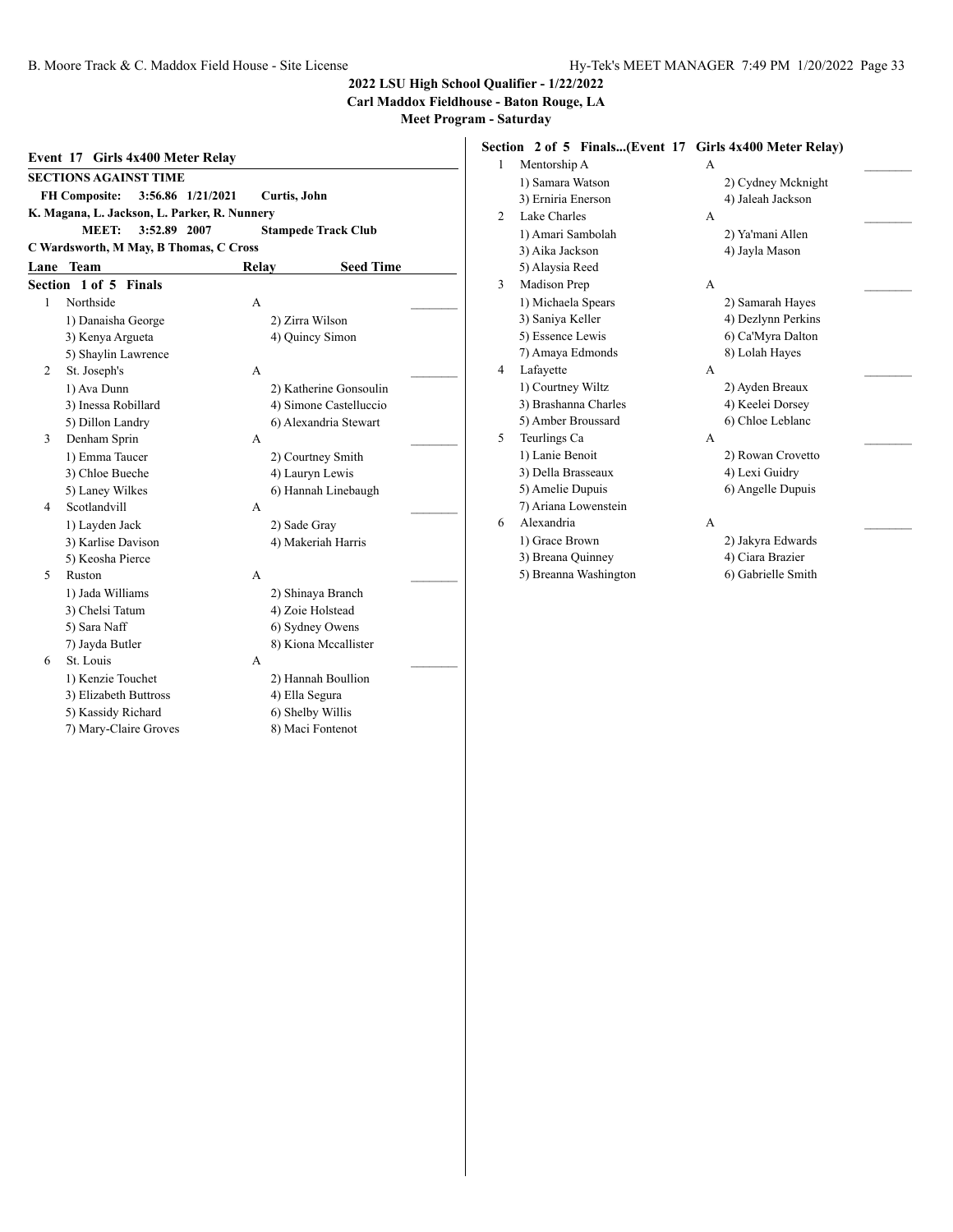**Carl Maddox Fieldhouse - Baton Rouge, LA**

**Meet Program - Saturday**

#### **Section 3 of 5 Finals**

1 Airline A 5) Nicole Lane 2 Zachary A 1) Ja'Myia Woodall 2) Ivy Allen

5) Chastity Sample 6) Auna Cook 3 Cox, Helen A

3) Jada Shearry 4) Asyia Blount

- 4 Carver, G.W. A \_\_\_\_\_\_\_\_\_ 7) Nikhi Pierre
- 5 McDonogh #35 A 1) Tasiya Santa Cruz 2) Senya Aisola 3) Tyknia Nions 4) Ashanti Buckles
- 6 East Ascensi A \_\_\_\_\_\_\_\_\_ 1) Sydney Johnson 2) Katie Truett 3) Trinity Lewis 4) Andrenae Jones

1) Brianna Taylor 2) Zamiyah Kitchen 3) Arriana Hill 4) Jaycie Wallace 3) Jaala Thymes 4) Sariah Bethley 7) Alyssa Major 8) Hannah Bradford 1) Anyla Dennison 2) Isabella Williams 5) Aarin Colar 6) Cariyan Eaglin 1) Tianna Haten 2) Tatiana Clay 3) Tarajah Horn 4) Raniyah Gross 5) Cori Johnson 6) Shamari LeMay

- 
- 
- 5) Akeirah Landry 6) Makiah Joseph

**Section 4 of 5 Finals...(Event 17 Girls 4x400 Meter Relay)** 1 Berwick A 1) Ashlynn Fitter 2) Kate Williams 3) Ella Hover 4) Mckenzie Macaluso 2 North DeSoto A \_\_\_\_\_\_\_\_\_ 1) Cara McDaniel 2) Makatelyn Graham 3) Jocelyn Seekford 4) Madison Thornton 3 St. Thomas A A 1) Shannen Alack 2) Breanna Becerra 3) Emilia Lombardo 4) Alexis Pitts 5) Kaitlyn Potrament 6) Ashley Graziano 4 Karr, Edna A \_\_\_\_\_\_\_\_\_ 1) Kori Dupree 2) Anila Green 3) laila Johnson 4) Mya Richardson 5) Kylie Henry 6) Jalyn mathews 5 Episcopal A \_\_\_\_\_\_\_\_\_ 1) Francie Oliver 2) Chloe Carmouche 3) Ramsey Claire Green 4) Alana Simon 5) Lucy Cramer 6) Abigail Henry 7) Rebekah Reid 8) Ivy Jiang 6 Albany A 1) Isabella Berlier 2) Emma Fuller 3) Aubrey Hoyt 4) Sidney Wright 5) Cayden Boudreaux 6) Stormy Williams 7) Bella Matherne 8) Kayla Lanassa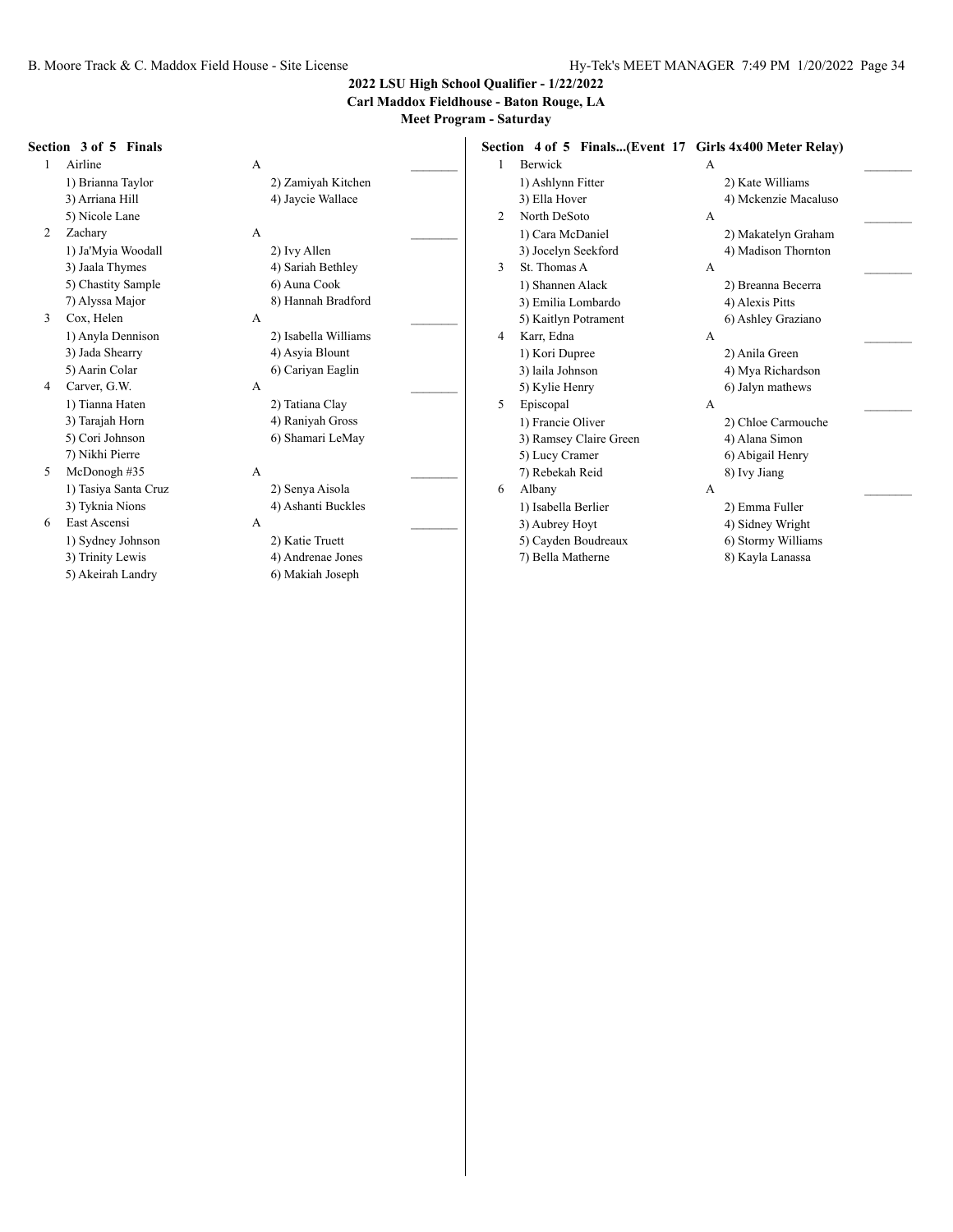**Carl Maddox Fieldhouse - Baton Rouge, LA**

**Meet Program - Saturday**

#### **Section 5 of 5 Finals**  $1$   $\overline{\phantom{a}}$ 2 Kenner Disco A \_\_\_\_\_\_\_\_\_ 1) Claire Clement 2) Julie Southerland 3) Shae Schouest 4) Sara Rasol 5) Jailyn Green 3 D'Arbonne Wo A \_\_\_\_\_\_\_\_\_ 1) Lily Nolan 2) Emily Williams 3) Kadie Norsworthy 4) Jennyfer Gomez 4 Cabrini A \_\_\_\_\_\_\_\_\_ 1) Olivia Javery 2) C'Ira Hulbert 3) Shalae' Thomas 4) Beatrice Bartholomew 5) Laila Washington 6) Lily Perdue 5 Lacassine A \_\_\_\_\_\_\_\_\_ 1) Ava Melville 2) Sydnie Cooley 3) Alexis Shelton 4) Mary Johnson 5) Ali Himel 6 Mt. Carmel A \_\_\_\_\_\_\_\_\_ 1) Olivia Stant 2) Teresa Cashen 3) Mary Ferguson 4) Georgia Wetzel 5) Sophie Stein **Event 18 Boys 4x400 Meter Relay SECTIONS AGAINST TIME FH Composite: 3:22.68 1/25/2020 Zachary HS K. Lazard, D. Jones, S. Burrell, C. Hilton MEET: 3:23.44 1981 Carver HS (LA) K. Nunnery, R. Howard, C. Laine, A. Anthony Lane Team Relay Seed Time Section 1 of 6 Finals**  $1$ 2 Curtis, John A 1) Malik Smith 2) King Taylor 3) Tyler Hayes 4) Justin Horne 3 Riverdale A 1) Jaden Deleon 2) Jacob Heustis 3) Brandon Rhody 4) Koldon Melancon 5) Sergio Banos-Soto 6) Fred Dickerson 4 Westgate A 1) Davian Hill 2) Camron Spencer 3) Mekhi Boutte 4) Tray'Quan Francis 5) Dedrick Latulas 5 Lafayette Ch A \_\_\_\_\_\_\_\_\_ 1) JuJuan Johnson 2) Devin Walton 3) Luke Arogona (4) Ty Lee 5) Dylan Kelly 6 Ruston A \_\_\_\_\_\_\_\_\_ 1) Carsen McPherson 2) Brady Beason 3) Josiah Whitaker 4) Andrew Mcclinton 5) Jayden Osborne 6) Joshua Anding

7) Bryar Madden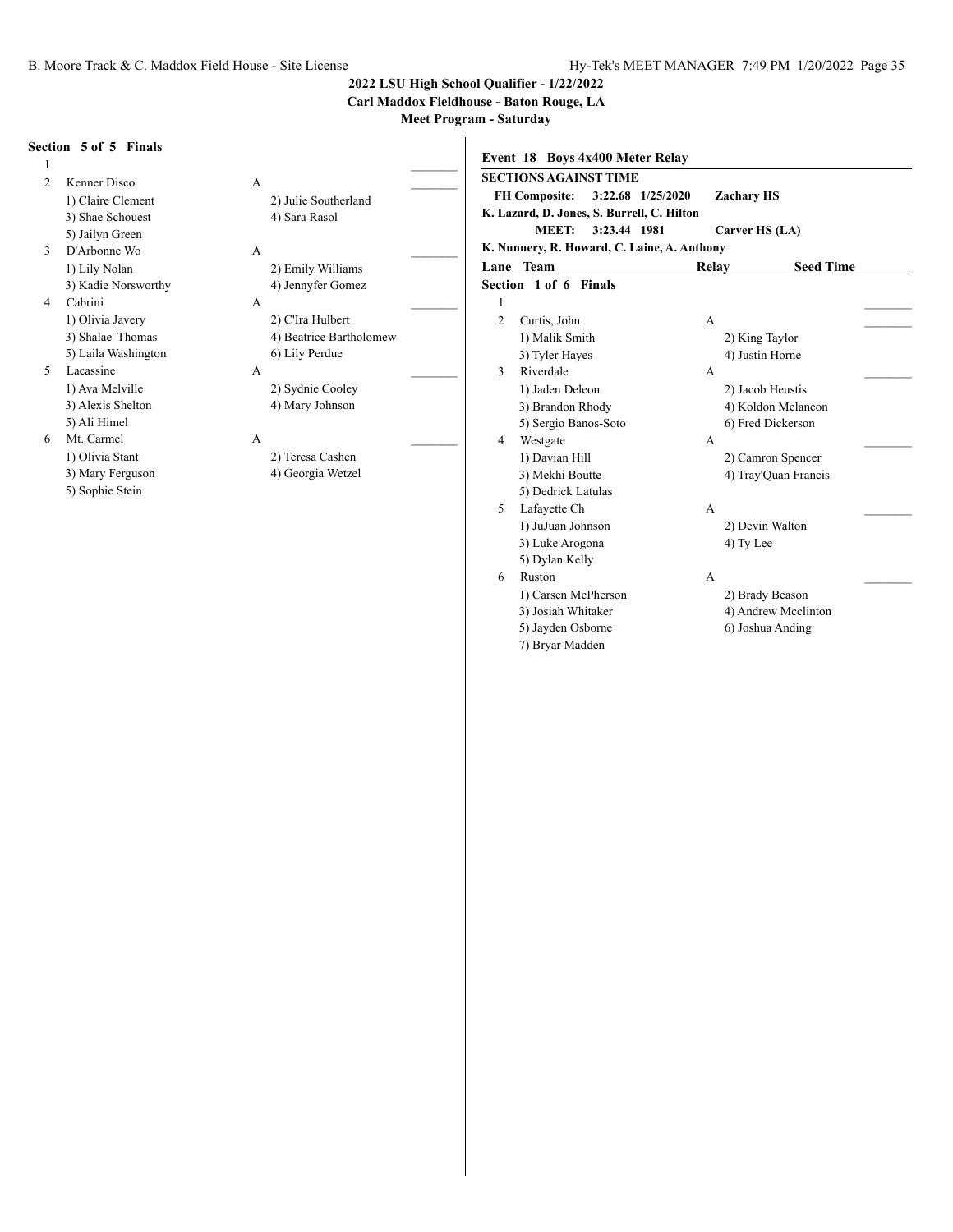**Carl Maddox Fieldhouse - Baton Rouge, LA**

**Meet Program - Saturday**

#### **Section 2 of 6 Finals**

 $1$   $\overline{\phantom{a}}$ 2 Carver, G.W. A 1) Stephan Lemay 2) Corey Harrison 3) Eric Horn 4) Rivera Jacques 5) Jamar King 6) Terrold Jerome

- 3 Carencro A \_\_\_\_\_\_\_\_\_ 1) Kalen Beavers 2) Koen Beavers 3) Bryce Campbell 4) Joni Martin 4 Catholic, Ba A
- 1) Winston DeCuir 2) Adler Rice 5) Britton LeBlanc 6) Louis Rudge 5 Scotlandvill A
	- 1) D'Corian Cavalier 2) Darryl George
	- 5) Everett Alberty 6) Kyree Langley
- 6 Natchitoches A \_\_\_\_\_\_\_\_\_
	- 1) Reginald Bolden 2) Joe Duirden
	-
	- 5) Naiim Helaire 6) Gabriel Nash

- 3) Gunnar Tatum 4) Bennett LeJeune
	-
- 3) Broderick Davis 4) Dominick Baptiste
	-
	-
- 3) Demarion Sowell 4) Braylin Demars

**Section 3 of 6 Finals...(Event 18 Boys 4x400 Meter Relay)**  $1$   $\overline{\phantom{a}}$ 2 Cox, Helen A 1) Darnell O'Quinn 2) Cornelius Bartholemew 3) Lendell Walters 4) Marlon Turner 3 West Jeffers A \_\_\_\_\_\_\_\_\_ 1) Andrew Guzman 2) Chase Logan 3) Jireh Childs 4) Israel Smith 4 Zachary A 1) Lejaune George, Jr 2) Aaron Bickham, Jr 3) Rhen Langley 4) Jayden Wright 5) Roy Vance 6) Jonathan Williams 7) Matthew Perkins 8) Vederek Matthews 5 Sophie B. Wr A 1) Terry Simmons 2) Jordan Winder 3) Dallas Hughes 4) Takyan Daniels 6 Lake Charles A \_\_\_\_\_\_\_\_\_ 1) Joe Ward 2) Kevin Thomas 3) Jarell Joseph 4) Trevonte Citizen 5) Darius Charles 6) Eric Belony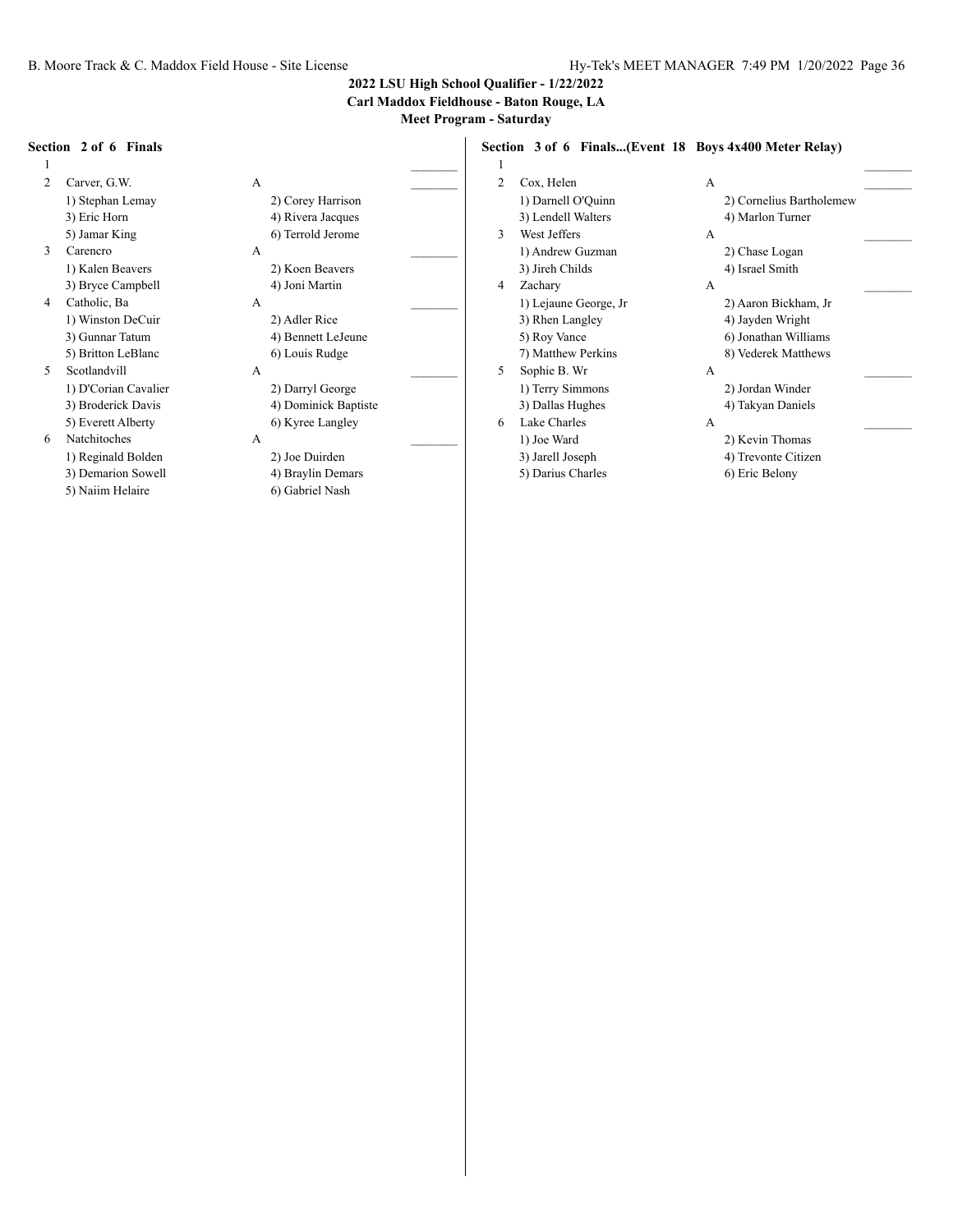**Carl Maddox Fieldhouse - Baton Rouge, LA**

**Meet Program - Saturday**

#### **Section 4 of 6 Finals**

 $1$   $\overline{\phantom{a}}$ 2 East Ascensi A \_\_\_\_\_\_\_\_\_ 1) Mathews Collins 2) Zhavier Jupiter 3) Bre'dyn Robinson 4) Javon Johnson

- 3 Berwick A \_\_\_\_\_\_\_\_\_ 1) Brett Bearb 2) Kaden Thomas 3) Nisaiah Bennett 4) Luke Tarver 4 North DeSoto A \_\_\_\_\_\_\_\_\_
- 5 St. Augustin A \_\_\_\_\_\_\_\_\_

- 
- 6 Holy Cross A \_\_\_\_\_\_\_\_\_ 1) Aiden Williams 2) Jabaree Monday
	- 3) Darian Blount 4) Joshua Payne
	- 5) Finn Martin 6) Koby Young

5) Chase Henry 6) Christian McGhee 5) Gavin White 6) Zachary Campbell 1) Zach Elder 2) Noah White 3) Chaz Martinez 4) Jeremy Woods 1) Seth Simien 2) Kaser Dunbar 3) Karaaz johnson 4) Chase Barrow 5) Jhamal Shelby 6) Leoance Williams

**Section 5 of 6 Finals...(Event 18 Boys 4x400 Meter Relay)**

# $1$   $\overline{\phantom{a}}$ 2 McDonogh #35 A

- 5) Ronald Payne 3 Lafayette A \_\_\_\_\_\_\_\_\_ 1) Emery Taylor 2) Wyatt Stoute 3) Zacchaeus Abrams 4) Jacob Gondron 5) Alex Muffoletto 4 McMain, Elea A 1) Kendall Carter 2) Thomas Gross 3) Lance Richardson 4) Larrell Stokes 5) Darrell Demesme 6) Wilton Southall 5 Airline A 1) Daxton Chavez 2) Kye Lehr 3) Rayquan Carmouche 4) Gabe Laval 5) Bob Patterson 6) Cameron Jefferson 6 Belaire A \_\_\_\_\_\_\_\_\_
- 1) Tyrus Morris 2) Dameon McCloud 3) Santana Price 4) Ethan Gatlin 1) Caleb Joseph 2) JeKeydrick Richard
	- 3) Wilbert Kemp 4) Cameron Johnson
	- 5) Christian Williams 6) LaCoreyan Compton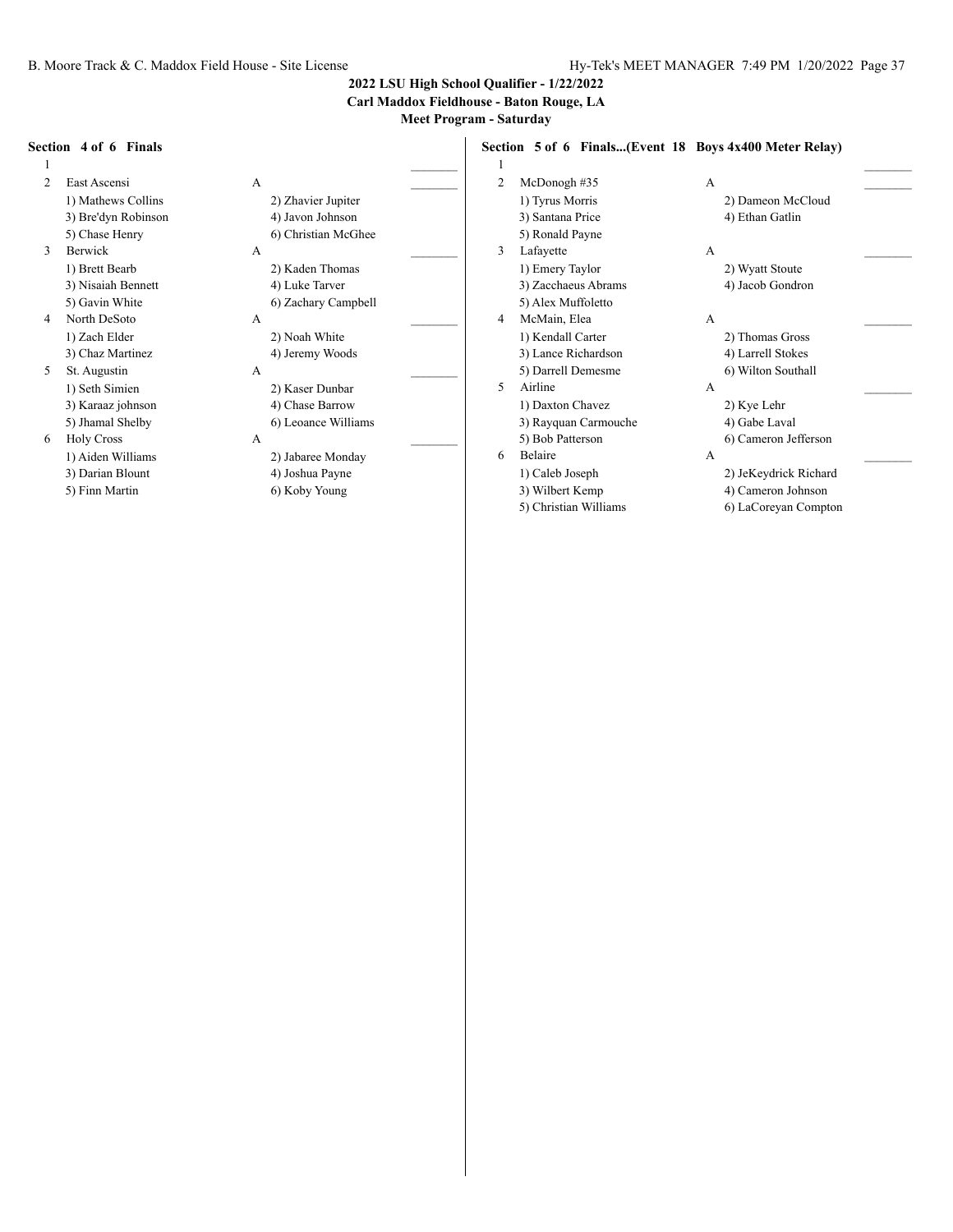**Carl Maddox Fieldhouse - Baton Rouge, LA**

|                | Section 6 of 6 Finals   |                           |                | Event 25 Boys Long Jump                      |                        |                          |
|----------------|-------------------------|---------------------------|----------------|----------------------------------------------|------------------------|--------------------------|
|                | Karr, Edna              | A                         |                |                                              |                        |                          |
|                | 1) Camren Hardy         | 2) Jeremy Geary           |                | Three Jumps each then top 8 advance to final |                        |                          |
|                | 3) Jeremiah Jones       | 4) Markel Myles           |                | FH Composite: 24-11.50 1991                  | <b>Troy Twillie</b>    |                          |
|                | 5) Bryson Osborne       |                           |                | MEET: 24-07.75 1992                          | <b>Sheddric Fields</b> |                          |
| 2              | Lacassine               | A                         | Pos            | <b>Name</b>                                  | School                 | <b>Seed Mark</b>         |
|                | 1) Christopher Hargrave | 2) Santiago Valencia      |                | Flight 1 of 3 Finals                         |                        |                          |
|                | 3) Lucas Corbello       | 4) Aaron Garcia           |                | David Jones                                  | Madison Prep           |                          |
|                | 5) Brandon McMahon      |                           | $\overline{2}$ | Eriq Wilson                                  | <b>Northwest</b>       |                          |
| 3              | St. Louis               | $\mathsf{A}$              | 3              | Stephan Lemay                                | Carver, G.W.           |                          |
|                | 1) Logan Trahan         | 2) Deacon Stanz           | $\overline{4}$ | Joe Ward                                     | Lake Charles           |                          |
|                | 3) Cody Lyons           | 4) Grayson Plauche        | 5              | Mandell Blackstone                           | Franklin, Be           |                          |
|                | 5) Kyle Turner          | 6) William Bright         | 6              | Chris Vasquez                                | Karr, Edna             |                          |
|                | 7) Andrew Broussard     |                           | 7              | Kameron Washington                           | Alexandria             | $\overline{\phantom{a}}$ |
| $\overline{4}$ | Kenner Disco            | A                         | 8              | Israel Smith                                 | West Jeffers           | $\overline{\phantom{a}}$ |
|                | 1) Jordan Andrus        | 2) Marcus Clark           | 9              | Aaron Garcia                                 | Lacassine              | $\overline{\phantom{a}}$ |
|                | 3) Maurice Clark        | 4) Samuel Rauno           | 10             | Dionte Freeman                               | Lacassine              |                          |
|                | 5) Jeremiah Wilson      | 6) Ian Cabrrera           | 11             | Wilton Southall                              | McMain, Elea           |                          |
|                | 7) Dallas Horton        | 8) Edgar Perdomo-Figueora | 12             | Courtlande Collins                           | Lake Charles           |                          |
| 5              | Episcopal               | A                         | 13             | Kevin Jenkins                                | Karr, Edna             | $\overline{\phantom{a}}$ |
|                | 1) Dryden Duggins       | 2) Akshay Basireddy       | 14             | Shaun Nicholas                               | West Jeffers           |                          |
|                | 3) Jayden Hiles         | 4) Justin Dynes           | 15             | <b>Amarion Parker</b>                        | Woodlawn, Ba           |                          |
|                | 5) Will Ribes           | 6) Carter McLean          | 16             | Lance Richardson                             | McMain, Elea           | $\sim$                   |
|                | 7) Julian Romano        | 8) Nathan Sanchez         | 17             | Falon Short                                  | Bourgeois, H           |                          |
| 6              | Northside               | A                         | 18             | Dameon McCloud                               | McDonogh #35           |                          |
|                | 1) Joshua Carter        | 2) Tommy Thomas           | 19             | Lemarionze Allen                             | New Iberia             | $\sim$                   |
|                | 3) Jayden Wilson        | 4) Daylon Andrus          |                |                                              |                        | $\sim$ 10 $\mu$          |
|                | 5) Marquelle Smith-Roy  | 6) Braylon Taylor         | 20             | Hayden Verdin                                | Houma Christ           | $\sim 10^{-11}$          |
|                |                         |                           | 21             | Kendrick Broussard                           | East Ascensi           | $\sim$                   |
|                |                         |                           | 22             | Dallas Hughes                                | Sophie B. Wr           |                          |
|                |                         |                           | 23             |                                              |                        |                          |
|                |                         |                           | 24             |                                              |                        |                          |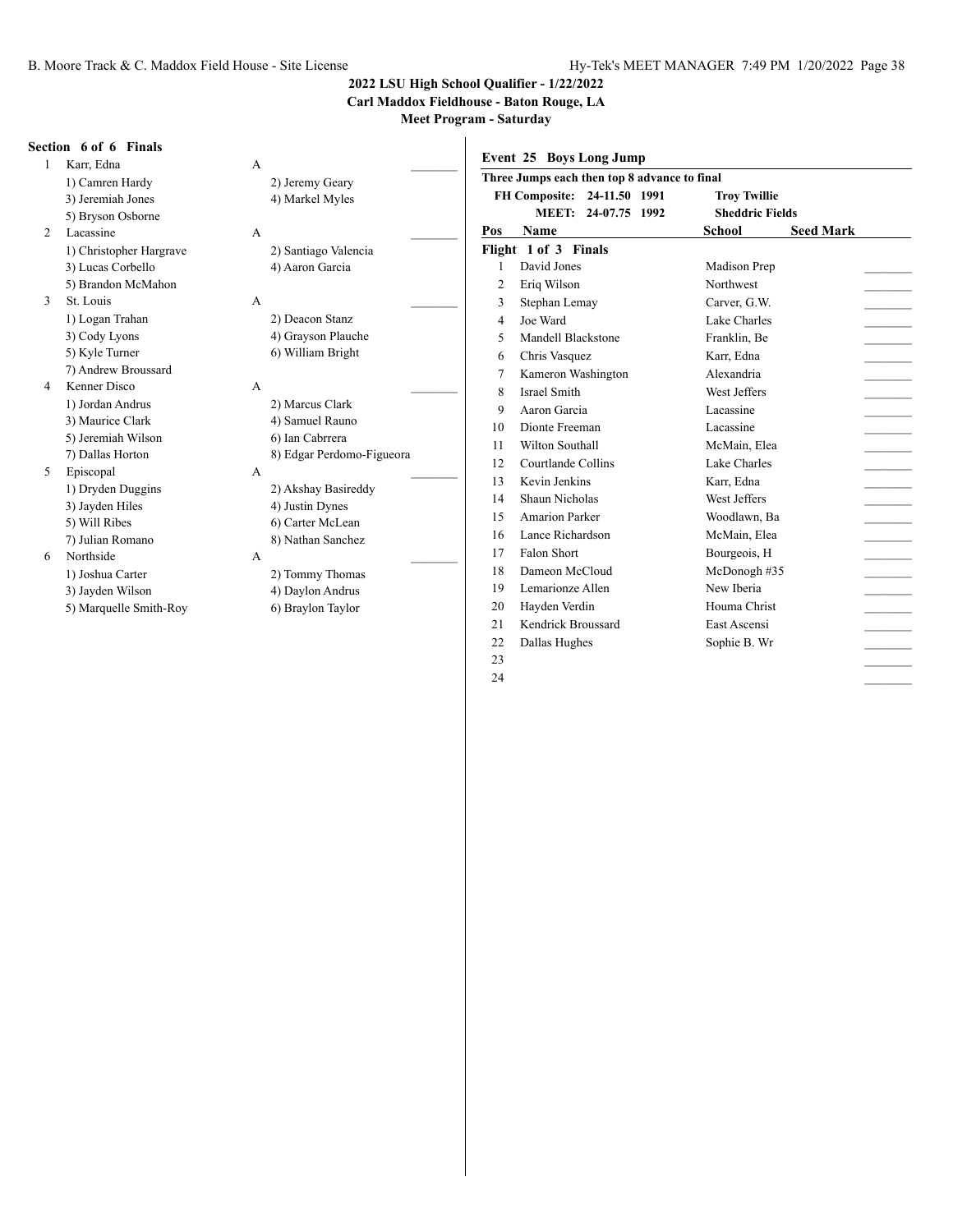**Carl Maddox Fieldhouse - Baton Rouge, LA**

**Meet Program - Saturday**

#### **Flight 2 of 3 Finals** 1 Rayquan Carmouche Airline 2 Yaseen Kaseed Kenner Disco 3 Parker Davis Newman, Isid 4 Andre Marceaux Kaplan 5 Jeremy Woods North DeSoto 6 Tavon Anderson Ville Platte 7 Joseph Landry Houma Christ \_\_\_\_\_\_\_\_\_ 8 Clayton Braud **Episcopal** 9 Landon Grimes Pineville 10 Karaaz johnson St. Augustin \_\_\_\_\_\_\_\_\_ 11 Micheal Berry Ville Platte 12 Damian August Hahnville 13 Jai'briel Sheppard Ouachita Par \_\_\_\_\_\_\_\_\_ 14 Jeremiah Bell Scotlandvill 15 Augie Berner Jesuit, New 16 Dale Albert Sophie B. Wr 17 Ian Wade Northeast 18 Darrin Albert Northshore 19 Jahzell Jackson West Ouachit \_\_\_\_\_\_\_\_\_ 20 Caleb Auzenne Comeaux \_\_\_\_\_\_\_\_\_ 21 Jayden Hiles Episcopal 22 Anochee Davis Carver, G.W. 23 Davonte White Ponchatoula 24 Kyree Langley Scotlandvill **Flight 3 of 3 Finals...(Event 25 Boys Long Jump)** 1 Carsen McPherson Ruston 2 Namon Bennett Berwick 3 Naiim Helaire Natchitoches 4 Jayden Singleton Cecilia 5 Amir Dotson Baton Rouge 6 Chase Barrow St. Augustin 7 Jack Schwing Metairie Par 8 Kemari Pruitt Leesville 9 Mike Hall West Ouachit 10 Jaylen Kincaid Ouachita Par \_\_\_\_\_\_\_\_\_ 11 Demarion Sowell Natchitoches 12 Tyler Hayes Curtis, John 13 Bennett Saia Catholic, Ba 14 Bradley Wright Catholic, Ba 15 D'Andre Taylor St. Amant 16 Carlton Johnson Zachary \_\_\_\_\_\_\_\_\_ 17 Tristan Goodley Westlake 18 Dylan Sonnier Southside 19 Jerome Robinson Zachary 20 Dedrick Latulas Westgate 21 Jordan Adams Bourgeois, H 22 Brandon Green Ruston 23 Larrell Hadrick Easton, Warr 24 Jordan Doucet Westgate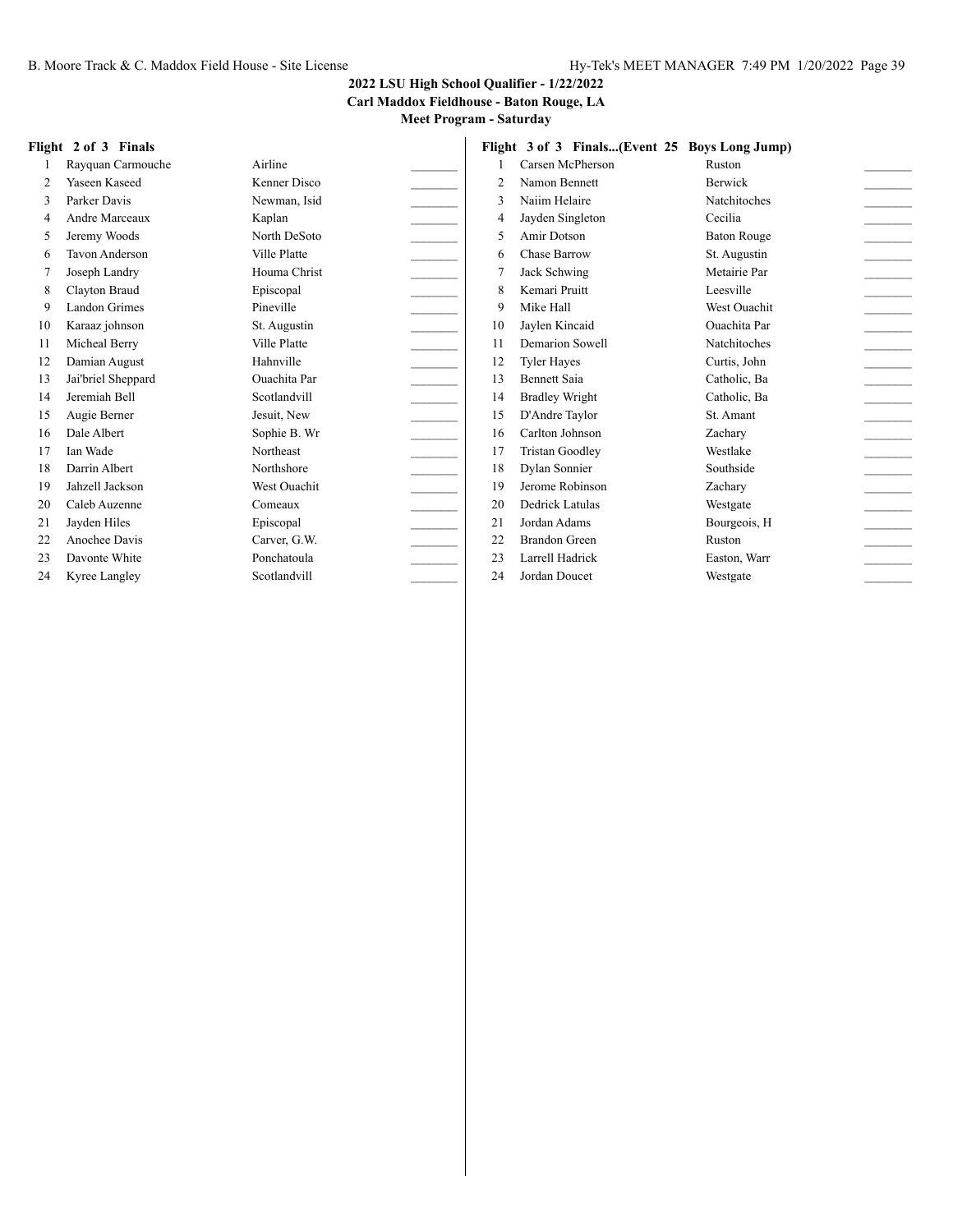**Carl Maddox Fieldhouse - Baton Rouge, LA**

**Meet Program - Saturday**

#### **Event 27 Girls Long Jump**

| 19-06 1997<br><b>FH Composite:</b><br><b>Myra Combs</b><br><b>MEET:</b><br>18-08.50 1/30/2021<br><b>Ariel Pedigo</b><br>School<br><b>Seed Mark</b><br>Pos<br>Name<br>Flight 1 of 3 Finals<br>Aly Jo Warren<br><b>Holy Savior</b><br>1<br>Mandy Belgard<br><b>Buckeve</b><br>$\overline{2}$<br>3<br>Madison Prep<br>Lolah Hayes<br>Lacassine<br>4<br>Audrey Hardy<br>5<br>Kylee Cross<br><b>Buckeye</b><br>Asia Ferguson<br><b>Northwest</b><br>6<br>Shamari LeMay<br>7<br>Carver, G.W.<br>8<br>Kirsten Foster<br>Bonnabel<br>9<br>Ja'Kaliah Nellon<br>McMain, Elea<br>Dunham<br>10<br>Jordyn Minor<br>Lamaya Blunt<br>11<br>Carver, G.W.<br>Reagan Deterville<br>Franklin, Be<br>12<br>Kenner Disco<br>13<br><b>Rhian Rainey</b><br>14<br>Samantha Taylor<br>Huntington<br>Essence Lewis<br>Madison Prep<br>15<br>West Jeffers<br>Ciara Johnson<br>16<br>17<br>Sariah Bethley<br>Zachary<br>18<br>Pauliqua Landry<br>New Iberia<br>Maci Gautro<br>19<br>ARCA<br>Emma Prieto<br>St. Scholast<br>20 | Three jumps each then top 8 advance to final |  |  |  |  |
|---------------------------------------------------------------------------------------------------------------------------------------------------------------------------------------------------------------------------------------------------------------------------------------------------------------------------------------------------------------------------------------------------------------------------------------------------------------------------------------------------------------------------------------------------------------------------------------------------------------------------------------------------------------------------------------------------------------------------------------------------------------------------------------------------------------------------------------------------------------------------------------------------------------------------------------------------------------------------------------------------|----------------------------------------------|--|--|--|--|
|                                                                                                                                                                                                                                                                                                                                                                                                                                                                                                                                                                                                                                                                                                                                                                                                                                                                                                                                                                                                   |                                              |  |  |  |  |
|                                                                                                                                                                                                                                                                                                                                                                                                                                                                                                                                                                                                                                                                                                                                                                                                                                                                                                                                                                                                   |                                              |  |  |  |  |
|                                                                                                                                                                                                                                                                                                                                                                                                                                                                                                                                                                                                                                                                                                                                                                                                                                                                                                                                                                                                   |                                              |  |  |  |  |
|                                                                                                                                                                                                                                                                                                                                                                                                                                                                                                                                                                                                                                                                                                                                                                                                                                                                                                                                                                                                   |                                              |  |  |  |  |
|                                                                                                                                                                                                                                                                                                                                                                                                                                                                                                                                                                                                                                                                                                                                                                                                                                                                                                                                                                                                   |                                              |  |  |  |  |
|                                                                                                                                                                                                                                                                                                                                                                                                                                                                                                                                                                                                                                                                                                                                                                                                                                                                                                                                                                                                   |                                              |  |  |  |  |
|                                                                                                                                                                                                                                                                                                                                                                                                                                                                                                                                                                                                                                                                                                                                                                                                                                                                                                                                                                                                   |                                              |  |  |  |  |
|                                                                                                                                                                                                                                                                                                                                                                                                                                                                                                                                                                                                                                                                                                                                                                                                                                                                                                                                                                                                   |                                              |  |  |  |  |
|                                                                                                                                                                                                                                                                                                                                                                                                                                                                                                                                                                                                                                                                                                                                                                                                                                                                                                                                                                                                   |                                              |  |  |  |  |
|                                                                                                                                                                                                                                                                                                                                                                                                                                                                                                                                                                                                                                                                                                                                                                                                                                                                                                                                                                                                   |                                              |  |  |  |  |
|                                                                                                                                                                                                                                                                                                                                                                                                                                                                                                                                                                                                                                                                                                                                                                                                                                                                                                                                                                                                   |                                              |  |  |  |  |
|                                                                                                                                                                                                                                                                                                                                                                                                                                                                                                                                                                                                                                                                                                                                                                                                                                                                                                                                                                                                   |                                              |  |  |  |  |
|                                                                                                                                                                                                                                                                                                                                                                                                                                                                                                                                                                                                                                                                                                                                                                                                                                                                                                                                                                                                   |                                              |  |  |  |  |
|                                                                                                                                                                                                                                                                                                                                                                                                                                                                                                                                                                                                                                                                                                                                                                                                                                                                                                                                                                                                   |                                              |  |  |  |  |
|                                                                                                                                                                                                                                                                                                                                                                                                                                                                                                                                                                                                                                                                                                                                                                                                                                                                                                                                                                                                   |                                              |  |  |  |  |
|                                                                                                                                                                                                                                                                                                                                                                                                                                                                                                                                                                                                                                                                                                                                                                                                                                                                                                                                                                                                   |                                              |  |  |  |  |
|                                                                                                                                                                                                                                                                                                                                                                                                                                                                                                                                                                                                                                                                                                                                                                                                                                                                                                                                                                                                   |                                              |  |  |  |  |
|                                                                                                                                                                                                                                                                                                                                                                                                                                                                                                                                                                                                                                                                                                                                                                                                                                                                                                                                                                                                   |                                              |  |  |  |  |
|                                                                                                                                                                                                                                                                                                                                                                                                                                                                                                                                                                                                                                                                                                                                                                                                                                                                                                                                                                                                   |                                              |  |  |  |  |
|                                                                                                                                                                                                                                                                                                                                                                                                                                                                                                                                                                                                                                                                                                                                                                                                                                                                                                                                                                                                   |                                              |  |  |  |  |
|                                                                                                                                                                                                                                                                                                                                                                                                                                                                                                                                                                                                                                                                                                                                                                                                                                                                                                                                                                                                   |                                              |  |  |  |  |
|                                                                                                                                                                                                                                                                                                                                                                                                                                                                                                                                                                                                                                                                                                                                                                                                                                                                                                                                                                                                   |                                              |  |  |  |  |
|                                                                                                                                                                                                                                                                                                                                                                                                                                                                                                                                                                                                                                                                                                                                                                                                                                                                                                                                                                                                   |                                              |  |  |  |  |
|                                                                                                                                                                                                                                                                                                                                                                                                                                                                                                                                                                                                                                                                                                                                                                                                                                                                                                                                                                                                   |                                              |  |  |  |  |
| North Webste<br>21<br>Paige ware                                                                                                                                                                                                                                                                                                                                                                                                                                                                                                                                                                                                                                                                                                                                                                                                                                                                                                                                                                  |                                              |  |  |  |  |
| Makiah Joseph<br>East Ascensi<br>22                                                                                                                                                                                                                                                                                                                                                                                                                                                                                                                                                                                                                                                                                                                                                                                                                                                                                                                                                               |                                              |  |  |  |  |
| 23<br>Ty'Aunna Dempsey<br>Scotlandvill                                                                                                                                                                                                                                                                                                                                                                                                                                                                                                                                                                                                                                                                                                                                                                                                                                                                                                                                                            |                                              |  |  |  |  |
| 24                                                                                                                                                                                                                                                                                                                                                                                                                                                                                                                                                                                                                                                                                                                                                                                                                                                                                                                                                                                                |                                              |  |  |  |  |

#### **Flight 2 of 3 Finals...(Event 27 Girls Long Jump)**

| $\mathbf{1}$ | Sydnie Cooley       | Lacassine           |  |
|--------------|---------------------|---------------------|--|
| 2            | Brooklyn Timpa      | Hathaway            |  |
| 3            | Mackenzie Darbonne  | East Ascensi        |  |
| 4            | Gabrielle Malagorie | Lafayette Ch        |  |
| 5            | Kaitlyn Potrament   | St. Thomas A        |  |
| 6            | Ayanah McCray       | West Felicia        |  |
| 7            | Juliet Boyd         | <b>Sacred Heart</b> |  |
| 8            | Sophia Gershanik    | Newman, Isid        |  |
| 9            | Ja'liah Garrett     | Northwest           |  |
| 10           | Zirra Wilson        | Northside           |  |
| 11           | Danaisha George     | Northside           |  |
| 12           | Sierra Lowe         | <b>West Ouachit</b> |  |
| 13           | Lucy Divittorio     | St. Scholast        |  |
| 14           | Abryanna Marsden    | ARCA                |  |
| 15           | Ekua Commey         | Sacred Heart        |  |
| 16           | Breana Quinney      | Alexandria          |  |
| 17           | Ella Laborde        | Christ Episc        |  |
| 18           | Tierney Williams    | Ponchatoula         |  |
| 19           | Jocelyn Seekford    | North DeSoto        |  |
| 20           | Alana Pryor         | <b>Baton Rouge</b>  |  |
| 21           | Tiffany Wiley       | <b>Ouachita</b> Par |  |
| 22           | Shinaya Branch      | Ruston              |  |
| 23           | Nicole Lane         | Airline             |  |
| 24           | Tenosh Landry       | Ehret, John         |  |
|              |                     |                     |  |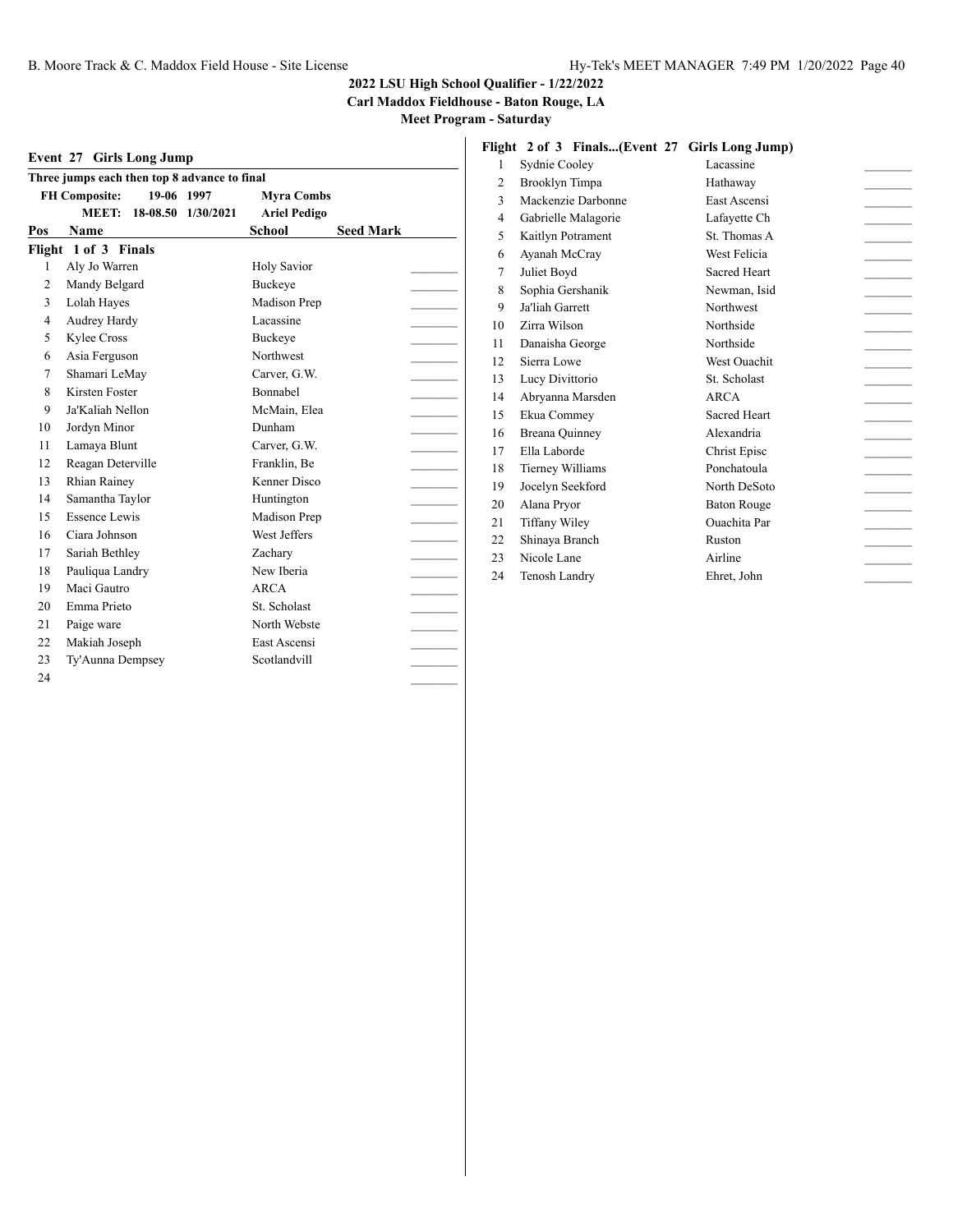**Carl Maddox Fieldhouse - Baton Rouge, LA**

**Meet Program - Saturday**

#### **Flight 3 of 3 Finals**

1 Carlee Young West Ouachit 2 Danielle Cousin Northshore 3 Taylor Gouisha Brusly \_\_\_\_\_\_\_\_\_ 4 A'Shyria Burns Holy Savior 5 Tyana Jackson Ruston 6 Ella Simoneaux St. Louis \_\_\_\_\_\_\_\_\_ 7 Whitney Harris Scotlandvill 8 Destiny Hooper Lafayette 9 Zhanell Francios East St. Joh \_\_\_\_\_\_\_\_\_ 10 Ava Riche St. Joseph's 11 Znyah Armant St. James 12 Joselyn Champagne St. James 13 Tia Reder St. Louis 14 Jashyra Thomas Lutcher \_\_\_\_\_\_\_\_\_ 15 Simone Castelluccio St. Joseph's \_\_\_\_\_\_\_\_\_ 16 Joelle Terry DeRidder 17 Tristen Harris West Felicia 18 Emery Prentice Vandebilt Ca 19 Francie Oliver Episcopal 20 Jordyn Taylor Denham Sprin \_\_\_\_\_\_\_\_\_ 21 Demetria Harris Huntington 22 Marley Richard Destrehan 23 Courtney Wiltz Lafayette 24 Ke'yona Gabriel Central Lafo

|                | <b>Minimum Mark - 5-6 (1.67)</b>                |                   |                     |                  |
|----------------|-------------------------------------------------|-------------------|---------------------|------------------|
|                | <b>PROGRESSIONS -</b>                           |                   |                     |                  |
|                | 5-6 (1.67), 5-9 (1.75), 6-0 (1.82), 6-2 (1.87), |                   |                     |                  |
|                | $6-4$ (1.93), 6-5 (1.95) (3 cm)                 |                   |                     |                  |
|                | <b>FH Composite:</b>                            | 7-01 1996         | <b>JJ</b> Barton    |                  |
|                | <b>MEET:</b>                                    | 7-00.25 1/30/2021 | <b>Chris Hilton</b> |                  |
| Pos            | Name                                            |                   | School              | <b>Seed Mark</b> |
|                | Flight 1 of 1 Finals                            |                   |                     |                  |
| 1              | Anochee Davis                                   |                   | Carver, G.W.        |                  |
| $\overline{2}$ | Thomas O'Conner                                 |                   | Episcopal           |                  |
| 3              | turner duncan                                   |                   | St. Augustin        |                  |
| 4              | Josiah Bushnell                                 |                   | Lake Charles        |                  |
| 5              | Stephan Lemay                                   |                   | Carver, G.W.        |                  |
| 6              | Elijah Garrick                                  |                   | Lake Charles        |                  |
| 7              | Ollie Brumfield                                 |                   | Northlake Ch        |                  |
| 8              | Dionte Freeman                                  |                   | Lacassine           |                  |
| 9              | Luke Voelkel                                    |                   | Northlake Ch        |                  |
| 10             | <b>Austin Ausberry</b>                          |                   | University L        |                  |
| 11             | Miranda Tillery                                 |                   | Lakeshore           |                  |
| 12             | Ashton Page                                     |                   | Franklin            |                  |
| 13             | Dane Grow                                       |                   | Berwick             |                  |
| 14             | Gavin White                                     |                   | Berwick             |                  |
| 15             | Jamichael Gray                                  |                   | Franklin            |                  |
| 16             | Kyron Sumler                                    |                   | Curtis. John        |                  |
| 17             | Brandon McMahon                                 |                   | Lacassine           |                  |
| 18             | Jahzell Jackson                                 |                   | West Ouachit        |                  |
| 19             | <b>Matthew Perkins</b>                          |                   | Zachary             |                  |
| 20             | jaroy jackson                                   |                   | St. Augustin        |                  |
| 21             | Dylan Kelly                                     |                   | Lafayette Ch        |                  |
| 22             | AJ Samuel                                       |                   | Karr, Edna          |                  |
| 23             | <b>Bransun Elmore</b>                           |                   | Ruston              |                  |
| 24             | George Aggrey                                   |                   | Catholic, Ba        |                  |
| 25             | Chaz Martinez                                   |                   | North DeSoto        |                  |
| 26             | Caleb Glass                                     |                   | Ouachita Par        |                  |
| 27             | Clayton Braud                                   |                   | Episcopal           |                  |
| 28             | <b>Bradley Riccardi</b>                         |                   | Tioga               |                  |
| 29             | Jayden Osborne                                  |                   | Ruston              |                  |
|                | 30 Lane Guidry                                  |                   | Midland             |                  |
| 31             | Jacob Pea                                       |                   | Ponchatoula         |                  |
| 32             | Jeremy Woods                                    |                   | North DeSoto        |                  |
| 33             | John Feet                                       |                   | Catholic, Ba        |                  |
| 34             | Jeremy Nelson                                   |                   | <b>Ouachita Par</b> |                  |
| 35             | Cody Smith                                      |                   | Zachary             |                  |
| 36             | DeAndre Johnson                                 |                   | Bourgeois, H        |                  |
| 37             | Travin Gardner                                  |                   | Westgate            |                  |
| 38             | Micheal Berry                                   |                   | Ville Platte        |                  |
| 39             | Jaymeion Henderson                              |                   | Leesville           |                  |
| 40             | Falon Short                                     |                   | Bourgeois, H        |                  |
| 41             | D'Andre Taylor                                  |                   | St. Amant           |                  |
|                |                                                 |                   |                     |                  |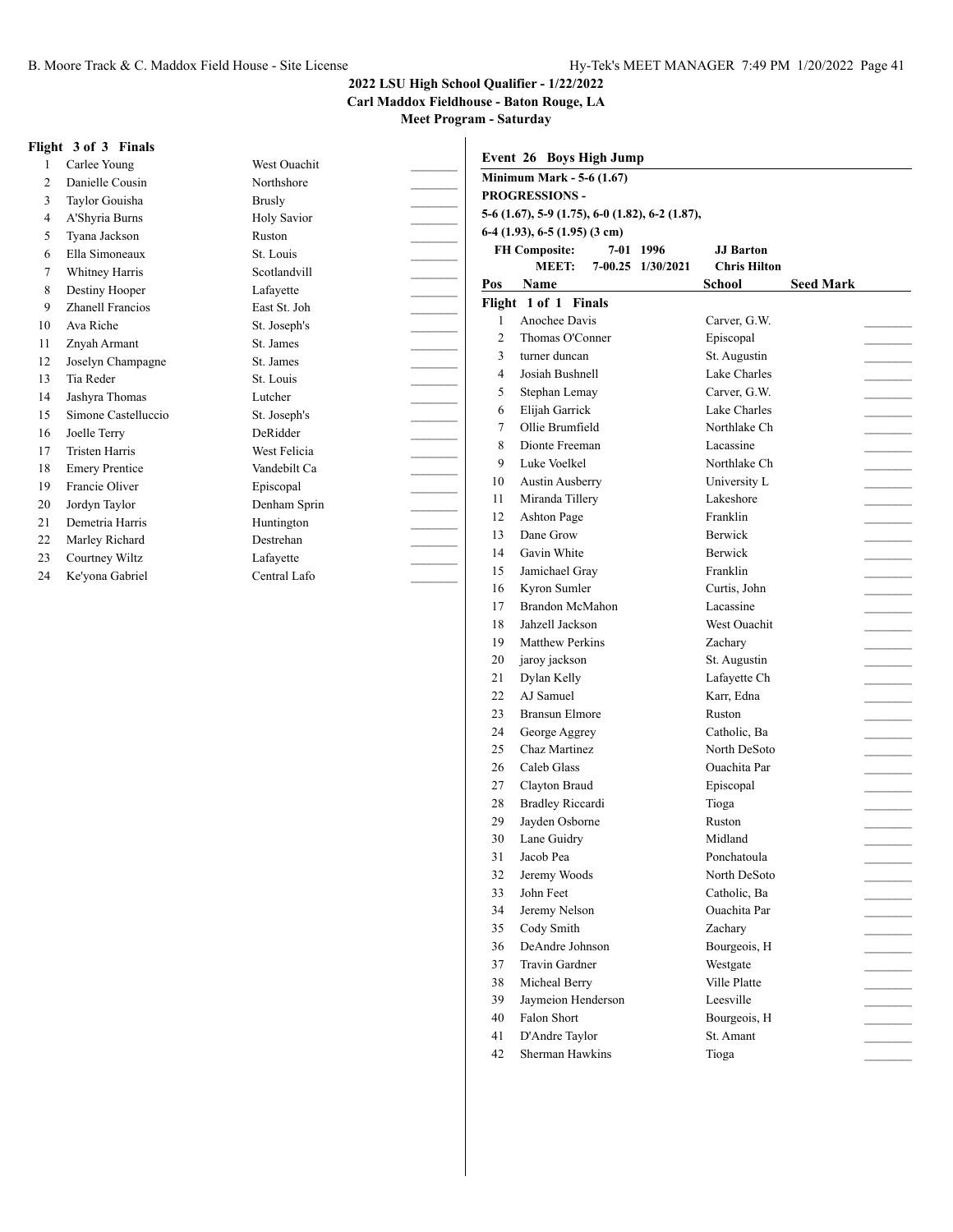**Carl Maddox Fieldhouse - Baton Rouge, LA**

**Meet Program - Saturday**

| Event 23<br><b>Girls Pole Vault</b> |                                                     |                            |  |  |  |
|-------------------------------------|-----------------------------------------------------|----------------------------|--|--|--|
| <b>Minimum Mark - 8-0 (2.43)</b>    |                                                     |                            |  |  |  |
|                                     | PROGRESSIONS - 8-0 (2.43), 9-0 (2.74), 10-0 (3.04), |                            |  |  |  |
|                                     | 10-8 (3.25), 11-2 (3.40), 11-8 (3.55), 12-2 (3.70)  |                            |  |  |  |
|                                     | $(6$ inches $)(15$ cm $)$                           |                            |  |  |  |
|                                     | <b>FH Composite:</b><br>13-09.25 2008               | <b>Rachel Laurent</b>      |  |  |  |
|                                     | MEET: 13-06.25 2017                                 | Reagann LeLeux             |  |  |  |
| Pos                                 | <b>Name</b>                                         | School<br><b>Seed Mark</b> |  |  |  |
|                                     | Flight 1 of 1 Finals                                |                            |  |  |  |
| 1                                   | Allie Wilkes                                        | Denham Sprin               |  |  |  |
| $\overline{c}$                      | Leah Oddo                                           | Curtis, John               |  |  |  |
| 3                                   | Maegan Champagne                                    | Highland Bap               |  |  |  |
| $\overline{4}$                      | Mia Pulliam                                         | Episcopal                  |  |  |  |
| 5                                   | <b>Chasity Taylor</b>                               | Huntington                 |  |  |  |
| 6                                   | Abigail Inzerella                                   | St. Thomas M               |  |  |  |
| 7                                   | Carlisle Quackenbos                                 | Vermilion Ca               |  |  |  |
| 8                                   | Anna Marino                                         | White, E.D.                |  |  |  |
| 9                                   | Ayden Breaux                                        | Lafayette                  |  |  |  |
| 10                                  | Kendal Touchet                                      | St. Louis                  |  |  |  |
| 11                                  | <b>Grace Wallace</b>                                | Mt. Carmel                 |  |  |  |
| 12                                  | Natalie Doiron                                      | Mt. Carmel                 |  |  |  |
| 13                                  | Hailey Stanley                                      | Central Lafo               |  |  |  |
| 14                                  | Meg Graves                                          | Ascension Ep               |  |  |  |
| 15                                  | Rachel Owens                                        | <b>ARCA</b>                |  |  |  |
| 16                                  | Olivia Marcentel                                    | <b>Holy Savior</b>         |  |  |  |
| 17                                  | Ali Myers                                           | St. Louis                  |  |  |  |
| 18                                  | Maryah Harrington                                   | Kaplan                     |  |  |  |
| 19                                  | Mallory Whitaker                                    | Hahnville                  |  |  |  |
| 20                                  | Cameron Huot                                        | Thibodaux                  |  |  |  |
| 21                                  | <b>Grace Ross</b>                                   | Walker                     |  |  |  |
| 22                                  | Cecile Oliver                                       | Newman, Isid               |  |  |  |
| 23                                  | Madelyn Aime                                        | Maurepas                   |  |  |  |
| 24                                  | Elizabeth Hebert                                    | White, E.D.                |  |  |  |
| 25                                  | Peyten Ware                                         | North Webste               |  |  |  |
| 26                                  | Ava McAllister                                      | St. Scholast               |  |  |  |
| 27                                  | Sierra Schmidt                                      | Walker                     |  |  |  |
| 28                                  | Kayla Lavin                                         | Hahnville                  |  |  |  |
| 29                                  | Brycelyn Bujard                                     | Vinton                     |  |  |  |
| 30                                  | Rachel Kerr                                         | St. Joseph's               |  |  |  |
| 31                                  | katalina dailey                                     | Barbe                      |  |  |  |
| 32                                  | Lauren Roberts                                      | Alexandria                 |  |  |  |
| 33                                  | Cameron Mount                                       | DeRidder                   |  |  |  |
| 34                                  | <b>Addison Richey</b>                               | Teurlings Ca               |  |  |  |
| 35                                  | Aly Jo Warren                                       | <b>Holy Savior</b>         |  |  |  |
| 36                                  | <b>Emery Prentice</b>                               | Vandebilt Ca               |  |  |  |

**Event 21 Boys Shot Put**

|                                       | Three throws each then top 8 advance to final |                        |                        |                  |  |
|---------------------------------------|-----------------------------------------------|------------------------|------------------------|------------------|--|
| <b>FH Composite:</b><br>68-06.50 1984 |                                               | <b>Arnold Campbell</b> |                        |                  |  |
|                                       | <b>MEET:</b>                                  | 68-06.50 1984          | <b>Arnold Campbell</b> |                  |  |
| Pos                                   | Name                                          |                        | <b>School</b>          | <b>Seed Mark</b> |  |
|                                       | Flight 1 of 3 Finals                          |                        |                        |                  |  |
| $\mathbf{1}$                          | Devin Williams                                |                        | Sophie B. Wr           |                  |  |
| 2                                     | Santiago Valencia                             |                        | Lacassine              |                  |  |
| 3                                     | Preston Pontiff                               |                        | Episcopal              |                  |  |
| $\overline{4}$                        | Christian King                                |                        | West Felicia           |                  |  |
| 5                                     | Laurence Nathan                               |                        | Carver, G.W.           |                  |  |
| 6                                     | Patrick Clarkston, Jr.                        |                        | Slaughter Co           |                  |  |
| 7                                     | Malik Word                                    |                        | Airline                |                  |  |
| 8                                     | Kameron Casnave                               |                        | Northlake Ch           |                  |  |
| 9                                     | Ervin Nicholson                               |                        | Madison Prep           |                  |  |
| 10                                    | Cameron Coleman                               |                        | Madison Prep           |                  |  |
| 11                                    | Amani Givens                                  |                        | Woodlawn, Ba           |                  |  |
| 12                                    | LeDarrius Irvin                               |                        | Slaughter Co           |                  |  |
| 13                                    | <b>Troy Smith</b>                             |                        | St. Augustin           |                  |  |
| 14                                    | Logan Sneed                                   |                        | Pickering              |                  |  |
| 15                                    | Darrell Washington                            |                        | <b>Berwick</b>         |                  |  |
| 16                                    | Ason Frederick                                |                        | Lacassine              |                  |  |
| 17                                    | Nehemiah Childs                               |                        | West Jeffers           |                  |  |
| 18                                    | Jason Guidry                                  |                        | Ascension Ep           |                  |  |
| 19                                    | Zachary Singleton                             |                        | Huntington             |                  |  |
| 20                                    | Gage Toups                                    |                        | <b>Berwick</b>         |                  |  |
| 21                                    | <b>Quan'Travious Bradford</b>                 |                        | Huntington             |                  |  |
| 22                                    | Naim Morehouse                                |                        | <b>Broadmoor</b>       |                  |  |
| 23                                    | Haywood Gallien                               |                        | Northwest              |                  |  |
| 24                                    | Will Raburn                                   |                        | Loyola Prep            |                  |  |
| 25                                    |                                               |                        |                        |                  |  |
| 26                                    |                                               |                        |                        |                  |  |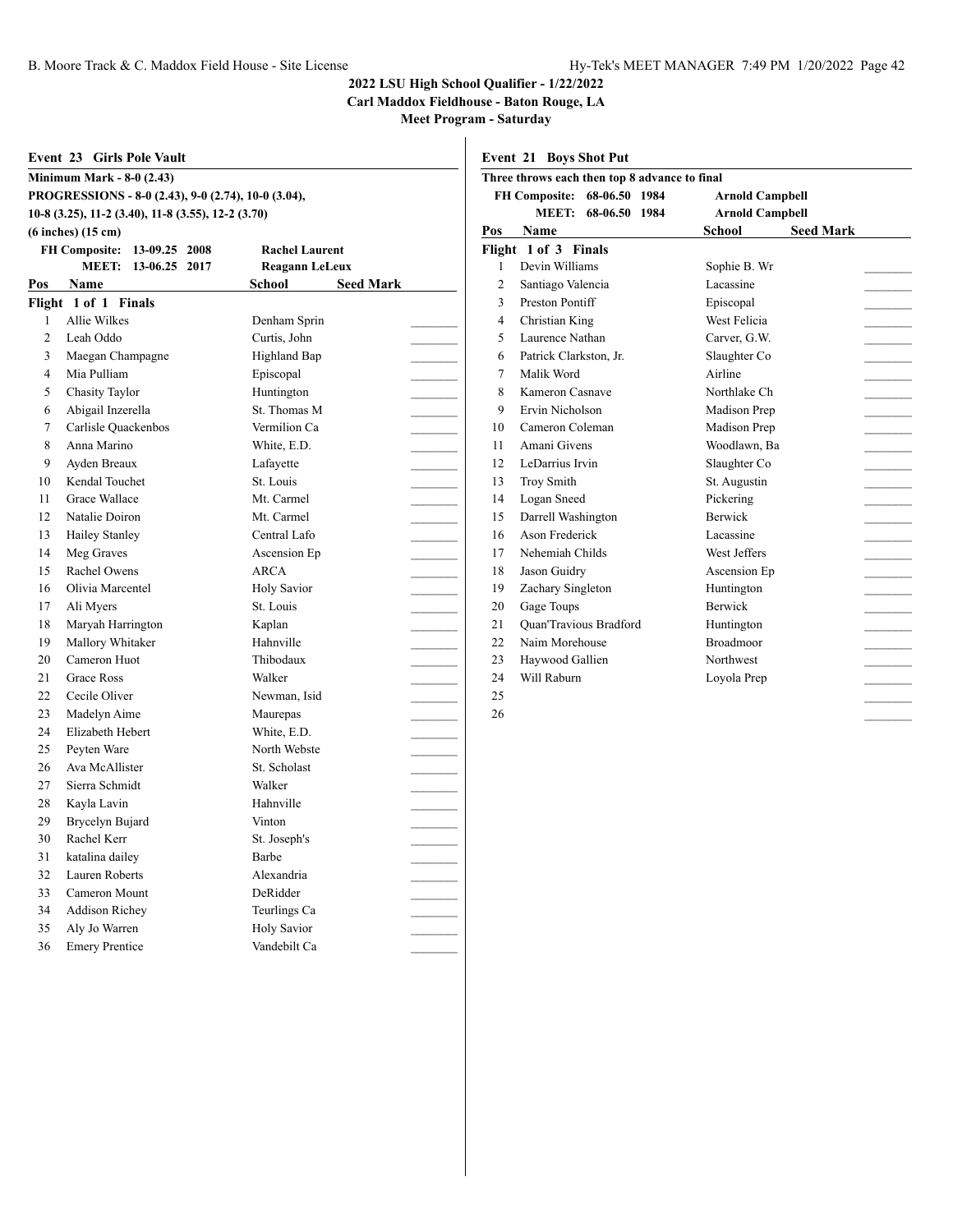#### **2022 LSU High School Qualifier - 1/22/2022**

**Carl Maddox Fieldhouse - Baton Rouge, LA**

**Meet Program - Saturday**

#### **Flight 2 of 3 Finals**

| 1  | Deshawn Clark          | Kenner Disco        |  |
|----|------------------------|---------------------|--|
| 2  | Duvallon Bell          | Livingston C        |  |
| 3  | Logan Daigle           | Jesuit, New         |  |
| 4  | Antonio Brown          | <b>Natchitoches</b> |  |
| 5  | Chrishad LaFrance      | Ponchatoula         |  |
| 6  | Dashawn Clark          | Kenner Disco        |  |
| 7  | Sam Krause             | Newman, Isid        |  |
| 8  | Kyron Zeno             | Northside           |  |
| 9  | <b>Brandon Spincer</b> | Karr, Edna          |  |
| 10 | Charlie Aucoin         | Newman, Isid        |  |
| 11 | Ibrahim Alam           | Lafayette           |  |
| 12 | Koren Jackson          | Loyola Prep         |  |
| 13 | Ty Burnett             | <b>Broadmoor</b>    |  |
| 14 | <b>Brian Toney</b>     | Sophie B. Wr        |  |
| 15 | Joshua Flynn           | Lafayette Ch        |  |
| 16 | Reginald Burks         | Lake Charles        |  |
| 17 | Evan Stevens           | Archbishop R        |  |
| 18 | Aiden Main             | Archbishop R        |  |
| 19 | Caleb Hill             | Scotlandvill        |  |
| 20 | David Griffin          | <b>Holy Cross</b>   |  |
| 21 | Jaiden Dauterive       | Westgate            |  |
| 22 | Nicholas Mcgee         | Highland Bap        |  |
| 23 | Jackson Barron         | D'Arbonne Wo        |  |
| 24 | <b>Ian Tate</b>        | <b>Holy Cross</b>   |  |
| 25 | Devian Wilson          | Ruston              |  |
| 26 | Aiden Joseph           | East Ascensi        |  |

|                | Flight 3 of 3 Finals(Event 21 Boys Shot Put) |                     |  |
|----------------|----------------------------------------------|---------------------|--|
| 1              | <b>Wesley Moore</b>                          | Northwest           |  |
| $\overline{c}$ | Chase Jenks                                  | <b>West Ouachit</b> |  |
| 3              | <b>Wyatt Dauzart</b>                         | Alexandria          |  |
| 4              | Tyler Kimble                                 | Denham Sprin        |  |
| 5              | Nico Williams                                | East Ascensi        |  |
| 6              | Gavin Knott                                  | Cecilia             |  |
| 7              | Thomas D'Armond                              | Episcopal           |  |
| 8              | Jae'lon Shumake                              | Airline             |  |
| 9              | Cole Martin                                  | Dutchtown           |  |
| 10             | Micah Miller                                 | Lafayette Ch        |  |
| 11             | Kaleb Saavedra                               | Curtis, John        |  |
| 12.            | Porter Gibson                                | Denham Sprin        |  |
| 13             | Kendrick Alexander                           | Cecilia             |  |
| 14             | Keevon George                                | Carencro            |  |
| 15             | Makhi Smith                                  | Scotlandvill        |  |
| 16             | Gavin Jones                                  | University L        |  |
| 17             | Latour Jones                                 | West Jeffers        |  |
| 18             | <b>Kyron Ross</b>                            | Northlake Ch        |  |
| 19             | Kaden Adams                                  | Central Lafo        |  |
| 20             | Kameron Hamilton                             | Zachary             |  |
| 21             | James David Miller                           | <b>Ouachita</b> Chr |  |
| 22             | Hayden Christman                             | Tioga               |  |
| 23             | Trey Norman                                  | Curtis, John        |  |
| 24             | Derrick Williams                             | Hamilton Chr        |  |
| 25             | Grant Griffin                                | Catholic, Ba        |  |
| 26             | Prince Edwards                               | Catholic, Ba        |  |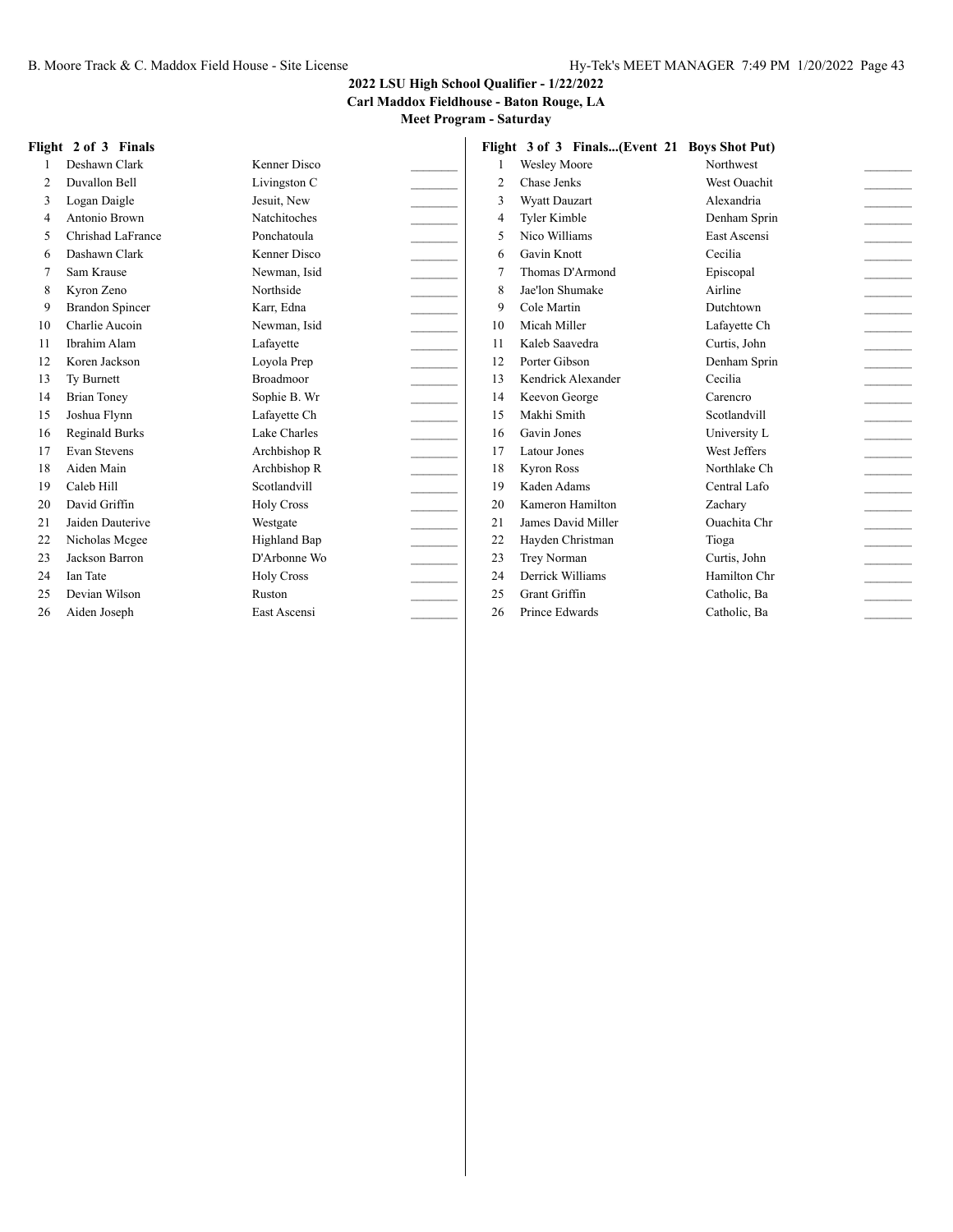#### **2022 LSU High School Qualifier - 1/22/2022**

**Carl Maddox Fieldhouse - Baton Rouge, LA**

|     | Event 24 Girls High Jump                                      |                            |                | <b>Event 19 Girls Shot Put</b>  |                        |                  |
|-----|---------------------------------------------------------------|----------------------------|----------------|---------------------------------|------------------------|------------------|
|     | <b>Minimum Mark - 4-4 (1.32)</b>                              |                            |                | Three throws each then          |                        |                  |
|     | PROGRESSIONS - 4-4 (1.32), 4-7 (1.39), 4-10 (1.47), 5-1(1.54) |                            |                | Top 8 Advance to final          |                        |                  |
|     | 5-3 $(1.60)$ , 5-5 $(1.65)$ , 5-6 $(1.67)$ $(3 \text{ cm})$   |                            |                | FH Composite: 46-01.75 2017     | Kristian Jackson       |                  |
|     | <b>FH Composite:</b><br>5-09.50 2017                          | <b>Abigail O'Donoghue</b>  |                | <b>MEET:</b><br>45-05 1/11/2008 | <b>Lauren Chambers</b> |                  |
|     | <b>MEET:</b><br>5-07 1/30/2021                                | <b>Ariel Pedigo</b>        | Pos            | <b>Name</b>                     | School                 | <b>Seed Mark</b> |
| Pos | Name                                                          | <b>Seed Mark</b><br>School |                | Flight 1 of 3 Finals            |                        |                  |
|     | Flight 1 of 1 Finals                                          |                            | 1              | Shamari LeMay                   | Carver, G.W.           |                  |
| 1   | Gabrielle Smith                                               | Alexandria                 | $\overline{c}$ | Molly Landry                    | Albany                 |                  |
| 2   | Kodie Brown                                                   | Madison Prep               | 3              | Destiny Clarkston               | Slaughter Co           |                  |
| 3   | Ava Melville                                                  | Lacassine                  | 4              | Layla Branch-King               | Alexandria             |                  |
| 4   | Audrey Hardy                                                  | Lacassine                  | 5              | Isabella Hardy                  | Lacassine              |                  |
| 5   | Alise Revader                                                 | West Jeffers               | 6              | <b>Trinity Smith</b>            | Lee Stem / V           |                  |
| 6   | <b>Arin Primus</b>                                            | <b>Brusly</b>              | 7              | Renee Anderson                  | Karr, Edna             |                  |
| 7   | Laila Billingsley                                             | Huntington                 | 8              | Tiarra Brown                    | Huntington             |                  |
| 8   | Annabelle Labure                                              | Curtis, John               | 9              | Jewel Wyman                     | Woodlawn, Ba           |                  |
| 9   | M' Kaylee Gillenwater                                         | West Jeffers               | 10             | <b>Bethany Wells</b>            | Mentorship A           |                  |
| 10  | Skye Lewis                                                    | Haynes Acade               | 11             | Katherine Fivgas                | Episcopal              |                  |
| 11  | Abigail Connor                                                | North Vermil               | 12             | Kinzie Brassell                 | Lacassine              |                  |
| 12  | Gracie Wood                                                   | North Vermil               | 13             | Madison Marshall                | Madison Prep           |                  |
| 13  | Ty'Aunna Dempsey                                              | Scotlandvill               | 14             | Sarah Roppolo                   | Loyola Prep            |                  |
| 14  | Nicole Lane                                                   | Airline                    | 15             | Malasia Watts                   | Albany                 |                  |
| 15  | Natalie Sloane                                                | Central Cath               | 16             | Raeghan Williams                | West Felicia           |                  |
| 16  | Lucy Divittorio                                               | St. Scholast               | 17             | <b>Mallory Botos</b>            | Episcopal              |                  |
| 17  | Lily Perdue                                                   | Cabrini                    | 18             | Bryanna Corcoran                | Mt. Carmel             |                  |
| 18  | Amireyah Williams                                             | <b>Brusly</b>              | 19             | Caitlin Byrd                    | Byrd, C.E.             |                  |
| 19  | Alexandra Oliveri                                             | Mt. Carmel                 | 20             |                                 |                        |                  |
| 20  | Zaniya Broadway                                               | Huntington                 |                | Flight 2 of 3 Finals            |                        |                  |
| 21  | Lauryn Martin                                                 | Scotlandvill               | 1              | Kate Ebarb                      | Loyola Prep            |                  |
| 22  | <b>Emily Voisin</b>                                           | Houma Christ               | 2              | Anabelle Adams                  | Sacred Heart           |                  |
| 23  | Brooklyn Timpa                                                | Hathaway                   | 3              | Laura Henley                    | West Ouachit           |                  |
| 24  | Alyssa Parker                                                 | West Ouachit               | 4              | Tashane Gordon                  | Carver, G.W.           |                  |
| 25  | Elaine Marie Ehrensing                                        | Sacred Heart               | 5              | Alyssa Gautreaux                | Haynes Acade           |                  |
| 26  | Tenosh Landry                                                 | Ehret, John                | 6              | Alaina Green                    | Kenner Disco           |                  |
| 27  | Sophia Agner                                                  | Ponchatoula                | 7              | Erika Canales                   | Kenner Disco           |                  |
| 28  | Madison Bailey                                                | Hahnville                  | 8              | Giya Williams                   | Lake Charles           |                  |
| 29  | Olivia Boyd                                                   | Sacred Heart               | 9              | Jillian Garriet                 | Hamilton Chr           |                  |
| 30  | Hazel Hymel                                                   | St. Scholast               | 10             | <b>Sydney Stevens</b>           | Mandeville             |                  |
| 31  | Kallie Calvaruso                                              | Denham Sprin               | 11             | Sadie Hamby                     | Benton                 |                  |
| 32  | Mallory Whitaker                                              | Hahnville                  | 12             | Carley Kay Cook                 | West Ouachit           |                  |
| 33  | Arriana Hill                                                  | Airline                    | 13             | Key'Shyra Horton                | Scotlandvill           |                  |
| 34  | Kate Wooley                                                   | West Ouachit               | 14             | Leah Guy                        | Lee Stem / V           |                  |
| 35  | Hilary Pillaro                                                | Hanson Memor               | 15             | alissa thomas                   | Captain Shre           |                  |
| 36  | Shannen Alack                                                 | St. Thomas A               | 16             | Catherine Burkhalter            | St. Joseph's           |                  |
| 37  | Francie Oliver                                                | Episcopal                  | 17             | Anya Creecy                     | East St. Joh           |                  |
| 38  | Maison Wilbanks                                               | DeRidder                   | 18             | Kendall Odums                   | North DeSoto           |                  |
| 39  | Alana Simon                                                   | Episcopal                  | 19             | Aja Creecy                      | East St. Joh           |                  |
| 40  | Maci Fontenot                                                 | St. Louis                  | 20             | Kori Jones                      | Denham Sprin           |                  |
| 41  | Destiny Hooper                                                | Lafayette                  |                |                                 |                        |                  |
| 42  | Asyia Blount                                                  | Cox, Helen                 |                |                                 |                        |                  |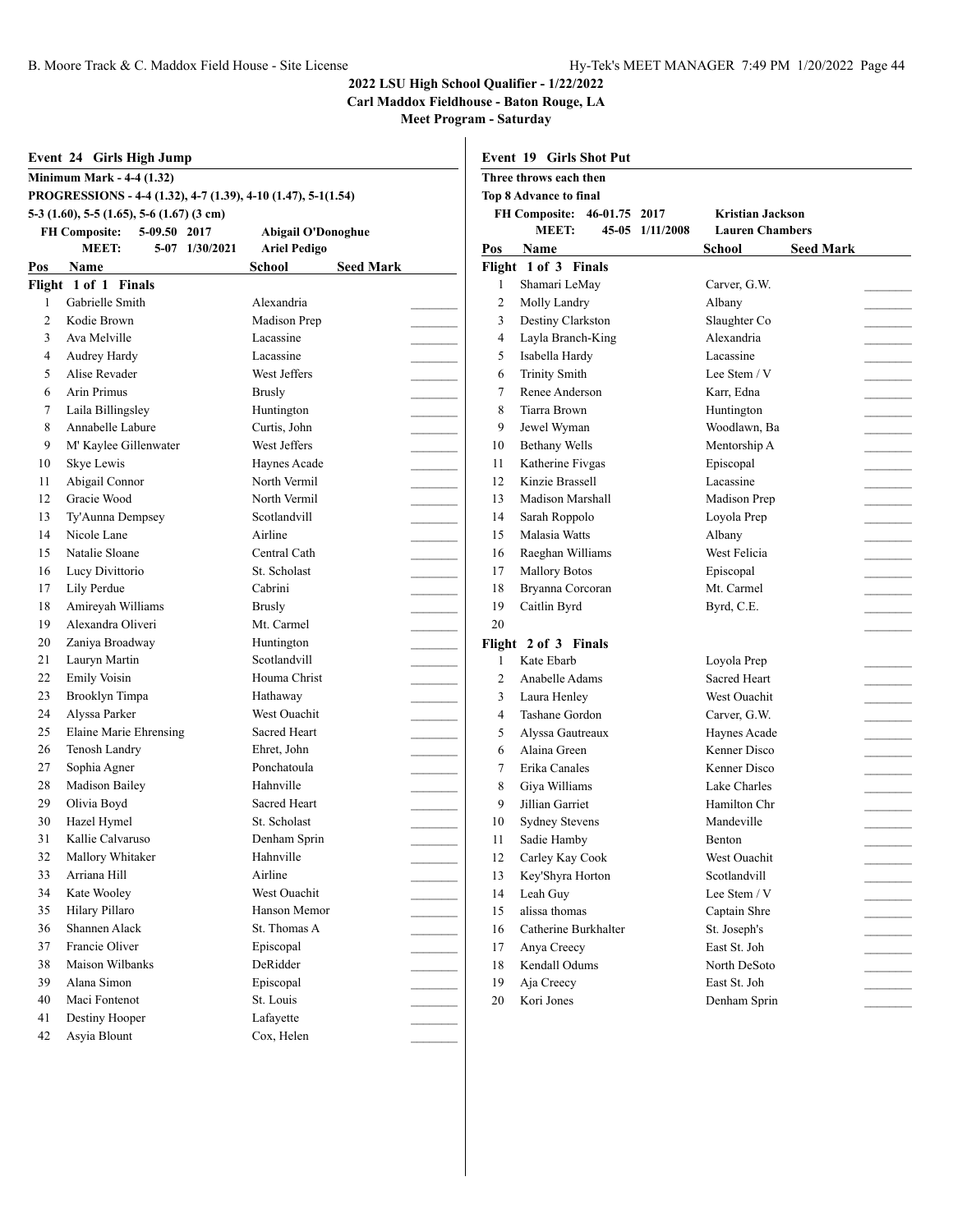**Carl Maddox Fieldhouse - Baton Rouge, LA**

**Meet Program - Saturday**

#### **Flight 3 of 3 Finals**

| 1              | Lawryn Sampson        | <b>Brusly</b>      |  |
|----------------|-----------------------|--------------------|--|
| $\overline{c}$ | <b>Samillion Mims</b> | West Felicia       |  |
| 3              | Leilani Hudson        | Lafayette Ch       |  |
| 4              | Kaitlyn Washington    | Lafayette Ch       |  |
| 5              | Zoe Lee               | Ponchatoula        |  |
| 6              | My'Kia Freeney        | Pickering          |  |
| 7              | Dominique Jenkins     | Karr, Edna         |  |
| 8              | Payton Thiels         | Holy Savior        |  |
| 9              | Emma Freeman          | St. Louis          |  |
| 10             | Keva Thomas           | Curtis, John       |  |
| 11             | Raygan Bosco          | Denham Sprin       |  |
| 12             | Kimora Daniel         | Ouachita Par       |  |
| 13             | Autumn Craig          | Ruston             |  |
| 14             | Lyndsey Darensbourg   | St. Joseph's       |  |
| 15             | Ambria Langley        | Zachary            |  |
| 16             | Amerie Guillory       | St. Louis          |  |
| 17             | Reese Grossie         | Lafayette          |  |
| 18             | Ja'Myah Williams      | Madison Prep       |  |
| 19             | Laila Guy             | <b>Baton Rouge</b> |  |
| 20             | Aalyiah Johnson       | McDonogh#35        |  |
|                |                       |                    |  |

|                          | Three Jumps each then top 8 advance to final<br><b>BOARD ALL BOYS 34' WOOD</b> |            |                         |                  |
|--------------------------|--------------------------------------------------------------------------------|------------|-------------------------|------------------|
|                          | <b>FH Composite:</b>                                                           | 50-01 1988 | <b>Sidney Celestine</b> |                  |
|                          | <b>MEET:</b>                                                                   | 50-00 1982 | <b>Ken Frazier</b>      |                  |
| Pos                      | <b>Name</b>                                                                    |            | School                  | <b>Seed Mark</b> |
|                          | Flight 1 of 2 Finals                                                           |            |                         |                  |
| $\mathbf{1}$             | Kevin Jenkins                                                                  |            | Karr, Edna              |                  |
| 2                        | Benjamin Rodrigue                                                              |            | White, E.D.             |                  |
| 3                        | Stephan Lemay                                                                  |            | Carver, G.W.            |                  |
| 4                        | Jaylon Bundage                                                                 |            | Carver, G.W.            |                  |
| $\overline{\phantom{0}}$ | Robert Butz                                                                    |            | Northlake Ch            |                  |
| 6                        | Ronald Payne                                                                   |            | McDonogh #35            |                  |
| 7                        | Aaron Garcia                                                                   |            | Lacassine               |                  |
| 8                        | turner duncan                                                                  |            | St. Augustin            |                  |
| 9                        | Drake Macaluso                                                                 |            | <b>Berwick</b>          |                  |
| 10                       | Brandon McMahon                                                                |            | Lacassine               |                  |
| 11                       | Andre Marceaux                                                                 |            | Kaplan                  |                  |
| 12                       | Yaseen Kaseed                                                                  |            | Kenner Disco            |                  |
| 13                       | Kyron Sumler                                                                   |            | Curtis, John            |                  |
| 14                       | Dale Albert                                                                    |            | Sophie B. Wr            |                  |
| 15                       | Kemari Pruitt                                                                  |            | Leesville               |                  |
| 16                       | Logan Malone                                                                   |            | Ruston                  |                  |
| 17                       | Jaylin Holland                                                                 |            | <b>West Ouachit</b>     |                  |
| 18                       | Landon Grimes                                                                  |            | Pineville               |                  |
| 19                       | Keyon Abraham                                                                  |            | Tioga                   |                  |
| 20                       | Clayton Braud                                                                  |            | Episcopal               |                  |
| 21                       |                                                                                |            |                         |                  |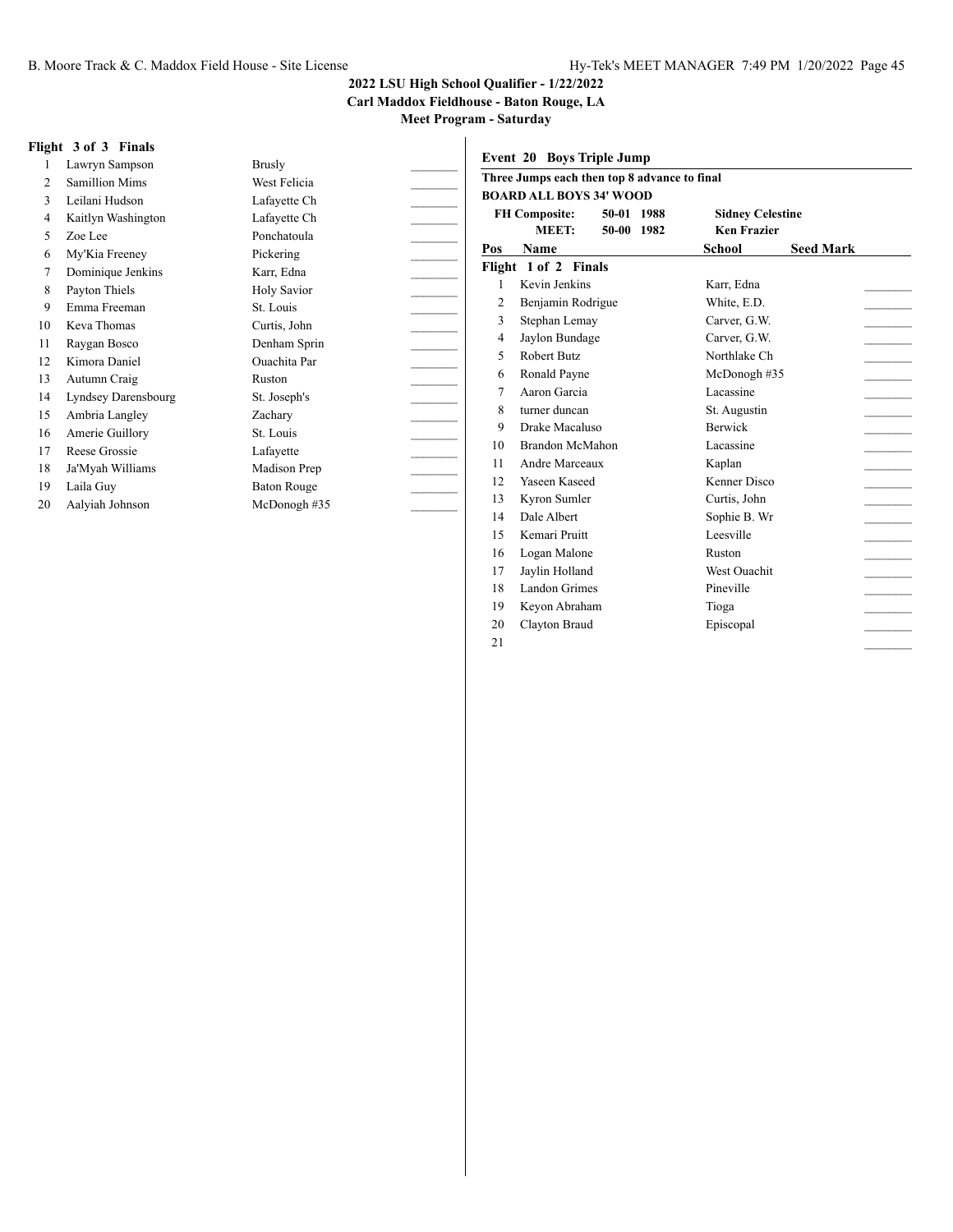**Carl Maddox Fieldhouse - Baton Rouge, LA**

**Meet Program - Saturday**

#### **Flight 2 of 2 Finals**

| 1              | Clayton Warner         | Catholic, Ba       |  |
|----------------|------------------------|--------------------|--|
| $\overline{2}$ | Amir Dotson            | <b>Baton Rouge</b> |  |
| 3              | Davonte White          | Ponchatoula        |  |
| 4              | Dillenger Respert      | Northside          |  |
| 5              | Jayden Hiles           | Episcopal          |  |
| 6              | Lemanuel Turnipseed    | Dutchtown          |  |
| 7              | Mike Hall              | West Ouachit       |  |
| 8              | Jaylen Kincaid         | Ouachita Par       |  |
| 9              | Damian August          | Hahnville          |  |
| 10             | <b>Bennett Saia</b>    | Catholic, Ba       |  |
| 11             | DeAndre Johnson        | Bourgeois, H       |  |
| 12             | Dedrick Latulas        | Westgate           |  |
| 13             | Dylan Sonnier          | Southside          |  |
| 14             | Falon Short            | Bourgeois, H       |  |
| 15             | <b>Tyler Hayes</b>     | Curtis, John       |  |
| 16             | Jordan Doucet          | Westgate           |  |
| 17             | <b>Broderick Davis</b> | Scotlandvill       |  |
| 18             | Jeremy Nelson          | Ouachita Par       |  |
| 19             | <b>Tristan Goodley</b> | Westlake           |  |
| 20             | Demarion Sowell        | Natchitoches       |  |
| 21             | <b>Brandon Green</b>   | Ruston             |  |

| Event 22 Girls Triple Jump                   |                                   |                            |  |  |  |  |  |
|----------------------------------------------|-----------------------------------|----------------------------|--|--|--|--|--|
| Three jumps each then top 8 advance to final |                                   |                            |  |  |  |  |  |
|                                              | <b>BOARD ALL GIRLS - 26' WOOD</b> |                            |  |  |  |  |  |
|                                              | FH Composite: 39-08.75 2/6/2021   | Orsciana Beard             |  |  |  |  |  |
|                                              | <b>MEET:</b><br>39-08.50 2003     | <b>Laura Rogers</b>        |  |  |  |  |  |
| Pos                                          | <b>Name</b>                       | <b>Seed Mark</b><br>School |  |  |  |  |  |
|                                              | Flight 1 of 2 Finals              |                            |  |  |  |  |  |
| 1                                            | De'Ajha Riley                     | Huntington                 |  |  |  |  |  |
| $\overline{2}$                               | Kirsten Foster                    | <b>Bonnabel</b>            |  |  |  |  |  |
| 3                                            | Mandy Belgard                     | Buckeye                    |  |  |  |  |  |
| $\overline{4}$                               | Pauliqua Landry                   | New Iberia                 |  |  |  |  |  |
| 5                                            | Tia Reder                         | St. Louis                  |  |  |  |  |  |
| 6                                            | Elise Garrison                    | West Jeffers               |  |  |  |  |  |
| 7                                            | Ciara Brazier                     | Alexandria                 |  |  |  |  |  |
| 8                                            | Erniria Enerson                   | Mentorship A               |  |  |  |  |  |
| 9                                            | Destiny Gary                      | West Jeffers               |  |  |  |  |  |
| 10                                           | Gabrielle Malagorie               | Lafayette Ch               |  |  |  |  |  |
| 11                                           | Paige ware                        | North Webste               |  |  |  |  |  |
| 12                                           | Kyla Cage                         | East St. Joh               |  |  |  |  |  |
| 13                                           | Audrey Hardy                      | Lacassine                  |  |  |  |  |  |
| 14                                           | Aleyea Mogilles                   | Sacred Heart               |  |  |  |  |  |
| 15                                           | Kaitlyn Potrament                 | St. Thomas A               |  |  |  |  |  |
| 16                                           | Ja'liah Garrett                   | Northwest                  |  |  |  |  |  |
| 17                                           | Isabella Tran                     | Mt. Carmel                 |  |  |  |  |  |
| 18                                           | Jordan Tate                       | <b>Baton Rouge</b>         |  |  |  |  |  |
| 19                                           | Virginia Bordelon                 | Mt. Carmel                 |  |  |  |  |  |
| 20                                           | Sydnie Cooley                     | Lacassine                  |  |  |  |  |  |
| 21                                           | Kate Wooley                       | <b>West Ouachit</b>        |  |  |  |  |  |
| 22                                           | Lauryn Martin                     | Scotlandvill               |  |  |  |  |  |